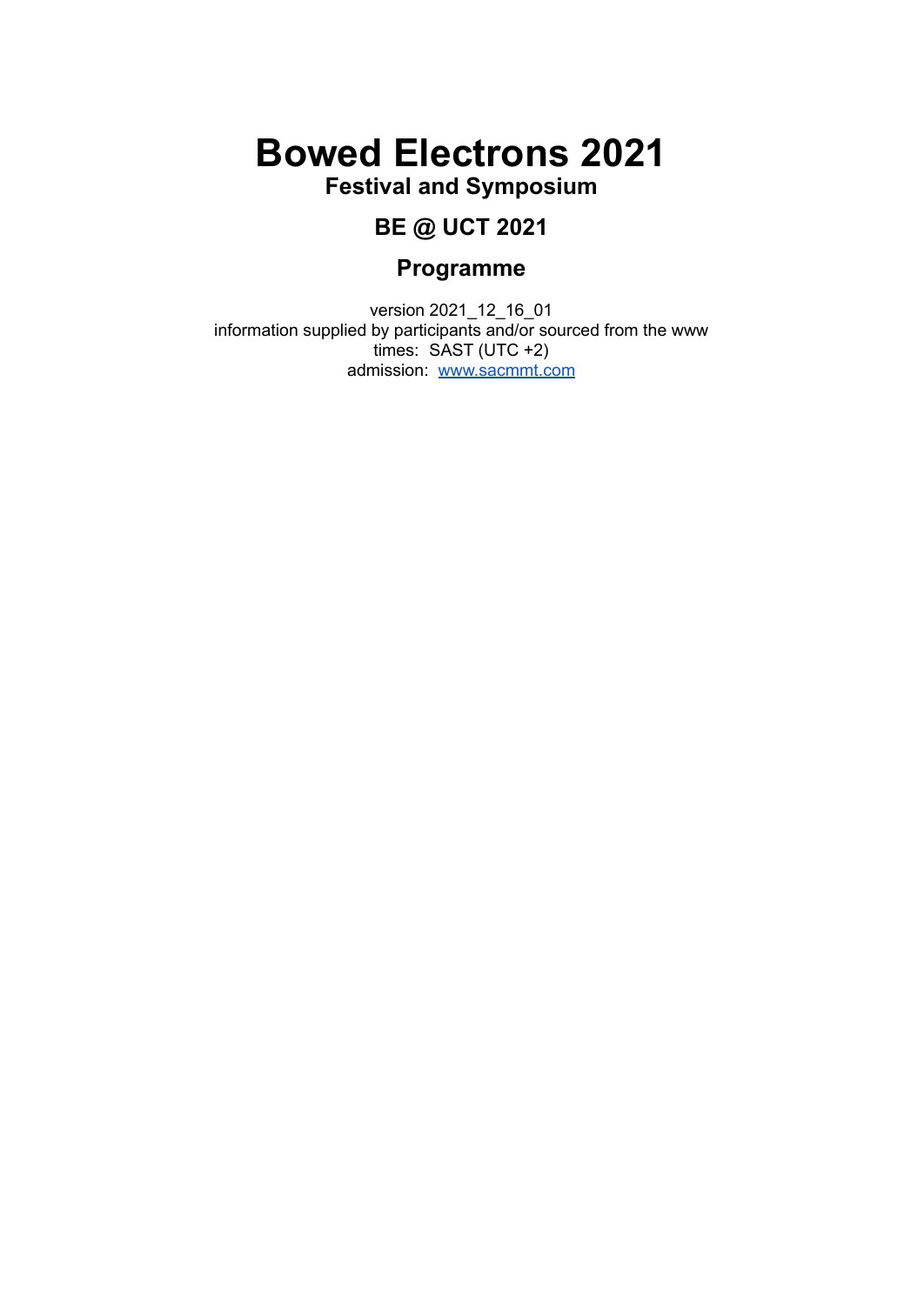# **Saturday 4 December 2021**

**10h00 – 10h40**

### **10h45 – 11h10**

Presentation: **Research Through Design for Interactive Music Systems** Presenter: Lucy Strauss

# Screening: **Dawidskraal Diversion**

Composer: Maxim Starcke

This sound composition was assembled and arranged in a 'single take' live recording. It was performed in my late father Helmut Starcke's painting studio in Betty's Bay on the 15th of October 2021. It can be heard as an elegy or interpreted as a meditative sound- or tone poem. Either way, I see it as a piece of focused ritualistic music and/or sound art.

The piece consists of samples of various previous experimental studio recordings. These sound clips were chosen from my library of original sound recordings and samples that have been gathered over decades. Techniques of layering, phasing, digital manipulation and manual adjustment of various effects/parameters were utilised and controlled in real-time as the recording was made. The DAW was used somewhat as a live instrument incorporating multiple channels of pre-recorded 'voices' or 'parts'.

The cinematic visual accompaniment was filmed on an iPhone and edited as an optional video element. Initially, this piece was a pure sound composition to be experienced without the visuals. Perhaps a better option is to look away from the screen or close your eyes while listening.

The footage is filmed at Rondevlei and not at Dawidskraal, although they are situated in the same area/biosphere of the Kogelberg region. There are a few other personal meanings behind the piece and its title, which perhaps is rather suited for more informal discussion when meeting in person.

#### **11h15 – 11h48**

# Presentation: **My audio-visual toolkit**

Presenter: Tamara Ringas

I will present a few of my audio-visual works that were made using various tools and code bases. After each work I will explain the tool that was used to make it and show viewers where to find it.

#### **12h00 – 12h25**

# Presentation: **The sparrow and the crane**

Presenters: John Richards and Brian Bamanya

Dirty Electronics (John Richards) and Afrorack (Brian Bamanya) discuss their routes into DIY electronic sound and music. They cover their DIY practice looking closely at where they make, how they make and what they make.

Coming from different cultures, different continents, different backgrounds, and different generations, they reflect on some of the similarities and differences they have in their approach to music. Themes touched on include: the joy of making and fixing stuff; locally sourced parts; working with limitations; access, community and doing-it-with-others; and issues arising from technology and self determinacy. The film includes footage of their everyday surroundings and working environments, self-built

instruments and sound devices, and music by **Dirty Electronics** and **Afrorack**.

Dirty Electronics - [www.dirtyelectronics.org](http://www.dirtyelectronics.org)

Afrorack - [www.youtube.com/watch?v=ov2sEfUv1XY](http://www.youtube.com/watch?v=ov2sEfUv1XY)

**14h00 – 14h45**

# **Opening keynote**

# **On Indigenous Music Technologies and Agency**

Opening keynote speaker: Dr William Fourie

I have observed over the last few years that it is in the realm of experimental electronic music in South Africa that not only the limits of musical expression have been repeatedly transgressed, but that new artistic and critical discursive possibilities have manifested. It is the articulation of these latter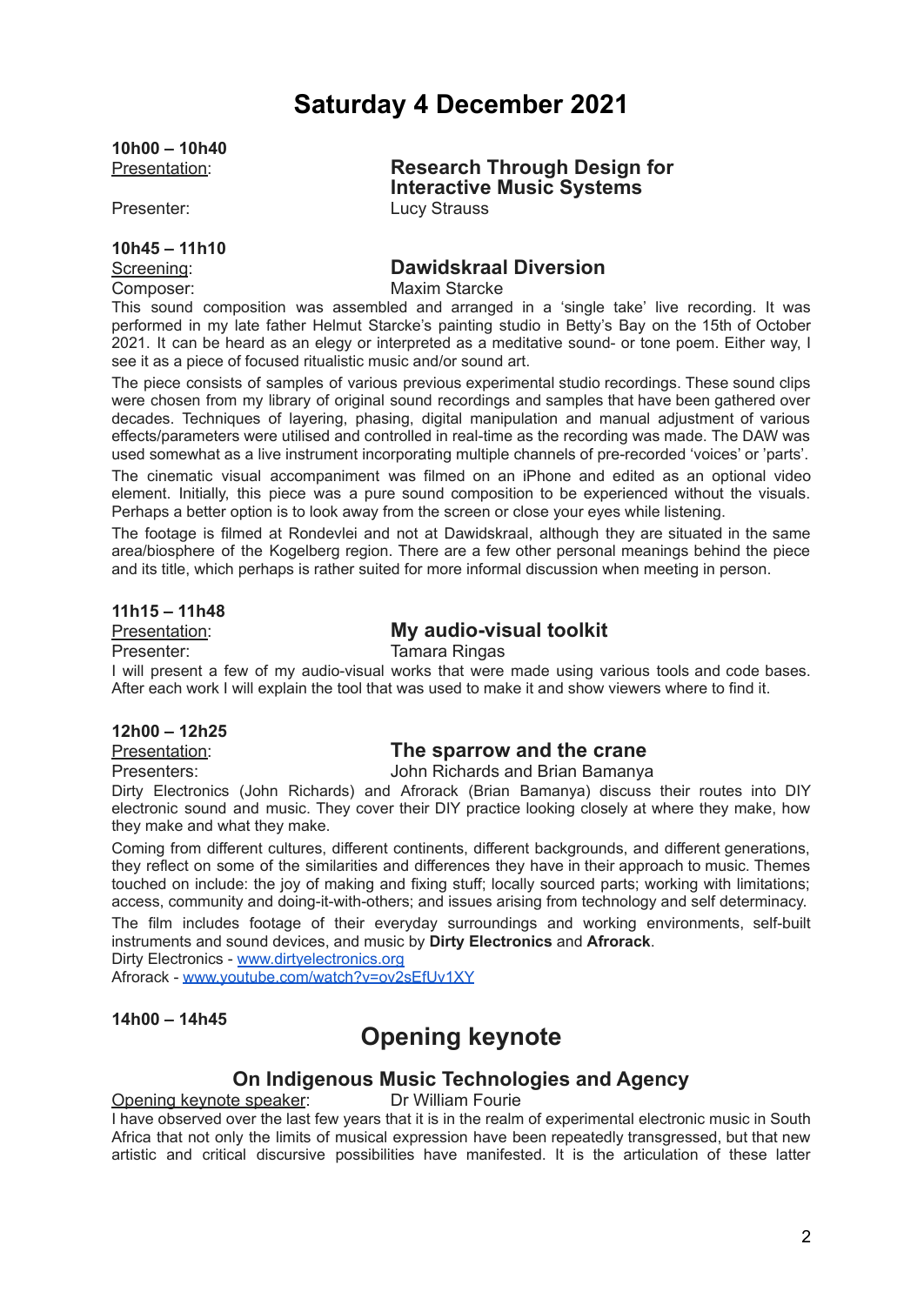possibilities that will be the focus of my address, especially as they emerge around notions of indegenous music technologies.

I present a framework here in which to situate the politics of this aesthetic world, which routinely and compellingly draws on collaboration between Western digital media and indigenous music technologies. This is not an attempt, of course, to explain away difference in this richly diverse field. Rather, I will try to articulate some of the shifts in aesthetics that have occurred in practice but that have not yet received much attention in discursive enquiry or debate.

These shifts, which, as I will show, have to do with news ways of thinking about agency through technology, mark for me incredibly powerful moments for reframing some of the debates in post-apartheid music-making more broadly, and offer a profoundly new way of thinking through the politics of the aesthetics of our time.

#### **15h00 – 15h30**

### Presentation: **Compositional strategies for the work** *bloodstone*

Presenter: Miles Warrington

The presentation discusses use of the recited poem *Little Red Men* by Douglas Reid Skinner to generate material and how this was applied and treated along with some background to the poem itself.

#### **16h00 – 16h25**

Presentation: **BE 2021 - interview - presentation** Presenters: Anne Graaff and Christopher Culpo

**16h45 – 17h15**

# **Afternoon keynote**

# **Green Noise**

Afternoon keynote speaker: Dr John Richards

During the pandemic, a microchip shortage emerged, and headlines such as "'Chip Wars': US, China and the Battle for Semiconductor Supremacy" and "The Chip Wars of the 21st Century" hit the news. Although a full-blown crisis was averted, the shortage sent a warning signal around the globe about chip production and our dependency on such technologies. What if production stopped or materials for manufacturing chips became scarce or deplete? The chip crisis came knocking on my door when I recently tried to order a chip for an instrument to discover there was a two-year backorder! As a DIY electronic musician, I've started questioning whether I can carry on making stuff in the same way I was ten years ago. I've also asked the rhetorical question: How many oscillators does a musician need to create a piece of electronic music? And do I need to be more critical of what I make and how I make things? With the ever-growing range of sound-making products, can there be such a thing as ethical electronic music or an ethical music technology? The material properties of the microchip are considered as well as the microchips' symbolic value of power. The politics of making and critical making, low-level electronics and issues relating to originality and authenticity, working with limitations and the Lévi-Strauss' bricoleur are also discussed.

**19h00**

# **Opening concert**

#### *Five timbral studies* (2020, dur. ~10'15'')

Uhadi, Mtshingo, Chipendane, Kayombe

Composer: Dizu Plaatijes Performer: Dizu Plaatijes

These five short pieces have been created as timbral studies to reflect the instrumental palette of a bygone era. I play the Uhadi bow, as taught to me by the grandmothers of my tribe, the mtshingo shepherd's flute once prevalent on the cattle-herding East Coast, a Venda Chipendane mouth resonated bow – in my own double-stick style – and a click song with diviners' tyityambe shaking dance that evokes the shared history of Xhosa and Khoisan tribes of old. The Kayombe shakers in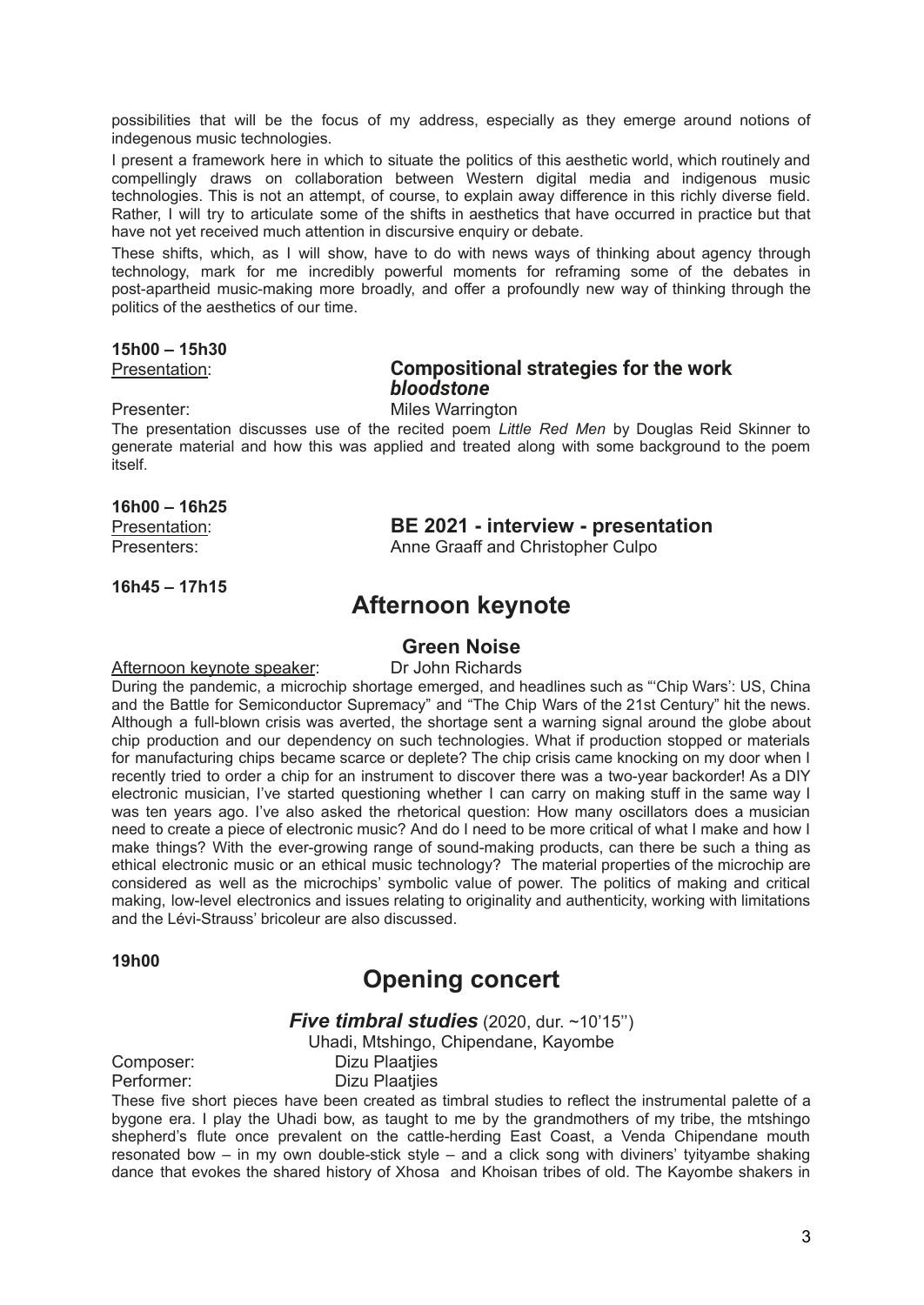the piece I learnt to play a long time ago in the Ile de Reunion - but I cannot help but reflect on how much its colour-qualities have a Central African feel.

*Role-ing* (2021, dur. 9'54'') Soundtrack, electronics and piano Composer: Pierre-Henri Wicomb Performers: Pierre-Henri Wicomb

*Role-ing* (2021) a work for soundtrack, live electronics (Ableton) and piano; compositionally approached in this order to indicate that the piano plays a much less prominent part within the work (a change from previous compositions). It takes on the role of something added, having to fit in or keep up, so to speak, with the soundtrack. This all attests to something very personal, reflected in how the work was approached, conceived, and the material that was created, but still, the composition revolves around a musical exploration; one of exploring sound generation and spatiality.

The source material for the soundtrack is the recording of the sound of a rolling eight sided, metal torch either over a wooden or metal surface. This object was decided upon because of its anticipated possibilities for sound generation, its specific characteristic of needing a large space to be 'played' or make sound, which is in contrast to the small, enclosed space of for example a musical instrument. The latter's mechanism for producing sound is quite fixed. The rolling torch elevates the production of sound to a choreographed undertaking, needing a decent surface area to be able to produce a substantial or continuous sound as mentioned before. The torch was either rolled towards a static microphone, because of its fixed placement, or away from it. The movement of my body together with the action of having to roll this object by hand to keep it moving echoes the choreography, and was something that had to be planned in advance to keep the generation of the sound as smooth and regular as possible.

The sound created through this act, interestingly (and/or naturally) enough evokes a sound palette similar to that of a repeating phenomenon. And it is through this 'misdiagnosis' that very specific compositional approaches for the electronics and piano were devised, creating something concrete to latch onto and improving interaction and merging with the soundtrack.

The work starts with the pianist/musician generating a sound moving a small plastic spoon over a bulge from the coil of the lowest piano string. In returning the spoon to its original position one repetition or cycle is created. A variation on this technique, which is also implemented (exhibiting the piece's occupation with exploration) is found in the movement of the spoon at a constant speed in only one direction, having the same audio effect as a repetitive sound. The bridging of the acoustic sound of the piano and the soundtrack is further controlled by the addition of live electronics. The instrument's live audio signal is sent to the program Ableton, via a Zoom H6 recorder, where it is manipulated using two of the software's stock plugins: the **Stun Echo** and **Multiband Beat Repeat Echo Bank**. A few parameters of these units are carefully automated to attempt to merge the acoustic piano signal with the soundtrack, including the echo time, distortion, space and ring modulation to name a few. A click track is eventually needed (click track starts later in the piece) to synchronise the piano activity with the mapped out effects, but initially cues for the piano are contained within the soundtrack promoting a more organic interaction between mediums.

In listening through headphones: the live piano's sound sits in the middle of the stereo image with its processing mostly fixed to the sides. The soundtrack does not occupy one specific space and was treated to exhibit a more ambivalent acoustic sound world, when not incorporating 'electronic' material. In this recording the piano is played by the composer, recorded in his studio, on and inside an old upright Bechstein.

*bloodstone* (2021, dur. 7'00'')

Two- or four-channel speaker system Composer: Miles Warrington

Speaking voice: Douglas Reid Skinner

Bow samples performed by: Cara Stacey

Haematite, also known as bloodstone is an iron-oxide pigment found in rocks that is a fairly common mineral and was used by the ancient San people to paint rock paintings with. Along with the poem Little Red Men recited by Douglas Reid Skinner, the work uses samples of special techniques on an uhadi bow, the sound of footsteps and dancing in some sand, fire and gourds. It draws on the mysteries and legends of Bushman trance dancing, hunting and ritual.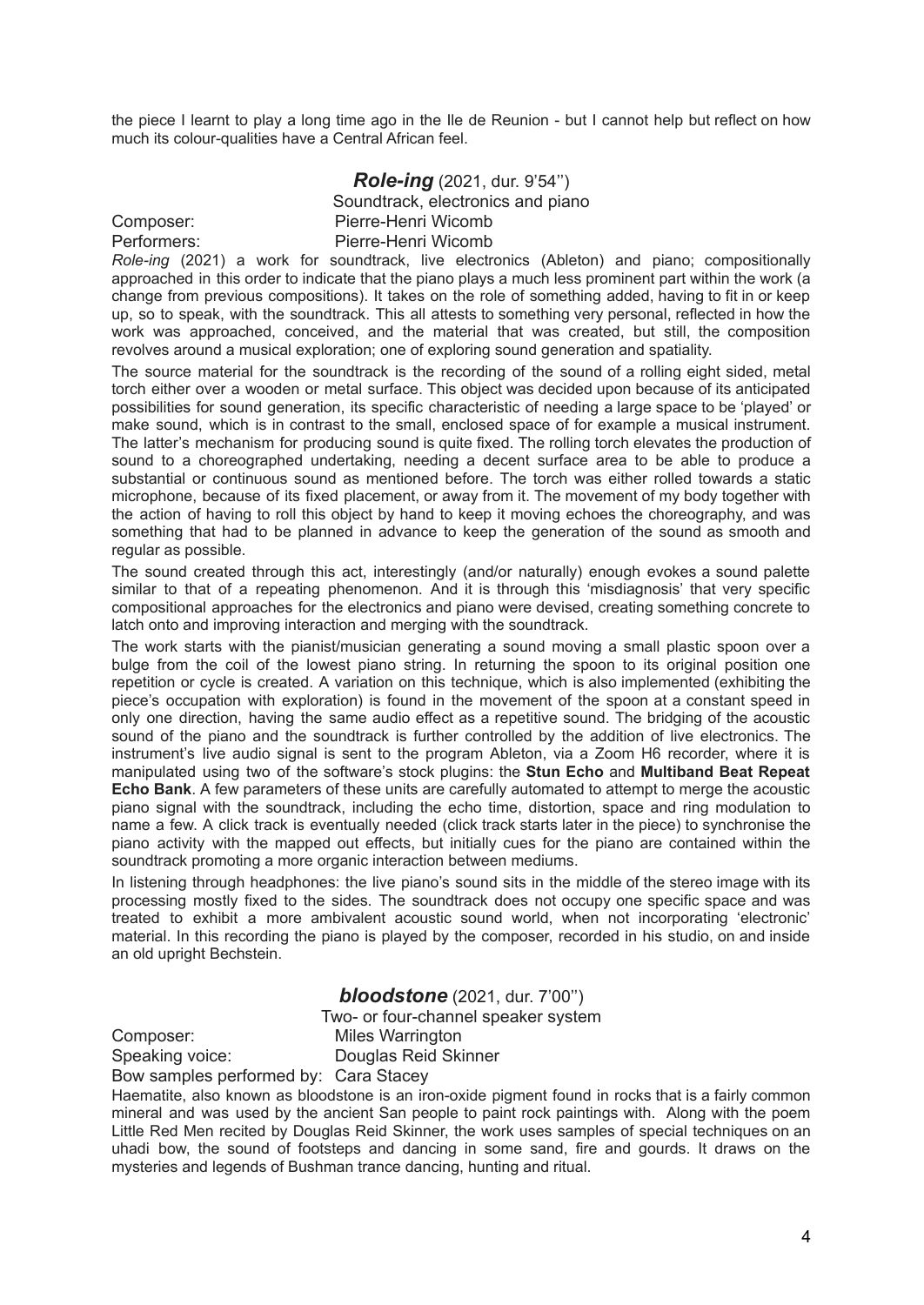#### *Kármán Lines* (2021, dur. 4'32'')

#### French horn and electronics

Composer: Tamara Ringas

Performers: Tamara Ringas and Søren Hermansson

In the stratosphere, the Kármán line is the invisible boundary where earth ends, and space begins. It is an imaginary boundary and yet it holds great scientific importance.

This composition investigates boundaries, particularly self-imposed boundaries, and the importance we place on them. The horn represents one side of a boundary and the electronics the other, they compete for attention through the piece.

*Canto I* (2021, dur. ~20'00")

|                  | Piano solo               |
|------------------|--------------------------|
| Artwork:         | Anne Graaff              |
| Music and video: | <b>Christopher Culpo</b> |
| Text:            | Dante Alighieri          |

The artwork arises from the impulse to contemplate the inner journey, In the section of Dante dealt with here, the opening canto of *The Divine Comedy*, there is an attempt to contemplate how language and articulation, represented by the figure of Virgil, play a significant role in the development of consciousness - providing the first glimmer of light, a way to negotiate the dark woods of the unconscious.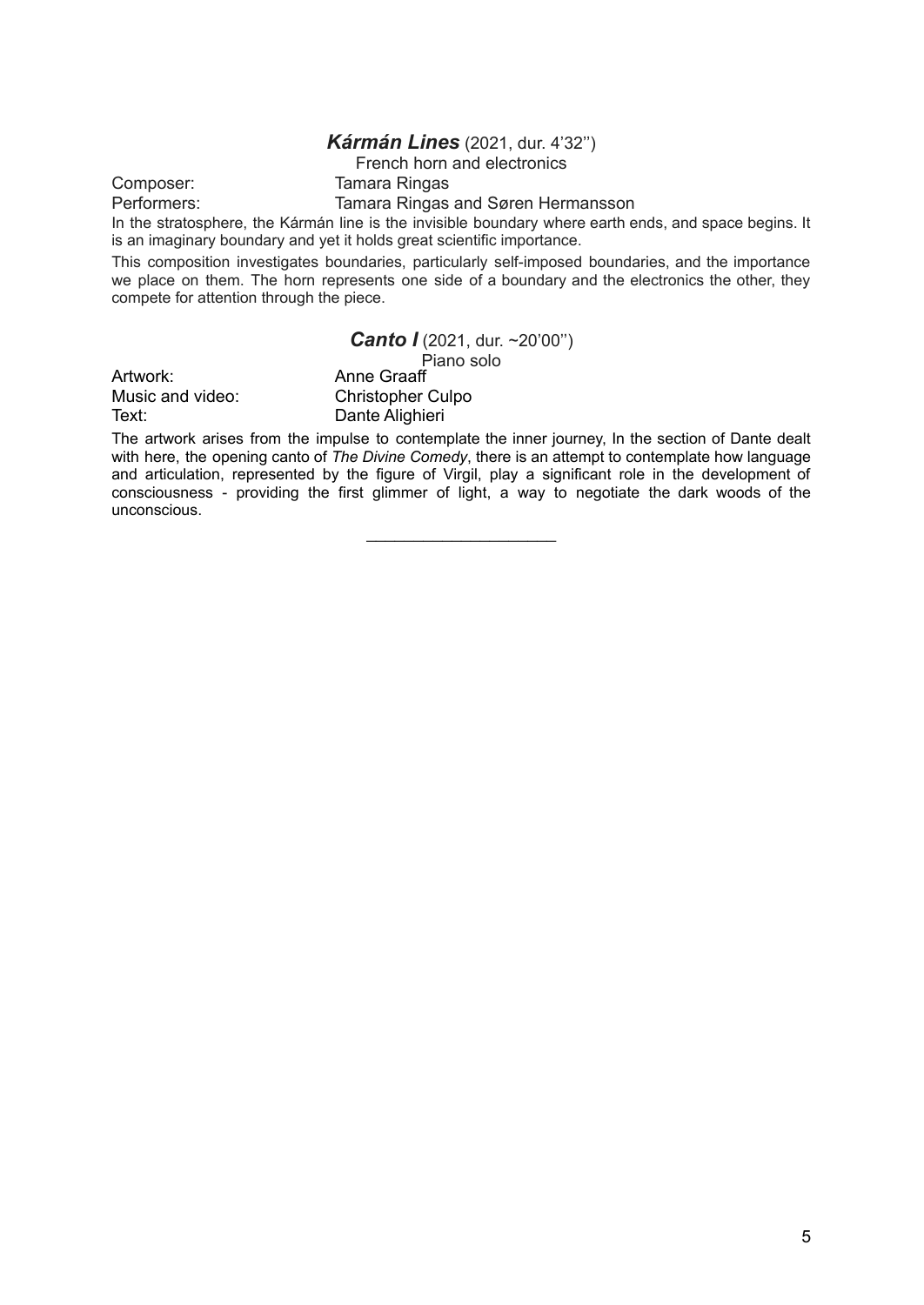# **Sunday 5 December 2021**

| $10h00 - 10h20$<br>Presentation:<br>Presenter: | <b>Bowed Electrons symposium address</b><br>Emma Farquharson                                                          |
|------------------------------------------------|-----------------------------------------------------------------------------------------------------------------------|
| 10h20 - 12h00<br>Screening:                    | Her story - An eConcert-documentary on<br>womxn in music                                                              |
| Curator:                                       | Emma Farquharson                                                                                                      |
| $12h15 - 13h00$<br>Presentation:               | <b>Listening to Films -</b><br><b>Music, Sound and the Diegetic Spectrum</b>                                          |
| Presenter:                                     | Spesh Maloney                                                                                                         |
| 14h00 - 15h05                                  | <b>Panel discussion</b>                                                                                               |
| Moderator; participants:                       | Iterations on collaborative research pedagogy and composition<br>William Fourie; Jonathan Crossley and Cameron Harris |
| $15h15 - 15h50$<br>Presentation:               | <b>Companionship in Composition:</b><br>Alternative routes and using what's there                                     |
| Presenters:                                    | Cara Stacey and Galina Juritz                                                                                         |
| 16h00 - 16h50                                  |                                                                                                                       |
| Presentation:                                  | 1) African series (NPFAI.1-6) +<br><b>Gesticular / Taxidermie</b><br>2) Onirophoreas                                  |
| Presenter:                                     | Dimitri Voudouris                                                                                                     |
| 17h00 - 17h45                                  |                                                                                                                       |
| Presentation:                                  | <b>Accidental Lessons In History,</b><br><b>Performance Practice And Finding</b><br><b>Your Voice</b>                 |
| Presenter:                                     | Matthijs van Dijk                                                                                                     |
| 19h00                                          | <b>Concert 02</b>                                                                                                     |
|                                                | Once Upon A Time In A Southern Suburb (2020, dur. ~21'00")                                                            |

- 1. une truite
- 2. Glass
- 3. the air above the trees
- 4. oot truite

Violin, whiskey bottle, spoons and electronics

Composer: Matthijs van Dijk<br>Filmography: Max Richter and Max Richter and Matthijs van Dijk

Performer: Matthijs van Dijk

*"Kill your darlings, kill your darlings, even when it breaks your egocentric little scribbler's heart, kill your darlings."* - Stephen King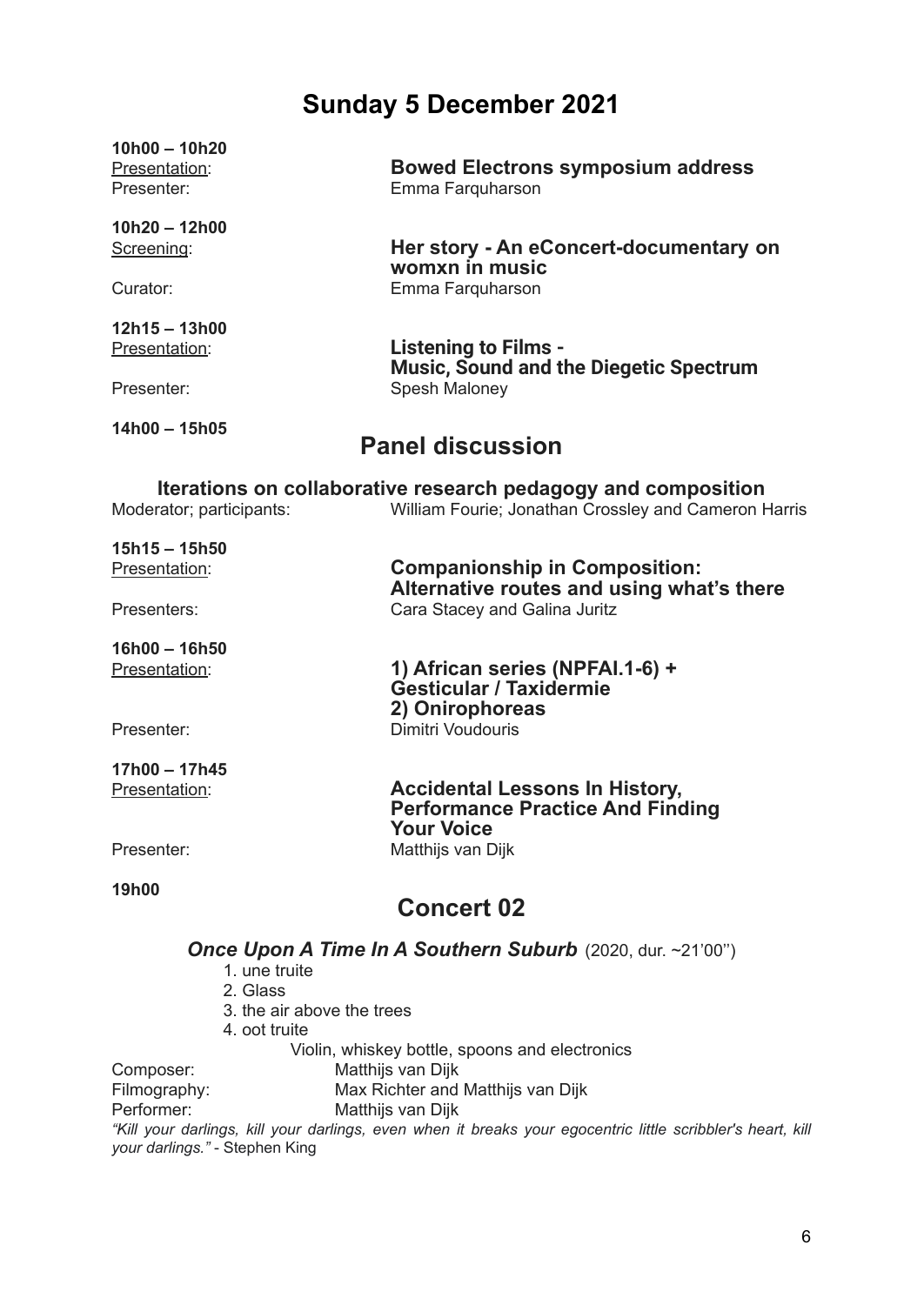*Once Upon A Time In A Southern Suburb* is a short film based on 3(-ish) pieces I wrote around the time of the first lockdown in 2020. Stylistically, it draws a lot of influence from rock (such as Pink Floyd & Radiohead), 80's/90's synth-pop (specifically the song "Dancer" by Queen), the soundtrack work of video-game composer Daniel Rosenfeld (or C418, as he's known), specifically his most well known work, the music for **Minecraft**, with large tips of the hat to Mahler and Shostakovitch, all wrapped in a Western Classical bow.

As I didn't want to make a "performance video" as such, I ended up roping in my friend, Max Richter (no, not **that** Max Richter), into making a short film with me, about the creative process. While working on it, I was reminded of the Stephen King quote above - a reworking of a phrase attributed to William Faulkner - about, how as a writer, one needs to remove anything that may be hindering the overall story, be it plot points or characters, no matter how much you love them, and this gradually morphed into a film about the perils of not doing so...

### *Onirophoreas 1.1 - 1.6* (dur. 24'21'')

Artificial speech, singing synthesis with environments, natural speech with environments, bells, African hand-drum, shakers, rainstick, computer-assisted processing Composer: Dimitri Voudouris

Onirophoreas - Greek - "όνειρο-φορέας" meaning dream-bearer. The psychometric analysis from the audio recordings provided the foundation of establishing a composition model which aims to disclose the active cycle of 36 schizophrenic episodes provided between the (8 to - 16th) recorded sessions, from the onset of schizophrenia to the total loss of identity. Precise occurrences were included in the composition as was revealed and experienced through narration by the patient.

NB: The work is to be played at maximum volume through earphones or speakers, in total darkness in a confined area/space.

### *Like the Grass Atelier*

*I. Part One: Process (with a tip of the hat to Brian Eno)* (2021, dur. ~8'26'')

*II. Part Two: Contrast* (2021, dur. ~11'00'')

*III. Surface tension* (2021, dur. ~4'00'')

Ensemble and electronics

Composers: I. Part One: Cara Stacey;

II. Part Two: Galina Juritz;

III. Surface tension: Cara Stacey and Galina Juritz

Performers: Cara Stacey, Galina Juritz, Beat Keller, Antonia Ravens

*Like the Grass Atelier*: A collaborative virtual space to explore improvisational and compositional processes.

In 2018, South African musician, composer and researcher Cara Stacey was an artist in residence at the Musikerwohnhaus in Basel, Switzerland. During this time, she recorded a live quartet concert of freely improvised music and a performance of a graphic score which she had created. The performers included in this concert and recording were Swiss guitarist and composer Beat Keller, German harpist Antonia Ravens, and South African violinist and composer Galina Juritz. The residency period created the basis for an album (**Like the Grass**, Kit Records, 2020) but also started a reflective process in Cara's work relating to what the terms 'composition' and 'new music' designate in today's world and in contemporary southern Africa in particular.

While the pandemic interrupted plans for a southern African tour for the project, the four composer-improviser-musicians conceptualised the *Like the Grass Atelier*, a collaborative online 'open studio' where they could continue their collaboration and share their process with others. Their activities centred around the creation of four short video pieces with newly-created music from the **Like the Grass** quartet. Each piece is inspired by one of the cities where the musicians were living and unable to leave: Basel, Winterthur, Johannesburg and Cape Town. The pieces were created using a different mix of improvisatory and compositional approaches, each headed by one member of the creative group. Alongside this the quartet also produced video talks about their process and other musicians and recordings of interest to them as composers/improvisers/creators, along with guest composers Neo Muyanga and Lukas Huber.

*I. Part One: Process (with a tip of the hat to Brian Eno)* explores the interior world of making: How do ideas germinate? How do we make decisions about sound? How do these sounds find a home in broader structures? For improvisers and composers, the process of collaboration is often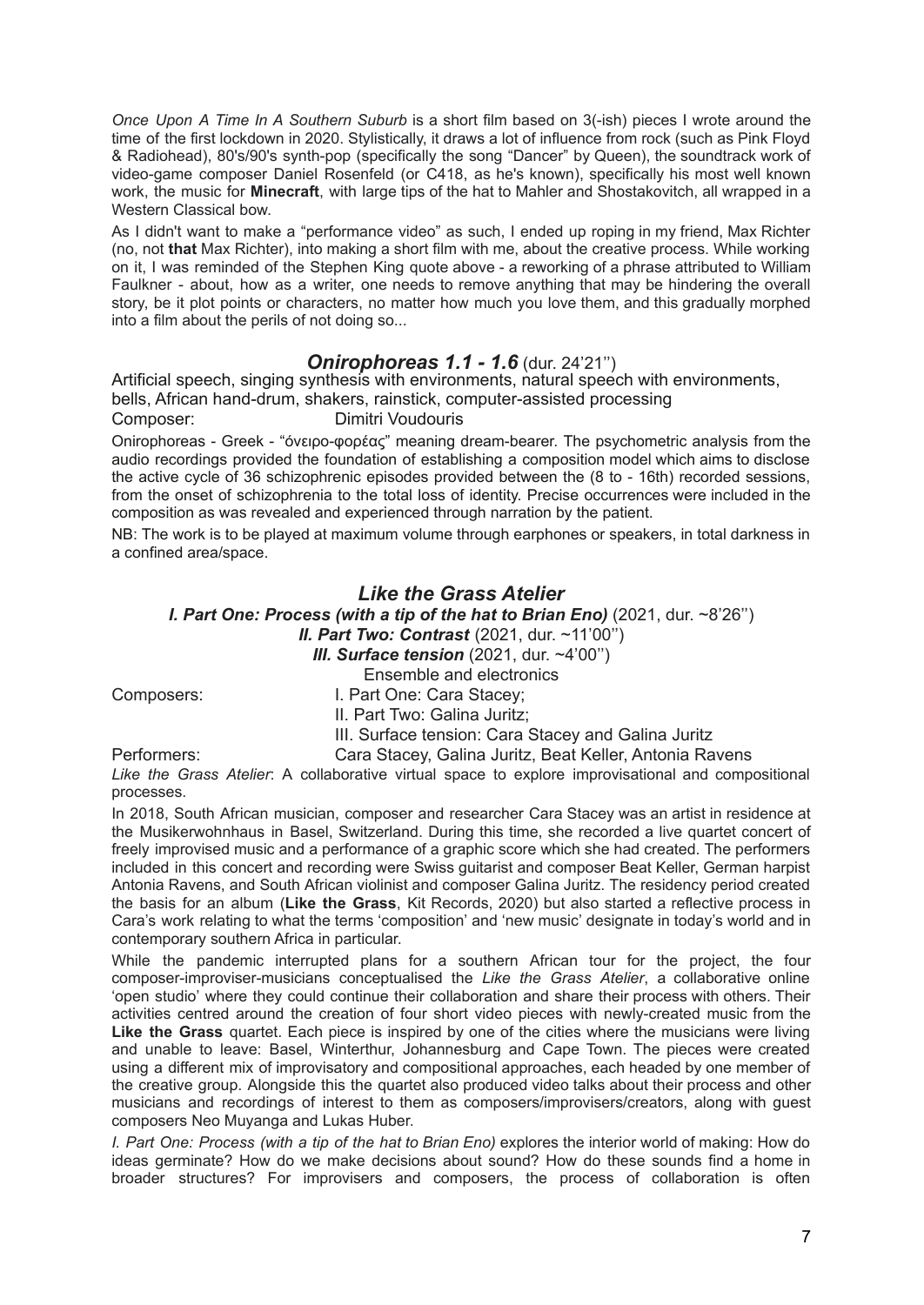unpredictable, humorous and vulnerable, as we step together into the unknown. Video by Galina Juritz.

*II. Part Two: Contrast* explores boundaries and contrast in music-making through timbre, structure, and style. The visual response to this musical piece is a 'postcard' drawing on different scenes and places from across South Africa, a place built around and through contrast. Video by Cara Stacey.

#### *III. Surface Tension*

'Surface Tension' was composed specifically for the Bowed Electrons Conference using a number of the creative processes that Stacey and Juritz have been exploring with the *Like the Grass Atelier* project. For this piece, they decided to work within stripped down parameters, using two short segments of recorded piano and violin, and originating all the electronic material from this. The choice of visual material was informed by this simple exploration of organic texture, as well as music as a meditative process. The video itself came from Alan Watt's *Flow of Zen* (1969) which had an unexpected synchronicity with the thinking behind the music.

#### *Suite inversée* (2021)

I Gigu03 (It01/03) (dur. 5'16") II Sarab&03 (It03/03) (dur. 5'07") III Alam&06 (It02/06) (dur. 7'10")

Classical guitar, electric guitar, bass guitar, modular synthesizers, Ableton and Logic Composers: Jonathan Crossley and Cameron Harris Performers: Jonathan Crossley (classical guitar, electric guitar, bass guitar, modular synthesizers, Ableton, Logic),

Cameron Harris (Cor anglais, recorders, sound processing) Jonathan Sweetman (Drum set)

Co-composed by Jonathan Crossley and Cameron Harris, *Suite inversée* is an exploration of the process of iterative creation. The music was created remotely. Iterations were passed between the composers with the piece developing and morphing considerably from iteration to iteration. The broader process is discussed in a three-way conversation between the composers and William Fourie during Bowed Electrons.

#### *Blend fit operand* (2021, dur. 7'00'')

Looped feedback delay Composers: Cameron Harris

Performer: Cameron Harris

In the summer of 1956, **Joderell Bank Observatory** in the English Midlands picked up a distant signal from deep space that seemed to contain spoken language. This phenomenon continued for a number of months, seemingly due to unusual atmospheric conditions. The signals were all carefully captured on a 3M reel-to-reel tape recorder – a quality machine of the time.

After intense analysis, some three years later it was ascertained that the recordings contained speeches made by alien politicians on some yet unknown planet. As a result, all the recordings were wiped as it was concluded that the speeches were even more vacuous than those produced by politicians on Earth. As the speeches were devoid of all content it was considered that the expensive magnetic tape could be better put to use recording other things.

In late 2021, celebratory physicist and erstwhile musician Brian Cox stated that combating climate change was vital because otherwise human life may not survive. The logic follows that humans, politicians included, may be the most intelligent beings in existence: Extra-terrestrial life may not exist, and if it does it may not be as sentient as us. Without Earth, and without humanity, meaning in the universe may be lost – it is a striking thought.

Also in 2021 it emerged that one single reel-to-reel tape of the 1952 recordings survived. It was discovered being used as a stand-in for a hubcap on a Volkswagen Beetle which was still being used in a Cheshire village not far from the observatory that first detected these mediocre signals. The tape contains a particularly banal expostulation concerning an offset scheme for some toxic chemical that mercifully has not become known to man. The tape is presented here in full.

While the substantiation for some of the above may be hazy, it is well known that feedback delay using reel-to-reel tape was a key inspiration for Louis and Bebe Barron. The duo were given a 3M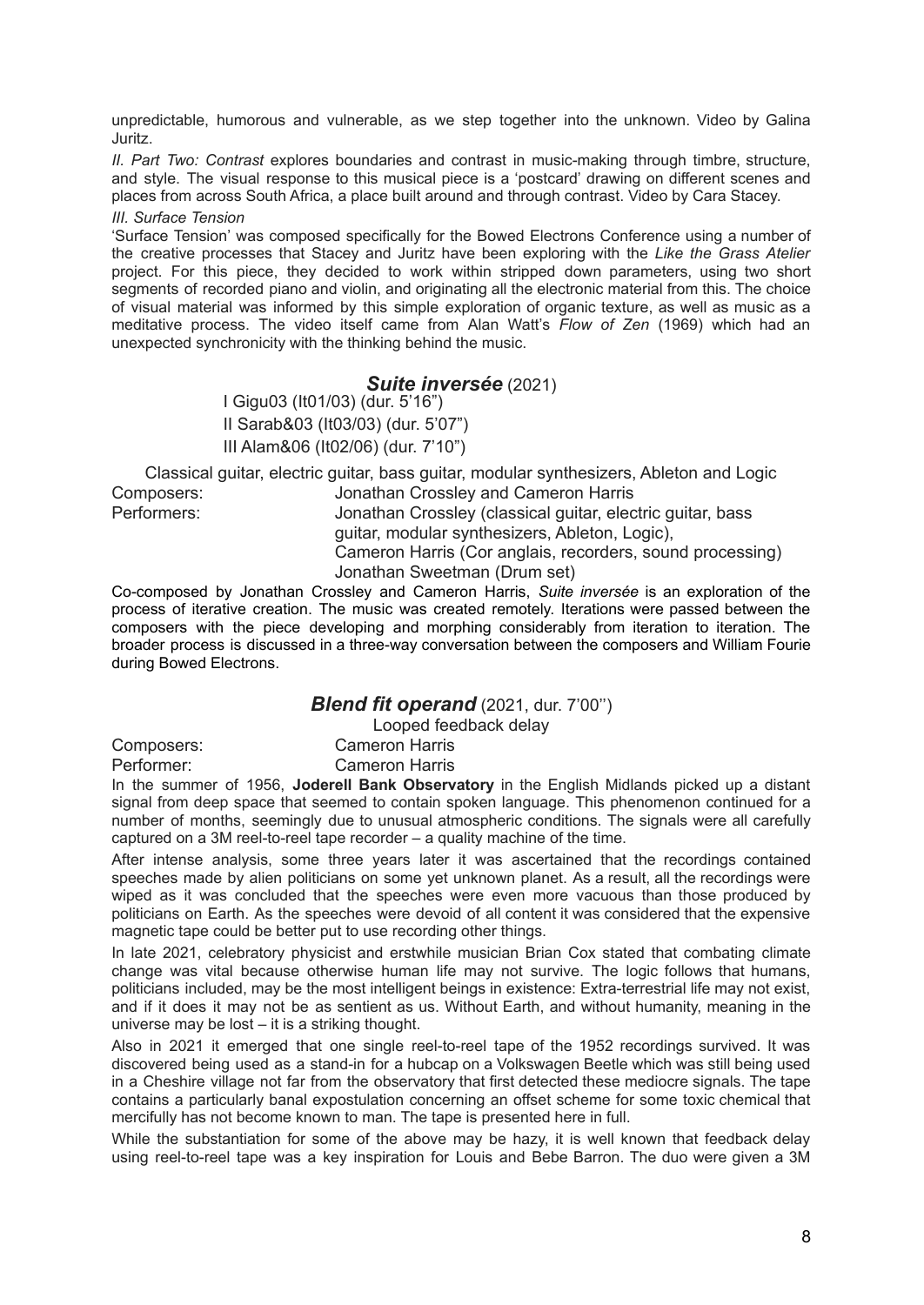tape recorder as a wedding present and are best known as the creators of the iconic score for the movie Forbidden Planet, which was coincidentally also released in 1956.

Blend fit operand experiments with the idea of looped feedback delay and takes the mysterious pulsating sounds that result as its starting point. As such it is a modest homage to the music of the Barrons, who changed the palette of electronic music forever.

\_\_\_\_\_\_\_\_\_\_\_\_\_\_\_\_\_\_\_\_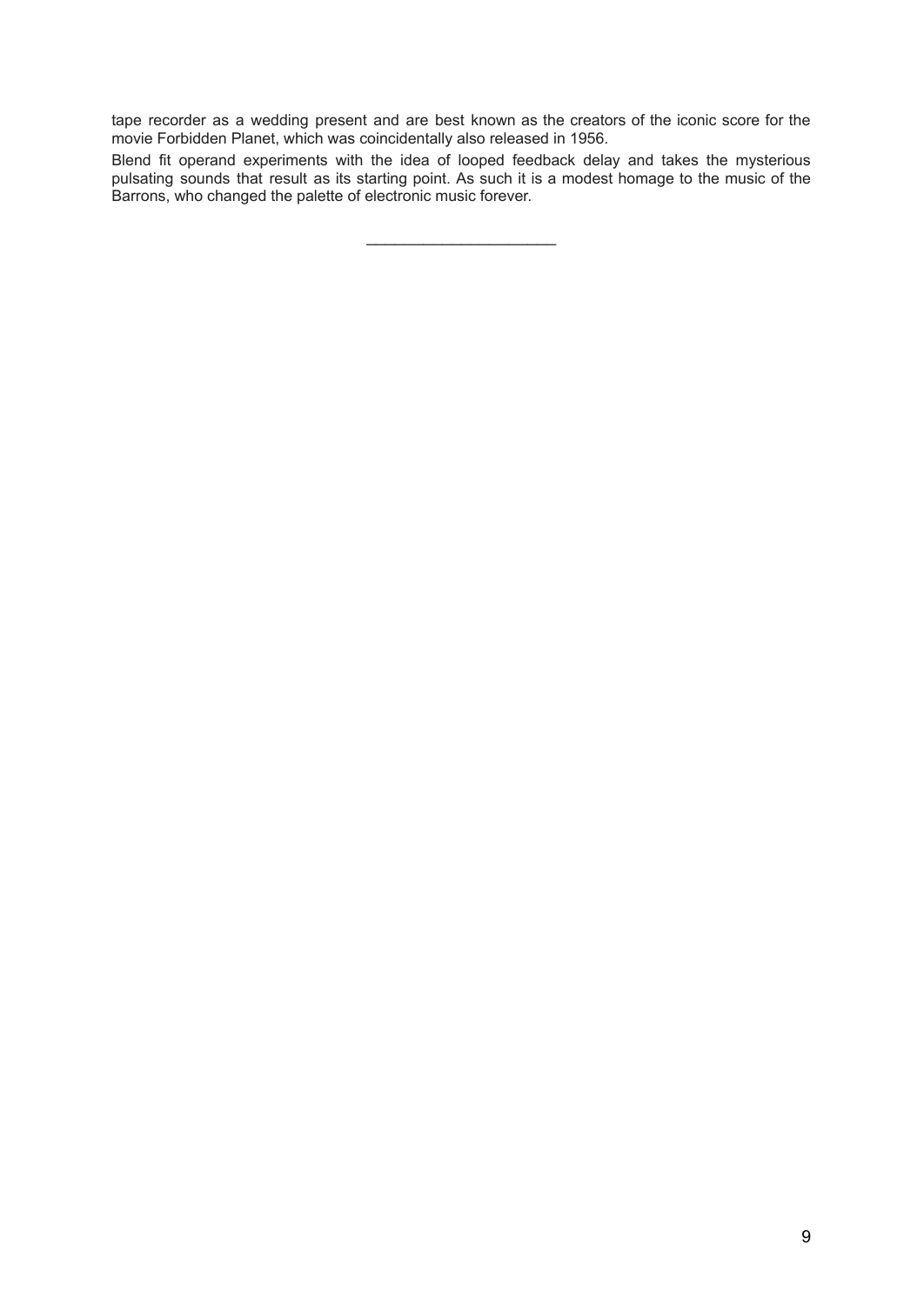# **Monday 6 December 2021**

**11h00 – 11h45** Presenter: Joakim Sandgren

**12h00 – 12h45** Presenter: Joakim Sandgren

**13h00**

Composition seminar: **Composition seminar I**

Composition seminar: **Composition seminar II**

**Concert 03**

# **Tremors::Calls::Shimmers**

*Chromotoy III* (2006, dur. ~16'44'')

toy piano, midi-keyboard in the form of a toy piano, acoustic piano and live electronics

Composer: Christina Viola Oorebeek

Performer: Tomoko Mukayiama (pianos) *Chromotoy III* was conceived as an ensemble piece of keyboards - acoustic and live-sampled. Percussive attacks and fiery motives are traded off between the two toy piano's in I. Cirrus. This is contrasted by the gradual appearance of an acoustic 'mobile' in II. Feldmanesque, *a humble hommage to Morton Feldman*. Eleven motives played and sampled sequentially on toy piano's and acoustic grand add up to a floating, transparent sound mobile.

In III. Fieldsmove, a long descent of piano trills, is mirrored and transformed as a duet between pianist and live-electronics player. Each new trill motive is played milliseconds later, merging the moving fields of keyboard tone colors. A climax in the bass leads to Lizstian quotes before the pianist returns to the toy pianos for the last unleashed collage of *tremors* and *quakes*.

As there is no performance video, I've ventured into what I call experimental imagery to add colorations of a basic set of glitsch images to the audio.

#### *Stolen Goods* (2019, dur. ~10'15'')

percussion duo and samples

Composer: Christina Viola Oorebeek

Performers: Bart de Vrees and Ruud Roelofsen … <sup>a</sup> gradual reconstruction of the incredible mating call of the South African *Ploceus capensis* Cape Weaver bird to entice a partner to share its brilliantly woven nest.

An acoustic environment of loops and accents on a palette of percussion instruments conjures up a deceivingly calm landscape of rhythms in which the deconstructed mating call of the South African Cape Weaver bird is introduced. This material is largely derived from the call itself, but freely interpreted. The mating call is gradually reconstructed into the complete incredible call of the Cape Weaver bird to entice a partner to share its brilliantly woven nest of grasses.

The Cape Weaver bird images were arranged by the composer.

With thanks to Derek Keats, photographer, for his permission to use his photographs.

#### *III. Streamlines I* (2011 rev. 2021, dur. ~12'17'') violin solo and fixed media

Composer: Christina Viola Oorebeek<br>
Performer: Jellantsie de Vries

Jellantsie de Vries Through imaginary lines stream data, electricity, regrets, fantasies,memories - physical and virtual. The violin is heard in a conversation, an orchestration with and of itself - sometimes against fields of long vibrating noisy lines, sometimes as ascending or descending microtonal glissandi, sometimes in repeated patterns of circling melodic motives traded off with sharply bouncing ricochets.

The fixed media alternates between miming the violin and stretching its acoustics to distortions and transformations.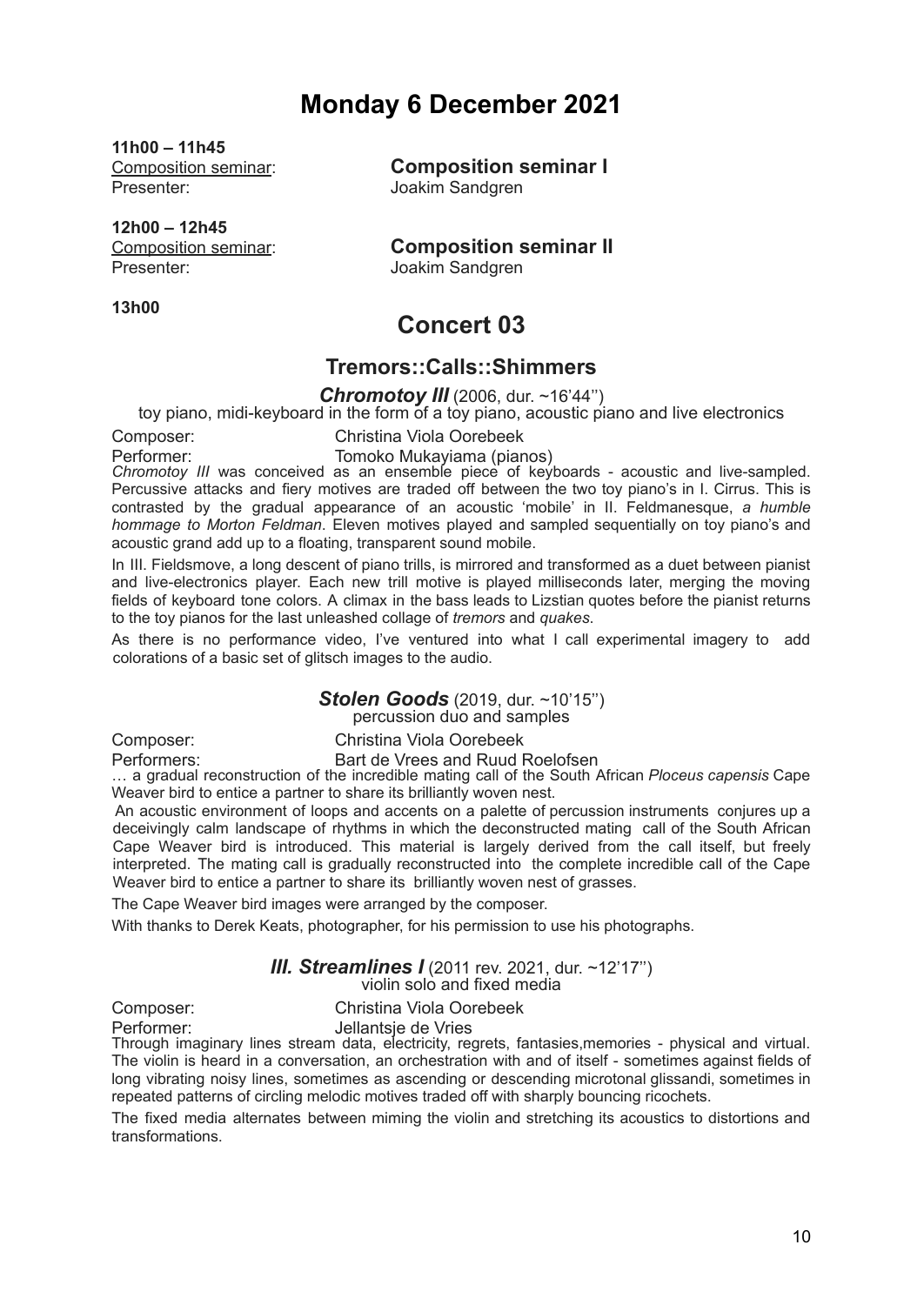In 'Serpentines' some of these imaginary lines are reminiscent of waters in a landscape of streams meandering through layers and landscapes. 'Riffles' describes a more vertical field, spiralling higher and lower and increasingly adding iridescence to the palette of bowing and sampling.

First composed for a portrait concert called 'Streamlines' in December, 2019 in the **Van Abbe Museum**, Eindhoven, The Netherlands, presented here is a reworking of two of the original movements in a re-mix with itself. This remix is a work-in-progress.

# **14h00 – 14h45**

**15h00 – 15h51** Presenter: Matthew Pratt

**16h00 – 17h00**

**17h15 – 18h10**

Presentation: **Tremors::Calls::Shimmers influences, histories** Presenter: Christina Viola Oorebeek

Presentation: **an unexpected journey**

Presentation: **Noble x Will Linley** Presenters: Bubele Booi, David Balshaw and Will Linley

Presentation: **Incorporating Artificial Intelligence Architectures into Musical Live Performances** Presenter: Kivanç Tatar

**19h00**

# **Concert 04**

*Plastic Biosphere No. 2* (2021, dur. 18'27'')

Mixed media Artistic Director / Creative AI development: Kivanç Tatar Contemporary Dance: Tamar Tabori Technical Director: Dan O'Shea Technical Consultant: Remy Siu

An online stream of live audio-visual performance with contemporary dance, produced and performed using artificial intelligence technologies

An artwork series by Kıvanç Tatar, with Tamar Tabori joining this edition as the dancer, and the full credits are below.

A silhouette of human body pixelates an anthropocene landscape stylized by AI technologies that copy the look, color schemes, and stroke styles from images of plastic, The body is in a playful, real-time interaction with moving images of anthropocene landscape that is transformed into the artwork through the aesthetics of plastics in its natural life-cycle. A kinect camera tracks the body to create real-time interactivity with the assistance of AI solutions. The real-time interaction between the machine and the human body evolves as the performance unfolds.

Plastic Biosphere is a series of artworks that highlights the imperative coexistence of humankind and the material, plastics. In the anthropocene era, humankind created over 380 million tons of plastic every year, and this production has become a geophysical force of nature. The ubiquitous material extends beyond our reach and control, creating its own life-cycles, existing as an unignorable element of the biosphere.

Plastic Biosphere series use two different applications of AI technologies: moving images and music. For moving images, I focus on the style imitation applications of Deep Learning algorithms. The style imitation algorithm is combined with real-time shaders to create interactivity. On the music side, Kıvanç is performing the music in this piece in real-time with a Musical AI system titled MASOM. Hence, *Plastic Biosphere* explores how the body can start a dialogue with the machinery of AI through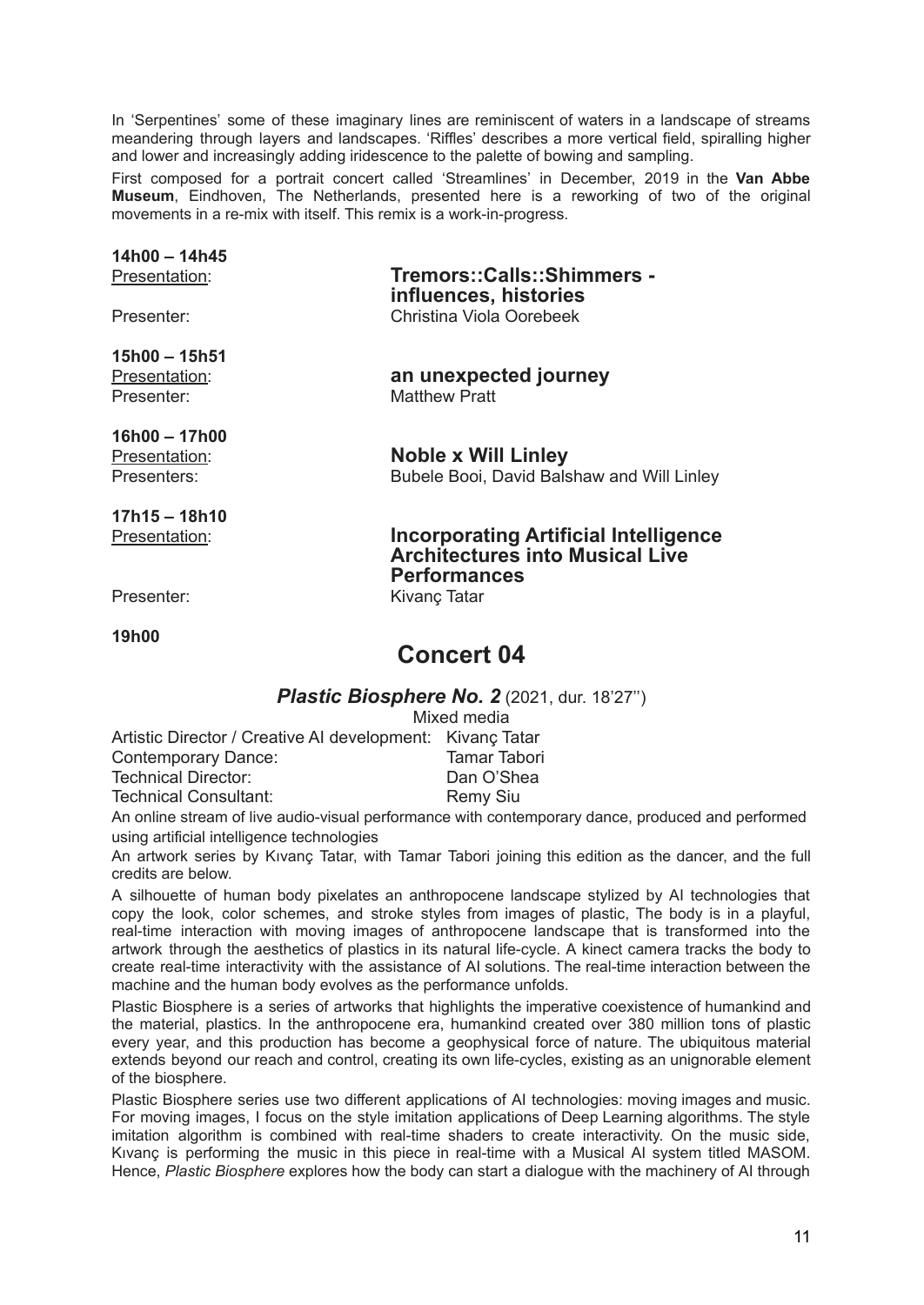music and moving images. The interactivity between the human body and the machine emphasizes the far-reaching effects of embodied existence of humankind on nature.

#### *Vastitas* (2021, dur. 7'58'')

Fixed mixed media

Composer: Matthew Pratt

*Vastitas* (from Vastitas Borealis, the lowland region in the northern hemisphere of the planet Mars) is a digital audiovisual collage for fixed visual media and stereophonic sound. The work explores and experiments with different visual and sonic textures that morph and develop over time, evoking a quasi-Martian atmosphere with hints of familiarity.

#### *GW150914* (2016, dur. 11'11'')

Fixed media

Composer: Meryl van Noie

Audio files: LIGO On September 14, 2015, the **Laser Interferometer Gravitational-Wave Observatory** (LIGO)

received the first confirmed gravitational wave signals. Now known as GW150914 (named after the date on which the signals were received), the event represents the coalescence of two black holes that were previously in mutual orbit. In an effort to analyse them, the data received by scientists, were interpreted as generated audio waves, within the human audio frequency spectrum.

The originally generated audio is in .wav format, with data whitened and band-passed to 20 - 300 Hz and whitened and shifted up by 200 or 400 Hz, downloadable from the **LIGO** research websites.

Gravitational waves are ripples in spacetime produced by some of the most violent events in the cosmos, such as the collisions and mergers of massive compact stars or black holes. They were first predicted by Einstein in 1916 with the first direct observation made nearly 100 years later in 2015.

When two compact objects orbit each other, they radiate gravitational waves. This carries away energy thereby decreasing the orbital distance and increasing the orbital speed. The resulting waveform is known as a 'chirp' because the frequency of the wave and the amplitude of the wave are both increasing. By scaling this wave to frequencies in the audio frequency spectrum, we can hear this chirp.

This fictional musical work used six scaled audio waveforms resulting from the gravitational wave signals captured by **LIGO** that were made available in 2016. These are multiplied or stretched in layers, and in turn processed and warped themselves, creating even further 'ripples' representing masses colliding. By using the data from **LIGO**, scaling the audio to 'musical' interpretations, and processing it, an attempt was made by the composer to demonstrate a fluid audio representation of how we could perhaps have audibly perceived these waves. However, this remains an imaginary creative work of fiction. This piece was commissioned by New Music SA for the 2016 Unyazi festival. References: *https://dcc.ligo.org/P1500218/public https://losc.ligo.org/events/GW150914/*

#### *Tabadol: The Watering Hole* (2013, dur. 12'21'')

A collaborative work for contemporary dance Composer: Meryl van Noie (South Africa) Choreographer: Mzyanda Mancam (South Africa) Lighting Designer: Wilhelm Disbergen (South Africa) Dancers: Sylvester Thami Majela, Tania Vosgattter (South Africa), Gaelle Ikonda (Gabon), Mohamed Yousri (Egypt), Marie-Adeline Choquet (France),

Manaho Shimokawa (Austria/Japan)

This project was conceived during the **Crossings#3 Workshops** hosted by UCT's then **Gordon Institute for Performing and Creative Arts** (GIPCA). The institute is now known as the **Institute for Creative Arts** (ICA). The two other hosts were the Baxter Theatre Centre and the UCT School of Dance. The workshop series was further supported by the Institut Français, the French Institute of South Africa, the Austrian embassy and the Egyptian Ministry of Culture and Foreign Cultural Relations.

All participants were brought together to work on new creative dance works, within a period of ten days. The process involved composing, dancing, choreographing and lighting in a very unique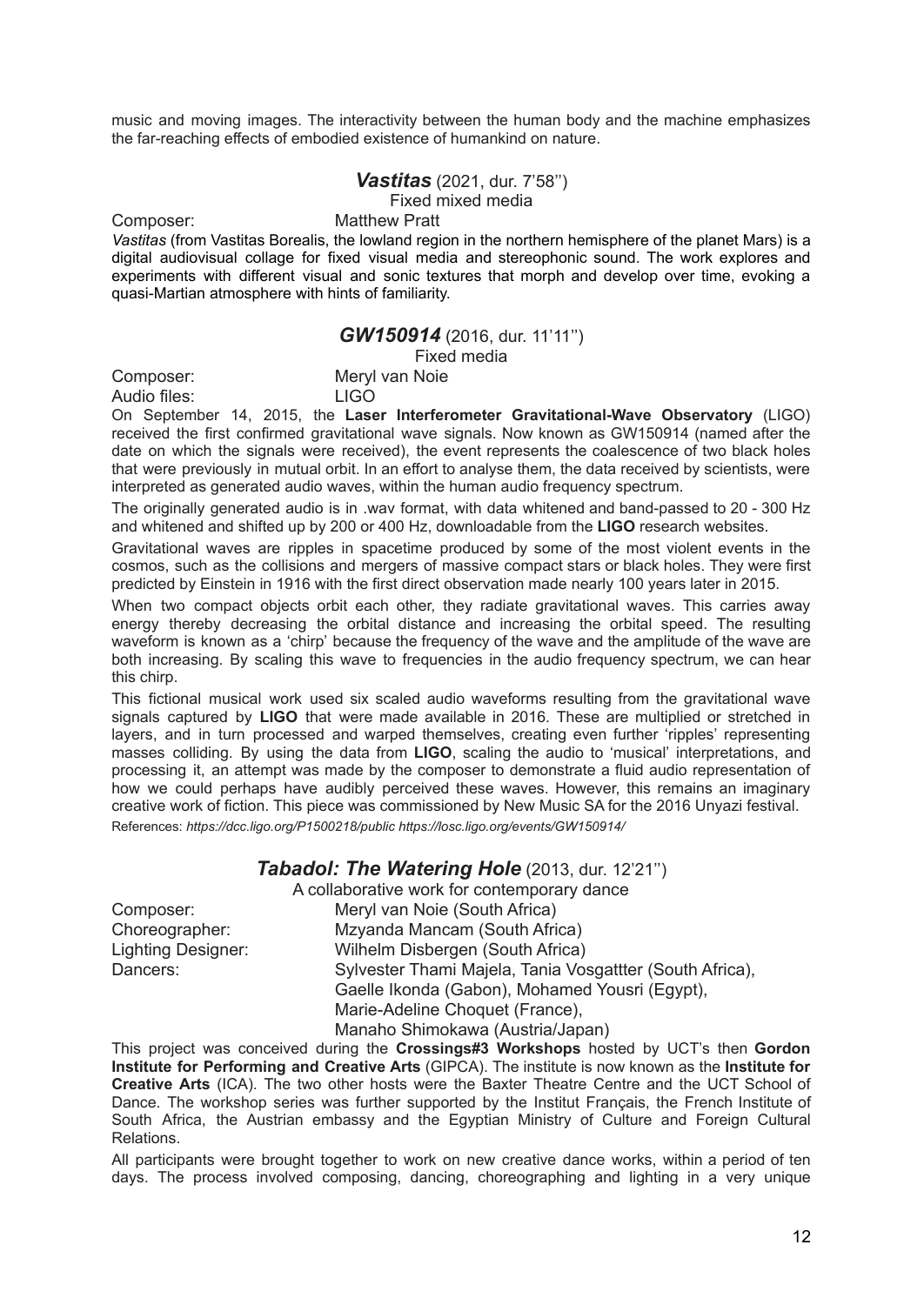collaborative manner, with no one person taking the lead. All participants had equal stakes and could recommend changes or make creative decisions in an ongoing negotiation of what would be best for the outcome of the work itself. The process was difficult and pressurised, but yet deeply rewarding and is still one of the pieces I am most satisfied with.

The workshops were mentored by the following generous facilitators, who provided council and guidance. Choreographers: Germaine Acogny (Senegal) and Vincent Mantsoe (South Africa), Lighting Designer Floriaan Ganzevoort (Holland) and Composer James Webb (South Africa).

The word Tabadol is a mixture of languages invented by the six dancers, whose voices also feature in the composition. Themes of an African 'watering hole', 'transit', 'home', and 'unity' were explored by the collaborators. The lighting is a master stroke, as the dancers had to 'step into it' to be seen during the performance because it was intentionally integrated into the choreography.

The performance was filmed at the Baxter Theatre Centre on 17 November 2013.

### *Ndolé Cooking Soundscape* (2020, dur. 10'32'')

Mixed media

Composer: Denise Onen

Director: Elijah Ndoumbe

*Ndolé Cooking Soundscape* was a sonic offering created by Onen for the cooking installation of 2020 Forecast Forum nominee and multi-disciplinary artist Elijah Ndoumbé.

Ndoumbé was a nominee for the *Cooking for Change* category, their vision to create a multimedia eating experience: *Bienvenue a ma Table - Ndolé*. Onen created this soundscape with the immersive objective of creating a means to audibly taste sounds and make one feel as though they also had a seat at the table.

# *Remnant Wading Space* (2021, dur. 13'50'')

Voice and electronics

Composer: Denise Onen

Performers: Denise Onen, blk banaana (Duduetsang Lamola)

"Remnant Wading Space" is a sonic response and conversation with the visual explorations of visual artist blk banaana (Duduetsang Lamola).

Remnant Wading Space: conceptualised over telephonic discussions through space reflecting on time piecing together **Futurities** threaded with captured pasts:

black, queer, beyond, becoming alien, universal, unyielding.

ancestral souls on the ocean floor simultaneously sinking, soaring into limbo

we know, have known, will know

youth in nostalgia anxious dread on what we hope and know time tells

Already embodying all in transition and transcendence ever changing and piecing the other together

● dl onen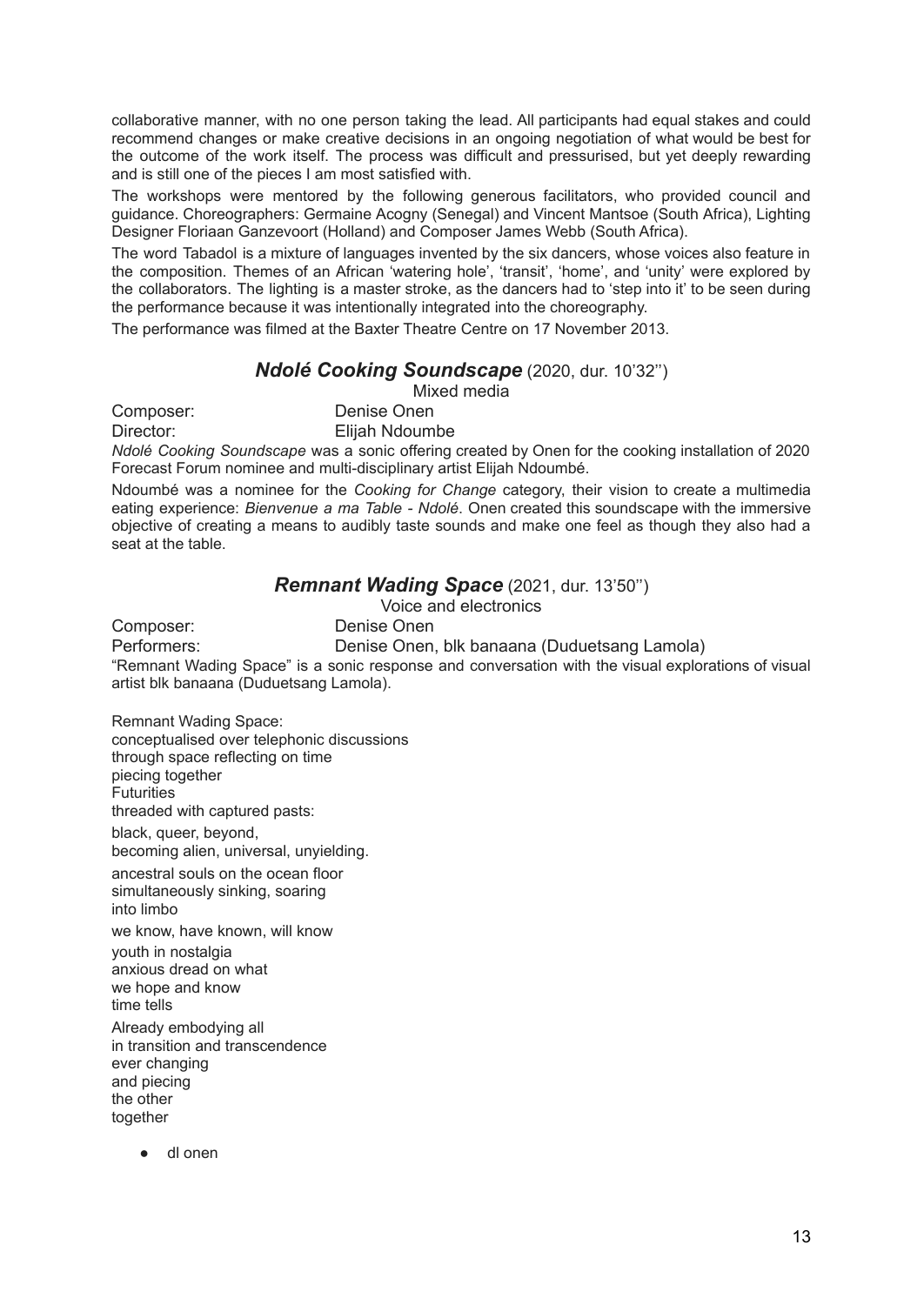This sonic journey is a sound accompaniment to blk banaana's 2021 residency exhibition **OUR BODIES ARE CLOCKS MADE OF WATER**, when do we belong?" at **LAPA Brixton**, JHB founded by Goethe-Institut JHB and VANSA.

*lumières noires* (2011-2012, dur. 9'08'')

Violin and computer

Composer: Joakim Sandgren Performers: Karin Hellqvist (Violin)

i wrote *lumières noires* for the splendid violinist karin hellqvist and we have played it numerous times, mostly in europe. this will be the first time it's presented to a south african public. I'm using the same constellation where i let the electronics imitate the instrumental part, as a more or less distorted shadow behind the soloist. as always, we are here listening to a stereo version of the composition conceived for frontal quadrophony - no surround - with the soloist in the middle.

#### *points caractéristiques* (2013-2014, dur. 9'00'')

Clarinet, vibraphone and cello Composer: Joakim Sandgren Conductor: Mathieu Romano Performers: ensemble itinéraire

*points caractéristiques* is the second trio of four in my suite of fifteen pieces of different formations and electronics. the electronics are made with grain techniques to form an electroacoustic shadow behind each instrument. with highly amplified instruments playing with extended techniques the instrument sounds seamlessly blend with the electroacoustics making the music a mix between the two domains.

#### *endroits susceptibles* (2010-2012, dur. 16'20'')

| Mixed ensemble                                              |
|-------------------------------------------------------------|
| Joakim Sandgren                                             |
| Rei Munakata                                                |
| Anders Jonhäll (flute), Ragnar Arnberg (clarinet),          |
| Jens Kristian Søgaard (trombone), Helena Frankmar (violin), |
| My Hellgren (cello),                                        |
| Jonas Larsson and Per Sjögren (percussion)                  |
|                                                             |

i wrote *endroits susceptibles* during a long period with several pauses in the compositional process. the piece is part of a suite of fifteen compositions with electronics started 2008. every musician has an electroacoustic shadow behind it and the blend somewhat conceal the distinction between the instrument and the electronics, making it difficult to know what is instrument and what is electronics. this piece won the biggest swedish price for chamber music 2014.

\_\_\_\_\_\_\_\_\_\_\_\_\_\_\_\_\_\_\_\_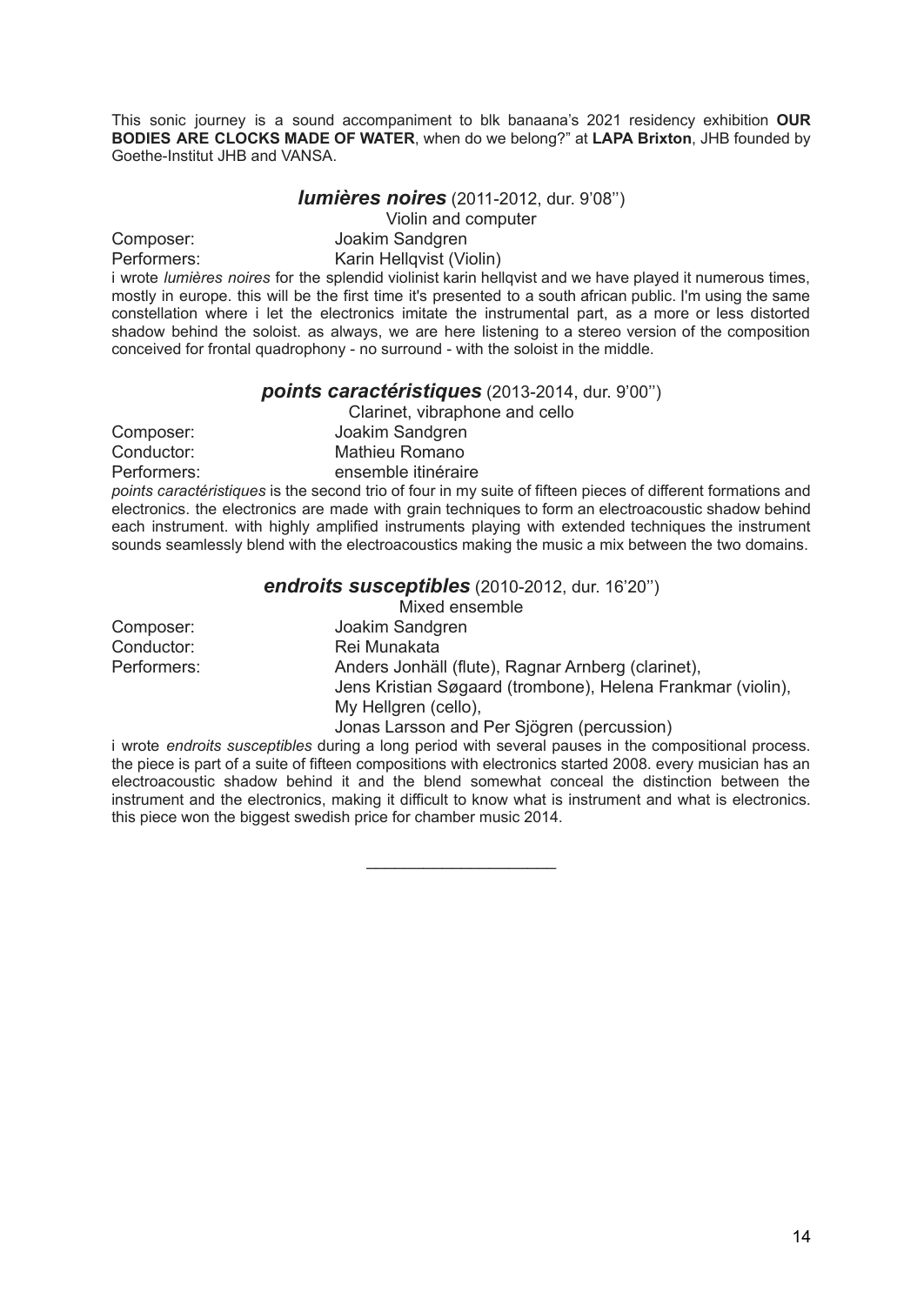# **Tuesday 7 December 2021**

**13h00 – 13h42** Presenter: Passepartout Duo

Presentation: **Passepartout Duo**

**14h00**

# **Concert 05**

*Natural frequencies* (2021, dur. 16'58'')

A live performance featuring suminagashi painting and electronic sound

Composer and artist: Passepartout Duo and Akiko Nakayama<br>
Passepartout Duo and Akiko Nakayama<br>
Passepartout Duo and Akiko Nakayama Passepartout Duo and Akiko Nakayama

Videographers: Emanuele Dainotti, Les Suzuki and Tetsuo Yamashige

*Natural Frequencies* is a performance collaboration with Akiko Nakayama, a painter whose practice focuses on so-called "alive painting", that broadly follows marbling and suminagashi techniques to create colorful abstractions that are projected in real time.

Focusing on the direct connections possible between music and visual art, *Natural Frequencies* proposes itself as an autonomous closed system with color and sound completely co-dependent. Disturbances created by the performers change the course and attitude of the system, sculpting the overall narrative of the piece.

Sonically, the piece takes the form of an octophonic sound system that features eight speakers arranged in a circle around the performers. Colors from Nakayama's painting actively determine the timbre and spatialization of electronic sounds. A tertiary layer is created using feedback, where one performer can choose a feedback path by placing the microphone near any one of the eight speakers, forcing the sound into immersive and distorted textures.

This project was created for the **Nakanojo Biennale** 2021, and filmed at **Iwamoto Kami-gumi Community Center** and **Espronceda Institute of Art & Culture**.

*Vis-à-Vis* (2021, dur. 17'17'') Music Performance Composer: Passepartout Duo Performer: Passepartout Duo

*Vis-à-Vis* is one half of the 2020 discographic release of Passepartout Duo.

Realized during a residency at the Embassy of Foreign Artists in Geneva, the project features instruments that were built by repurposing materials found on the streets of the city. Even with all the idiosyncrasies that came with these DIY creations, a framework for the composition process spun out from the simple constraints of the instruments themselves. The portable handmade instruments were developed to easily pack into small bags. During a month-long train journey from Tbilisi to Shanghai, *Vis-à-Vis* was performed everywhere from family homes and music conservatories to the roof of an old caravanserai.

| 15h10 - 15h30               |                                                                                                 |
|-----------------------------|-------------------------------------------------------------------------------------------------|
| Presentation:               | <b>Polyspectral Perspectives - Some</b><br>aspects of the harmonic constructions of<br>my music |
| Presenter:                  | <b>Michael Pelzel</b>                                                                           |
| 15h45 - 16h16               |                                                                                                 |
| Presentation:<br>Presenter: | <b>Structuring spectra I</b><br><b>Hubert Howe</b>                                              |
| 16h20 - 16h51               |                                                                                                 |
| Presentation:               | <b>Structuring spectrall</b>                                                                    |

Presenter: Hubert Howe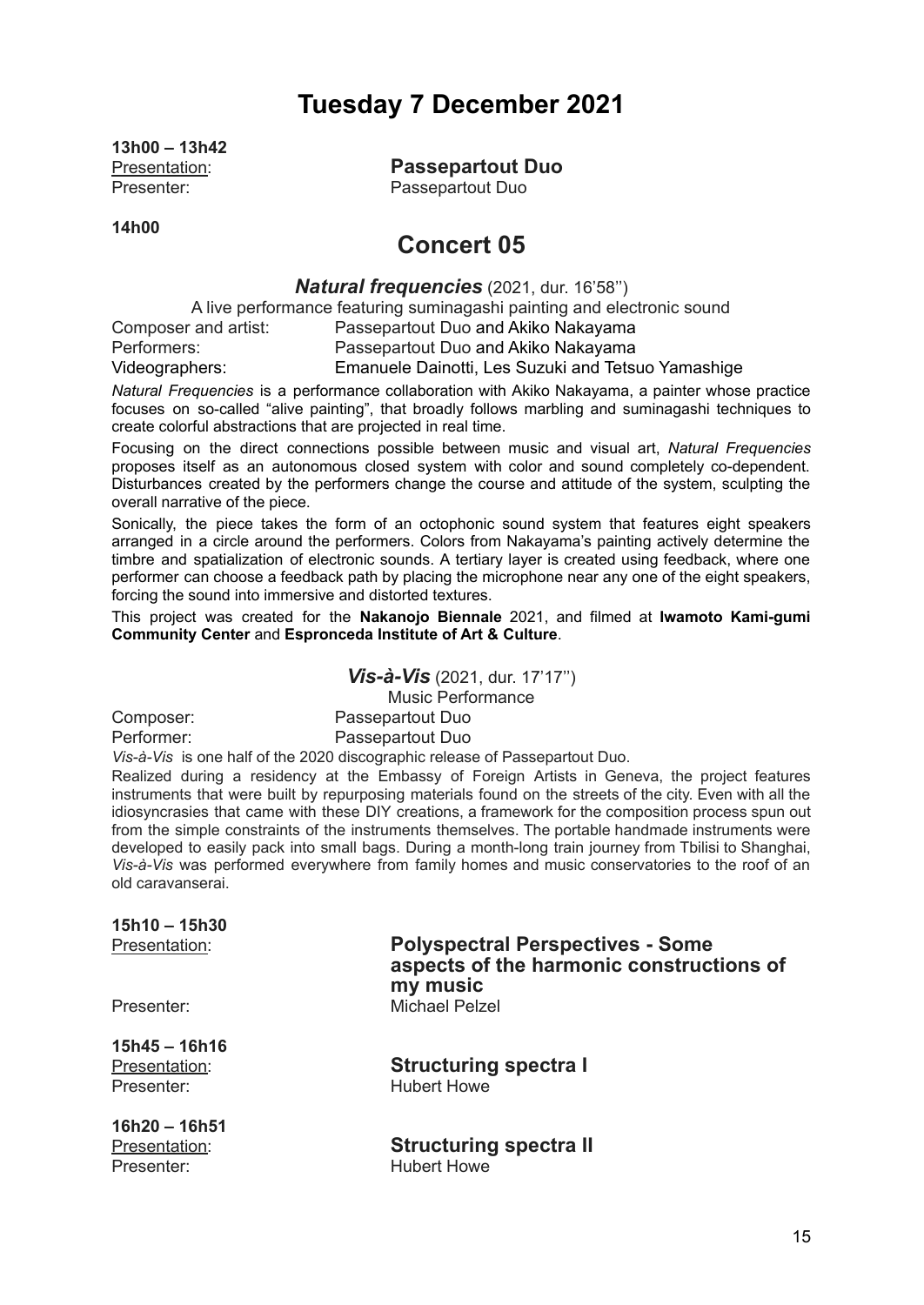**17h00 – 17h45**

# **Closing keynote**

**Music for dance performances**

Closing keynote speaker: Univ. Prof. Achim Bornhoeft

**19h00**

# **Closing concert**

*Areal* (2021, dur. 30'38'')

Electronic organ and 8-channel electronics

Composer: Achim Bornhoeft Performer: Alexander Bauer

*Areal* is a piece for electronic organ and 8-channel electronics. The electronics exclusively use Dynamic Stochastic Synthesis (DSS), developed by Iannis Xenakis in the 1990s. This algorithm generates a variety of musical sounds by directly generating waveforms with different probability fluctuations.

The organ improvisation of the piece uses the same fundamental pitches that underlie the electronics. This creates sound mixtures that allow the two sound levels to almost merge. In this way, the organ becomes a moving sound object that both stands out from the sound surface of the electronics and sinks into it in the course of the piece.

### *Harmonic Fantasy No. 5* (2020, dur. 7'44'')

csound

Composer: Hubert Howe

*Harmonic Fantasy No. 5* is pure overtone music, which is to say that each individual overtone of each tone is specified separately. Unlike my previous harmonic fantasies, in which all or most of the overtones from the fundamental up to some limit were always used, in this work the only overtones that are used are those that help to define the harmony of the passage in which they appear. The maximum that is used for any one tone is 17; some tones use as few as 7. On the other hand, the perception of the fundamental is always present, although in some cases only fleetingly. Most sounds use only the first 24 partials.

When the work begins, only harmonics three octaves above the fundamental and higher are used. As the work proceeds, more lower harmonics are introduced, but the fundamentals do not appear until about two and a half minutes into the piece. From that point on, all included harmonics are used.

Harmonies are defined by using the intervals in the overtone series corresponding to the intervallic structure of the chord from the highest downwards, usually starting from the 24th partial, which is four octaves and a fifth above the fundamental.

The piece was composed in April 2020 during the coronavirus epidemic when I was forced to stay at home, only leaving the house to get food.

# *Inharmonic Fantasy No. 8* (2018, dur. 9'16'')

csound

Composer: Hubert Howe

In my *Inharmonic Fantasies*, I explore various ways of employing structured inharmonic partials to create new and interesting sounds. In previous works, I have squeezed the components of a sound into small intervals, ranging from an octave and a fifth to as small as a perfect fourth. While these create quite interesting sounds in higher octaves, they do not work as well for lower sounds.

In this work, I employ frequency shifting, which allows the partials to be spread over much wider intervals. The process involves taking the first 24 partials of a tone and shifting them up arithmetically by about the interval of a perfect fourth, preserving the distance between the partials but not the ratio between them, so that they are no longer in a harmonic relationship. The components of each tone are introduced either as a complex envelope, where they each fade in and out over the course of the duration, or are attacked individually and then fade out. Different sections of the piece use different numbers of components and different partial sequences.

The piece was composed in 2018 and generated by the csound program.

16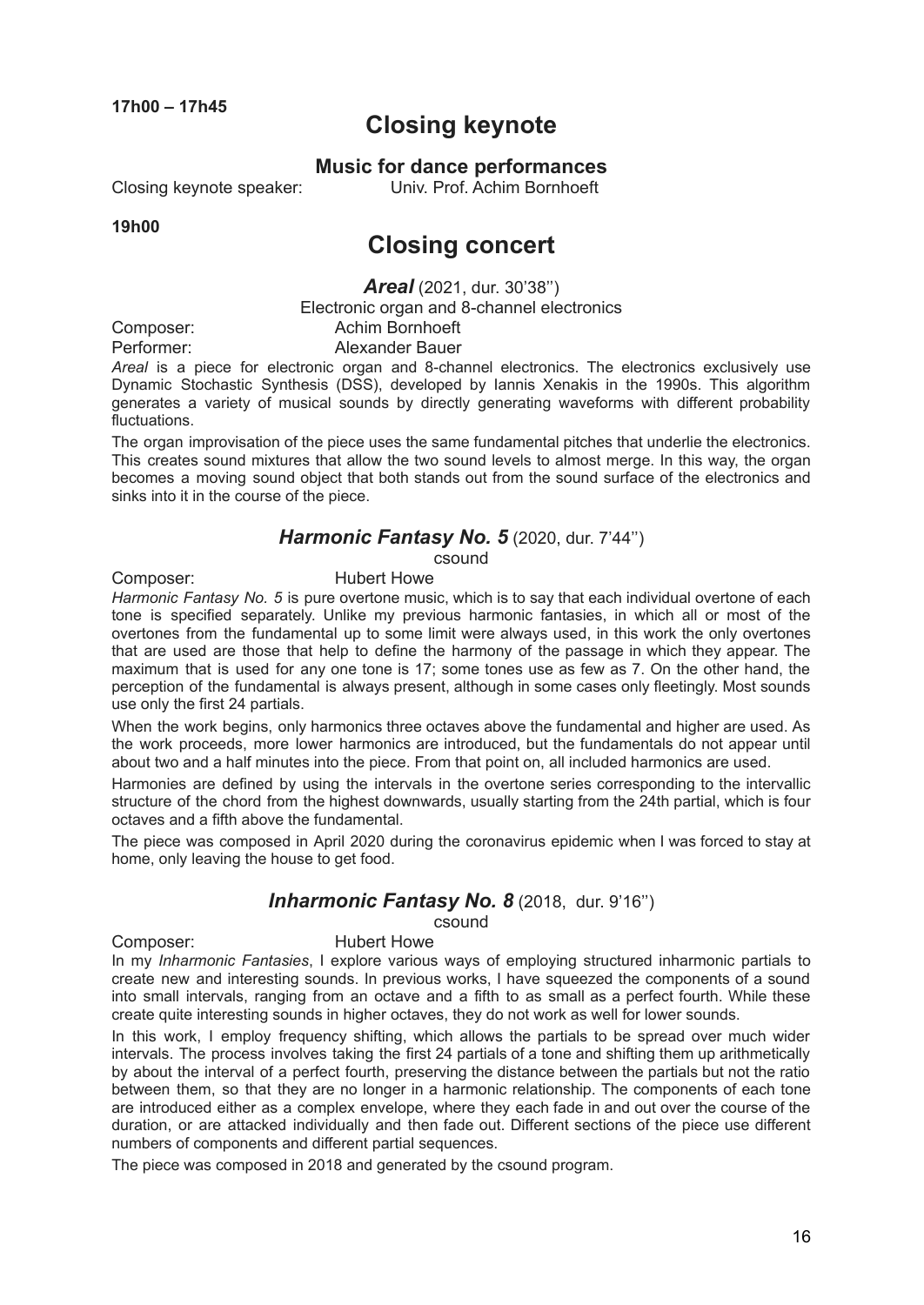*La Luna* (2020/21, dur. ~20'00'')

Eight singers, one percussionist

Composer: Michael Pelzel Conductor: Ekkehard Windrich

Ensemble: Schola Heidelberg (singers), Boris Müller (percussion)

The composition *La Luna* deals in a very poetic way with the moon and its light, its reflections in space, but also in time. The piece is also part of a series of works that deal with the universe as a utopian sound space (*Hidden side of the moon*, *Dark side of Telesto*).

*La Luna* is a kind of shrunk passacaille - i.e. a rhythmic sequence of triangular strokes from the singers spread across the room is compressed ever closer together until the strokes sound in very close succession. Another main thematic point of the musical material are the most varied types of glissando, with and without vibrati, fast and slow, that wander through space.

Several text elements from the poem on which the composition is based, slowly build up and disappear again as the cycles progress. The elements gradually come together to form a complete and coherent "whole".

After a culmination point in the middle of the work, the musical elements dissolve into pure glissando movements and the musicians, spread across the room, slowly step onto the stage. After a moment of rest, an 8-part, chorale-like part of chords enriched with overtones begins. Some elements from the previous course of the piece are added.

The end of the work is a kind of "Gregorian" procession of the female voices, away from the stage into the room, while the men standing in a circle spin slow ostinati like an organ. There is something ritualistic, dark and mysterious about the composition.

*Amass* (2021, dur. 7'42'')

Viola and computer

Composer: Lucy Strauss

Performer: Lucy Strauss

Amass is an interactive electroacoustic work for viola and computer. All electroacoustic material comes from the sound of the viola and the performer interacts with this material by playing viola, utilizing the Wave ring by Genki Instruments for gesture tracking. The system utilizes Python, Wekinator and Max MSP software.

Amass begins with an acoustic improvisation, while the incoming audio is captured and organized into a concatenative synthesizer according to sound features. Specific grains are then triggered and manipulated according to the orientation of the violist's bow hand.

The interaction between gesture and sound builds until the violist triggers an additive synthesizer and noise generator, that is able to move seamlessly between the partials and residuals of three different improvisations on viola. These improvisations were collected during the composition process. The system recognizes specific gestures and scrubs through specific sections of the three captured improvisations depending on which gesture is detected, scrubbing at the same speed that the gesture is performed. At the same time, the violist blends between different timbral combinations of the synthesized partials and residuals from each improvisation, in a dynamic interaction between action and sound.

The composition draws from an action-sound approach to explore the sonic possibilities of the viola through an amassment of deconstructed sounds.

#### *Tribute to Venancio* (2015, dur. 8'10'')

Timbila and media

Composers, arranger: Venancio Mbande, Matchume Zango Videography: Walter Verdin

Performer: Matchume Zango

My two pieces, *Timbila Tracks* and *Tribute to Venancio*, reflect my growing concern for the musical legacy of the ancient Masters of Timbila. In *Timbila Tracks* I am in dialogue with one of Timbila's greats, the late Venancio Mbande. Walter Verdin and I visited his house in Imhambane, Zavala in Central Mozambique. We recorded the artistry and the compositions I had learnt from him over the years.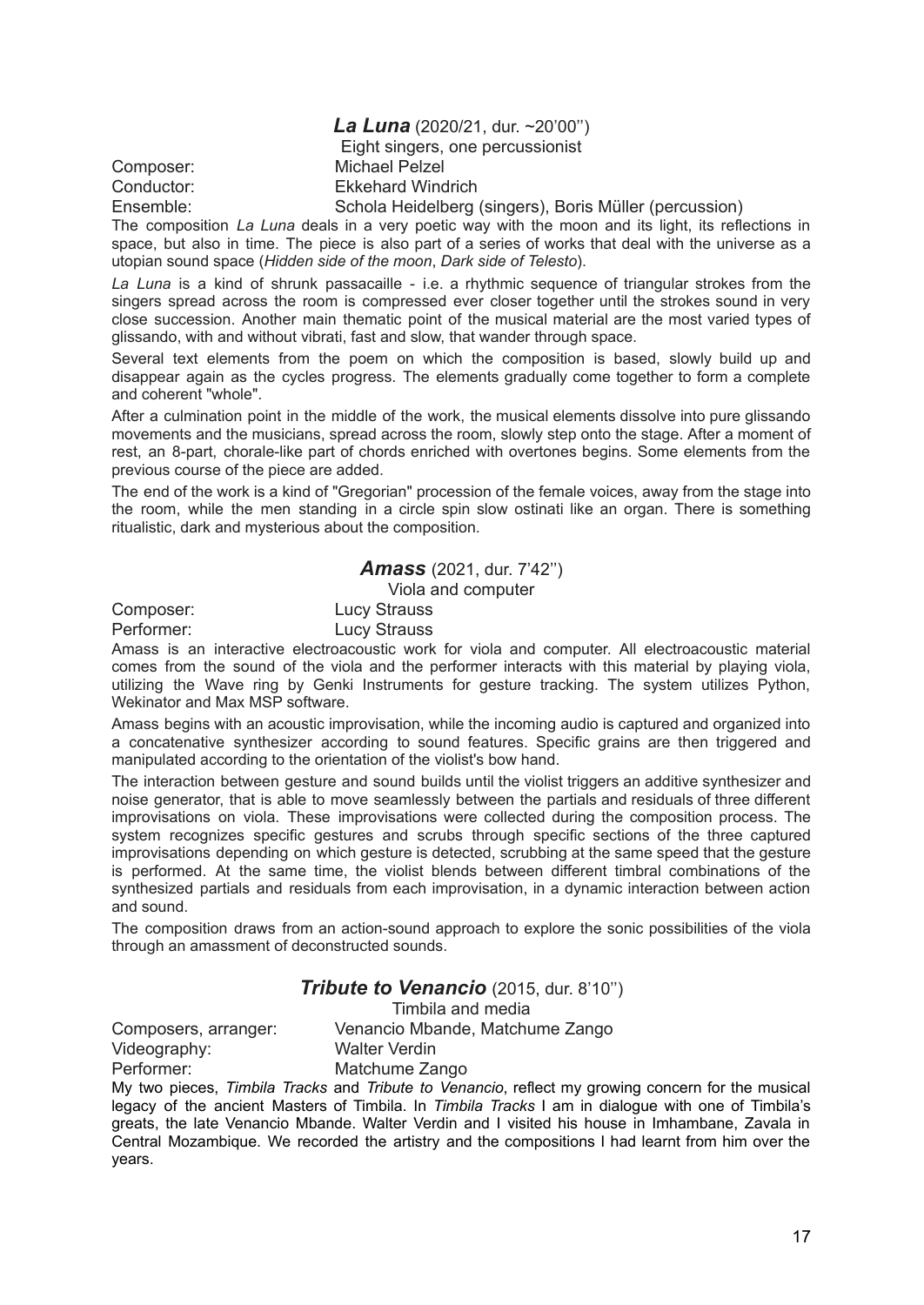As live performer in the concert version I interact with Venancio's pre-recorded on-screen performance. The imagery expressed is that of a window into a vanishing rural world. How are we going to maintain that connection as the life-style that fed these musical inventions fades? In the second piece, a tribute to Venancio composed after his death in 2015, my group and I refashion and reimagine his musical style as a popular art for a contemporary audience.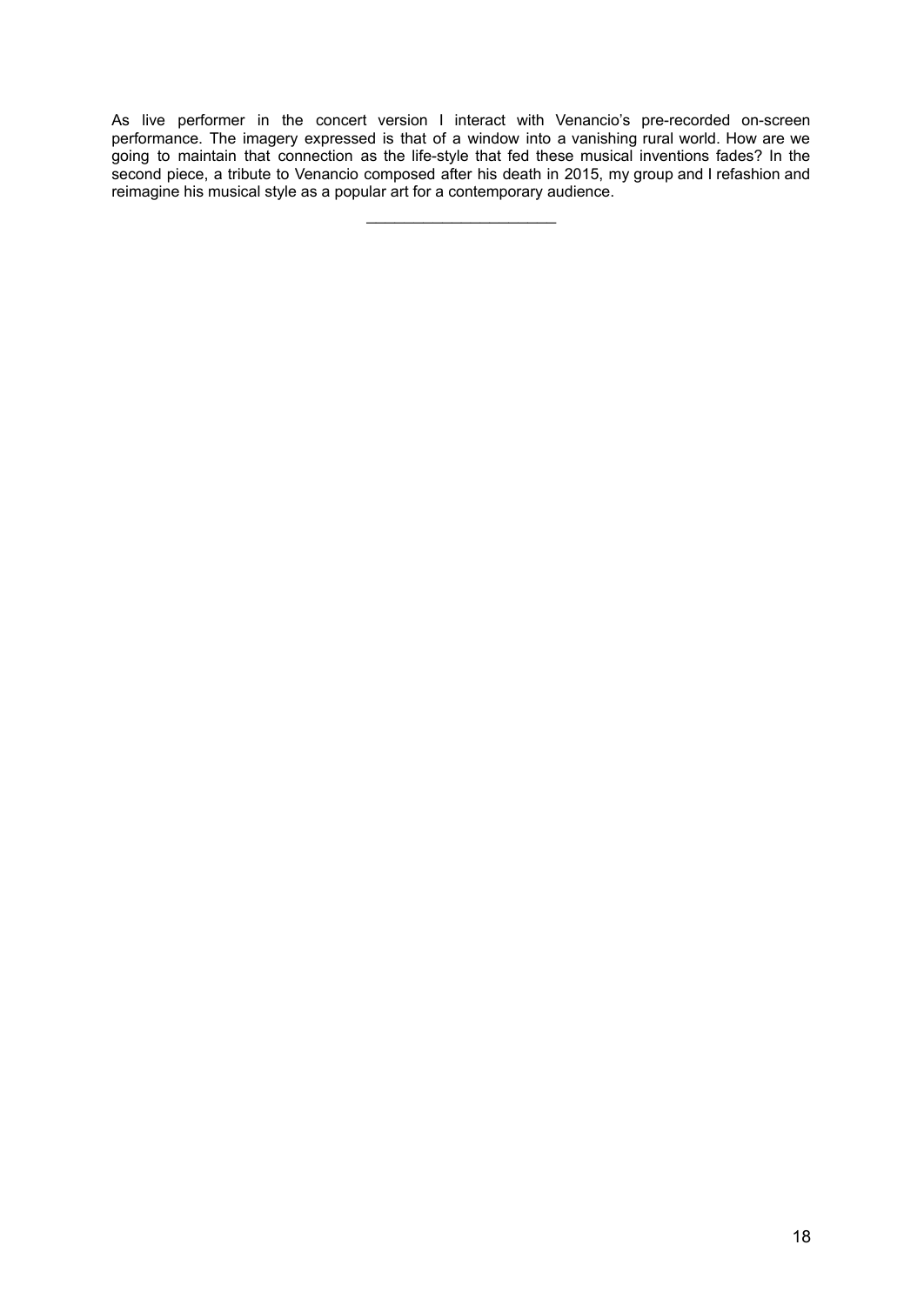# **Biographical notes**

information supplied by participants and/or sourced from the www

# **Achim Bornhoeft**

Achim Christian Bornhoeft was born on 3 November 1966 in Essen, Germany. From 1984 to 1986 he studied composition and music theory with Prof. Gerhard Lisken and piano with Heidi Kommerell. In 1986 he finished school and won the 1st prize at the **Forum of Young German Composers**.

In 1988 he began to study instrumental composition under Prof. Nicolaus A. Huber and electronic composition under Prof. Dirk Reith at the **Folkwang University** in Essen, Germany where he passed his Finals in composition in 1994. In 1990 he received first prize in a composition competition run by the **Cooperativa Neue Musik** and the **Felix Mendelssohn Bartholdy Award** for his string quartet *Naechte zwischen den Gezeiten*. In 1991 he won the first prize in the **National Competition of German Music Academies** with *Ambito* for french horn and in 1993 he received the **Folkwang University Prize**.

Until 1996 Achim Bornhoeft worked with the choreographers Olimpia Scardi (*Cabotina*), Stefan Hilterhaus (*Floot*, *invar*) and Wanda Golonka (*Gegnung*). Their productions appeared at various theaters in Germany and other European countries.

After graduating in composition he received a **DAAD scholarship** to attend the **Computer Center for Research in Music and Acoustics** (**CCRMA**) at **Stanford University**. Between 1996 and 2005 Achim Bornhoeft was a lecturer at the **Folkwang Academy** and the Universities of **Duisburg** and **Tübingen**.

In 1998 Achim Bornhoeft was awarded a one-year composers' scholarship from the **Heinrich-Strobel-Stiftung** and produced several full-length choreographies (*Lumen B*, *Ellis Is* and *Thin as pain*) with his own company. In 2001 he was artist in residence at the **Center for Art and Media** (**ZKM**) in Karlsruhe, Germany where he founded **SUMTONE** label together with the composers Michael Edwards and Ludger Bruemmer. As a visual artist he received the **Arts Fellowship** for his sound sculpture *Orplid und Schilf* at the **Mummelsee**, Germany in 2003.

His compositions have been performed at international festivals including **Donaueschingen Festival**, **ultrasound Festival** (Berlin), **Daegu International Musical Festival** (Korea), **Dialogues Festival** (Salzburg) and **Klangspuren Schwaz**. Lecture and concert tours have taken him to **Mongolia** (Roaring Hoofs Festival, Ulaanbaatar), to **Kyrgyzstan** (Silk Sound Road Festival, Bishkek), **Vietnam** and **Indonesia** (Cracking Bamboo, Hanoi / Bandung) and **Ukraine** (2 Days & 2 Nights, Odessa).

From 2005 to 2006 Bornhoeft worked at the **Institute of Musicology** at the **Eberhard Karls University** in **Tübingen** and assumed the project management for **Jugend Komponiert** in 2007, a workshop for young composers organized by the **Landesmusikrat Baden-Württemberg**.

Since 2006 he has directed the **Studio for Electronic Music** (SEM) at the **Mozarteum** in **Salzburg**, where he was habilitated in composition in 2012. Teaching assignments lead him to the universities in **Riga**, **Parma**, **Lisbon**, **Salamanca** and **Seoul**. In 2015 he was appointed professor and head of the **Institute for New Music** (INM).

# **Anne Graaff and Christopher Culpo**

#### **Anne Graaff**

Anne Graaff, a South African/British artist, art historian and poet, lives in France, close to Fontainebleau. In her artwork, she is a painter, a ceramic artist and maker of artists' books; her Fine Art MA thesis on contemporary book art informs her art practice.

An art historian, specializing in Outsider Art, she has written two books, published by Penguin, South Africa, (under the name Anne Emslie). Her poetry is published in various publications, including **Carapace**, **Stanzas**, and the anthologies of African poetry, **Africa, My Africa!** and **Absolute Africa!** (Sun Publishers).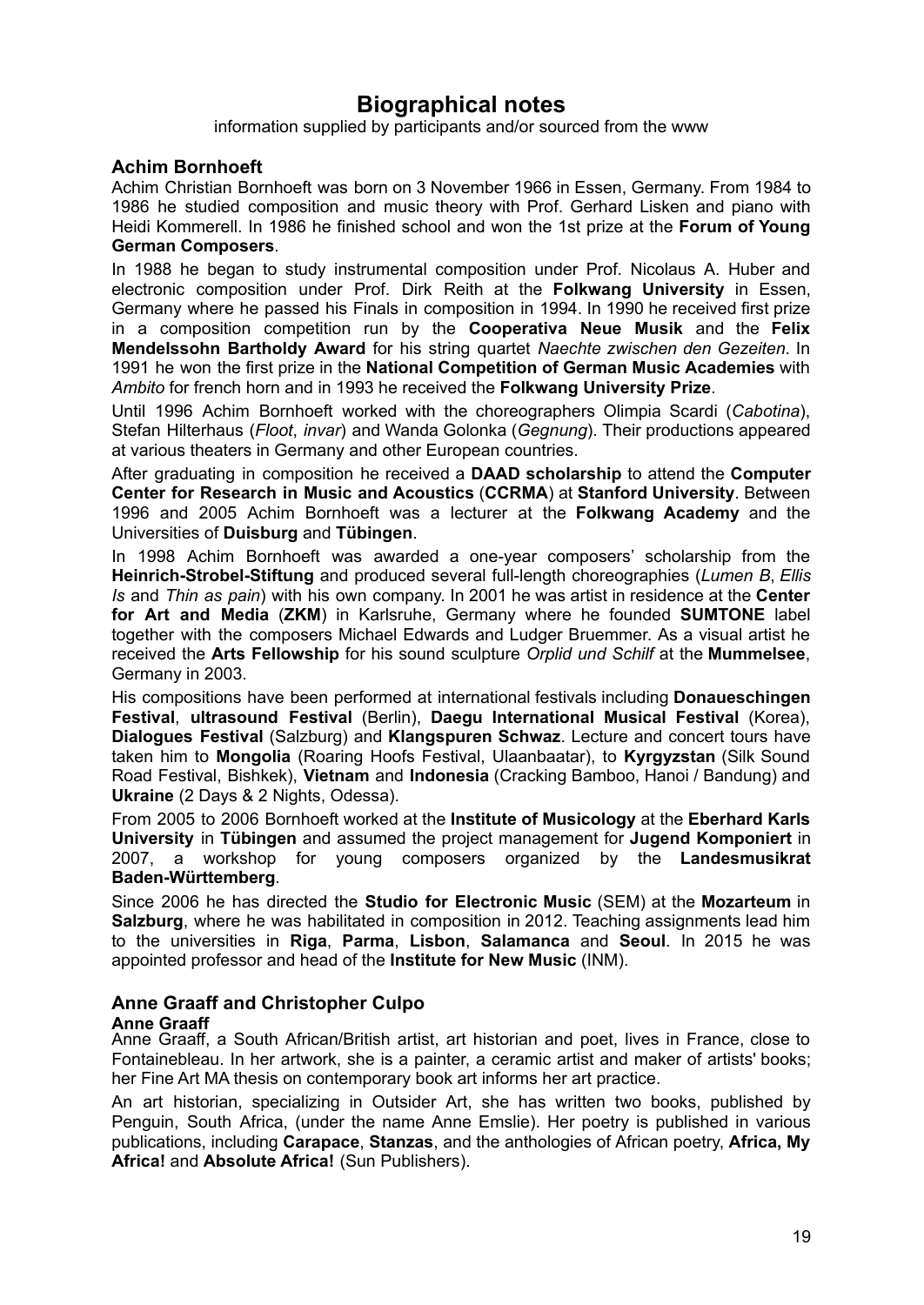Recent exhibitions of her artist's' books and paintings include the Paris exhibition, curated by Caroline Corre, **Elles métamorphosent le Livre II** at the gallery, Espace des Femmes; a solo exhibition of artists books, **The Fan Books**, at Atelier de la Main d'Or, Paris; **Be:e**, at la Porte Peintre, Noyers sur Serein; **My Mother's Garden**, Parts and Labor Gallery Johannesburg; the exhibitions **Domestic Departures** and **Mixed Metaphors** at the Kalk Bay Modern, Cape Town; **Art/Out of the Ordinary** at the AVA Gallery, Cape Town; **Bowed Electrons festival** 2019, 2020 and 2021; **Conversations with Irma** at the Irma Stern Museum in August and September 2019; **Festival Entre-Temps**, Parc et Manoir du Bel-Ebats, Avon 2020 and **Art on Paper**, Kalk Bay Modern 2021.

#### **Christopher Culpo**

Christopher Culpo is a performer and composer who's work lies at the confluence of contemporary classical music, jazz, and free improvisation. He has written chamber and symphonic music, vocal and opera, for the dance and the theatre, and has composed and improvised music for silent films.

Culpo has earned degrees in composition from **Boston University** and **The Juilliard School**, where he studied amongst others with Milton Babbitt and David del Tredici. He also studied piano and improvisation with Charles Banacos. Following his studies at **The Juilliard School,** Mr Culpo was personal assistant to Aaron Copland and an active **Teaching Artist** for the **Lincoln Center Institute**. Since receiving a **Fulbright** scholarship to work with Tristan Murail in Paris in 1991, Mr Culpo has lived and worked in France and in 2013 became a French citizen.

His performing career has taken him on stages as diverse as the **Cluny Jazz Festival**, **Jazz at Domergue**, **Rhino Jazz** (France), **Blossoms Festival** (Belgium), **The Old Town House** in Cape Town and the **Prince Albert Showroom Theatre**, (South Africa), **Musicafoscari/San Servolo Jazz Fest Venezia** (Italy), the **Radar Festival**, **Festival Eurojazz** (Mexico), the **Adelaide Cabaret Festival** and the **Sydney Opera House** (Australia), or the **Christchurch Festival** (New Zealand).

Mr Culpo has released many albums, and in 202 released **Mimesis and Speaking in Tongues** with the saxophonist Catherine Sikora, and **The Four Freedoms**.

The South African **Bowed Electrons** festival has invited Mr Culpo several times. In 2019 he premiered *The Books of Coincidence*, a collaboration with South African artist and poet Anne Graaff. The piece, for solo piano, electronics, video, and recorded poetry was to receive it's French premiere at the **Festival Entre Temps** in Avon before the festival was postponed due to Covid19. For the 2020 festival, held online, he collaborated again with Ms. Graaff and poet Douglas Reid Skinner to create *Constelllations* for piano, electronics, and recorded poetry.

In November 2019 Culpo's composition *Mundus Imaginalis* for solo piano and strings was awarded second prize in the **IV International Uuno Klami Composition Competition** and was performed and recorded in Finland by the *Kymi Sinfonietta*.

Culpo's music is published by **Les Editions Le Chant du Monde** and **Editions Musicales Contemporain**.

#### **Blk Banaana**

Blk Banaana (Duduetsang Lamola) is a South African visual artist working primarily in handmade and digital collage, video art, and video installation, blk banaana's work explores the relationship between fragmentation and speculative reconstruction, questioning the absurdity in the production of reality by Western anthropological and algorithmic forces.

#### **Bubele Booi**

Bubele Booi is an international writer-producer based between Cape Town, South Africa, and Los Angeles, California.

Bubele is a multi-instrumentalists whose music spans a wide range of genres. He is known for centering pop sensibilities with bold sound design and a touch of African rhythm.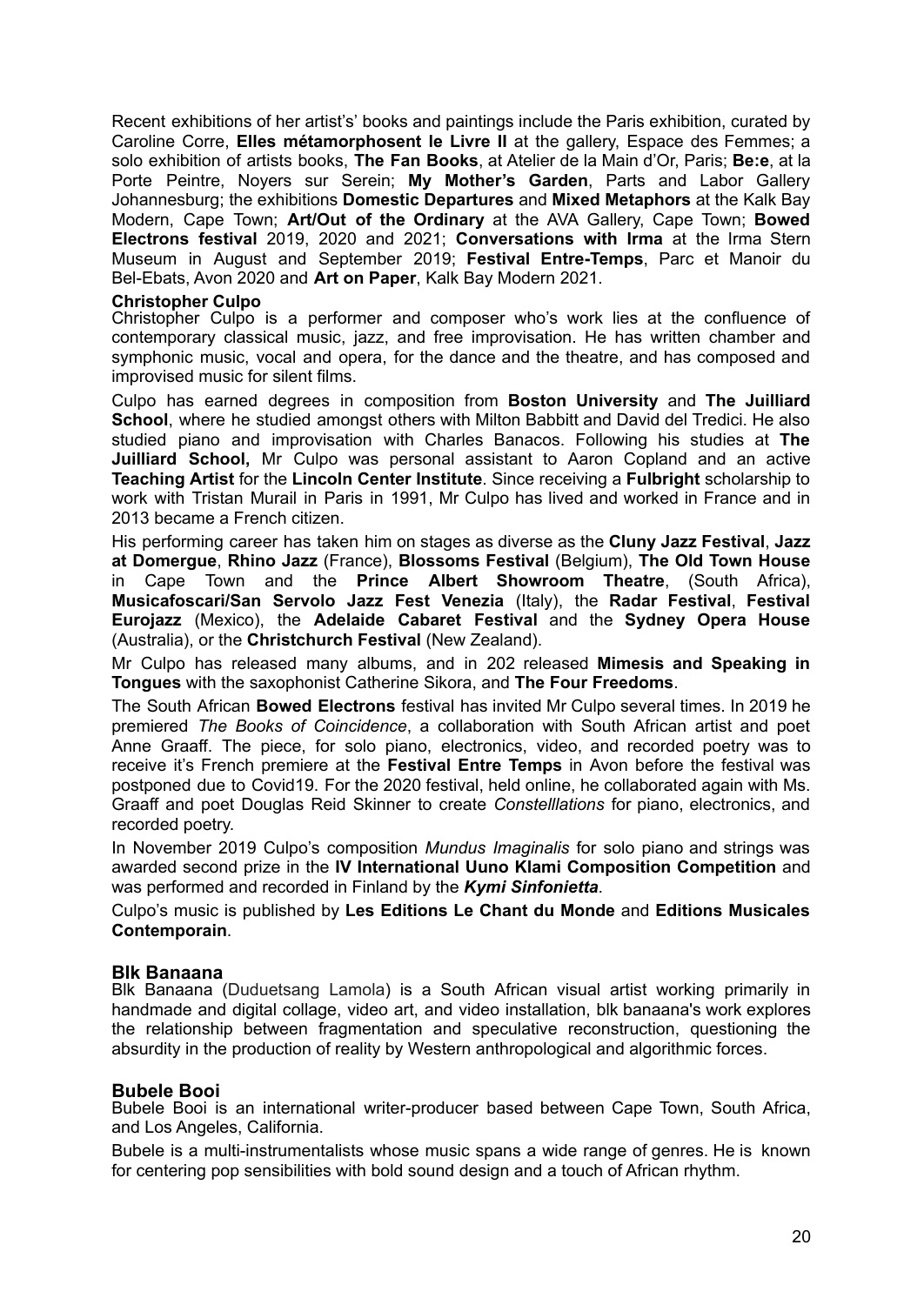After writing and producing numerous Gold & Platinum records for artists in South Africa, *Beyonce* invited Bubele to write and produce, *FIND YOUR WAY BACK* for the highly-acclaimed *The Lion King* soundtrack, performed and executive produced by *Beyonce*.

Bubele's catalogue continues to grow working with top songwriters in Los Angeles and an array of prolific artists from around the world.

#### **Cameron Harris**

Cameron Harris studied composition at the **Universities** of **Edinburgh**, **Manchester** and **Pennsylvania** during which time his teachers included Nigel Osborne, John Casken, Edward Harper, James Primosch and Jay Reise. He was a **Thouron fellow** at the **University of Pennsylvania**, and later the recipient of a **Benjamin Franklin scholarship**. He won the **Network for New Music** composition competition in Philadelphia and the **David Halstead Music Prize for Composition** at the **University of Pennsylvania**.

Originally from the UK, Cameron has been based in South Africa since 2006 where he lectures in music at the **University of the Witwatersrand** in Johannesburg. He was the Chair of **NewMusicSA**, the South African section of the **International Society for Contemporary Music**, from 2007 – 2011 and has curated many festivals for the organization. His main interests are interactive electronic music composition and the history of electronic music.

# **Cara Stacey and Galina Juritz**

#### **Cara Stacey**

Cara Stacey is a South African musician, composer, musicologist and the **Standard Bank Young Artists for Music 2021**. She is a pianist and plays southern African musical bows (umrhubhe, uhadi, makhweyane). She holds a doctorate in African music, specifically looking at the makhweyane musical bow from eSwatini (**University of CapeTown / SOAS**).

During her PhD, she was an **NRF** Freestanding Doctoral scholar, a **Commonwealth** Split-Site scholar, and the recipient of funding from the **Oppenheimer Memorial Trust** and the **University of Cape Town**. Cara holds a Masters in Musicology (**Edinburgh**), and an MMus in Performance from **SOAS** (London). Cara studied various African instruments (makhweyane, mbira, uhadi, umrhubhe and budongo) with Ass. Prof. Dizu Plaatjies, Khokhiwe Mphila, Bhemani Magagula, Tinashe Chidanyika, Modou Diouf, and Andrew Cooke.

Beyond her solo performance work, Cara collaborates with visual artist Mzwandile Buthelezi and jazz guitarist Keenan Ahrends in a project titled *The Texture of Silence*. In 2020, she founded the *ARUM* group with numerous prominent southern African musicians across genres. She works with percussionist and drummer Sarathy Korwar in the project *Pergola* and is a member of the *Night Light Collective*, and *Gold Fox*. Her debut album *Things that grow* features Shabaka Hutchings, Seb Rochford, Ruth Goller, and Crewdson (released in September 2015, **Kit Records**). Her album, *Ceder*, is of her duo project with Peruvian |utist and composer Camilo Ángeles (2018) and her collaborative album *Like the Grass* (with Galina Juritz, Beat Keller and Antonia Ravens) was released by **Kit Records** in July 2020. Her latest album is the product of new compositional work with the trio *The Texture of SIlence*. This album is titled *As in the Sun, so in the Rain* and was self-released in 2021.

Cara has performed across southern Africa, in the United Kingdom, Brazil, Peru, the USA and Switzerland with the likes of Shabaka Hutchings, Sarathy Korwar, Dan Leavers,Galina Juritz, Natalie Mason, Beat Keller, Matchume Zango, Jason Singh and Juliana Venter.

Cara is the founder of the **Betwixt** concert series with cellist Nicola du Toit. She sits on the executive committee for the **South African Society for Research in Music** and is the **International Council for Traditional Music** country liaison for the kingdom of eSwatini. She is the host of a monthly radio show of diverse African musics, **Kashane**, on the UK-based online radio station **The Neon Hospice**. Cara is currently a Senior Lecturer in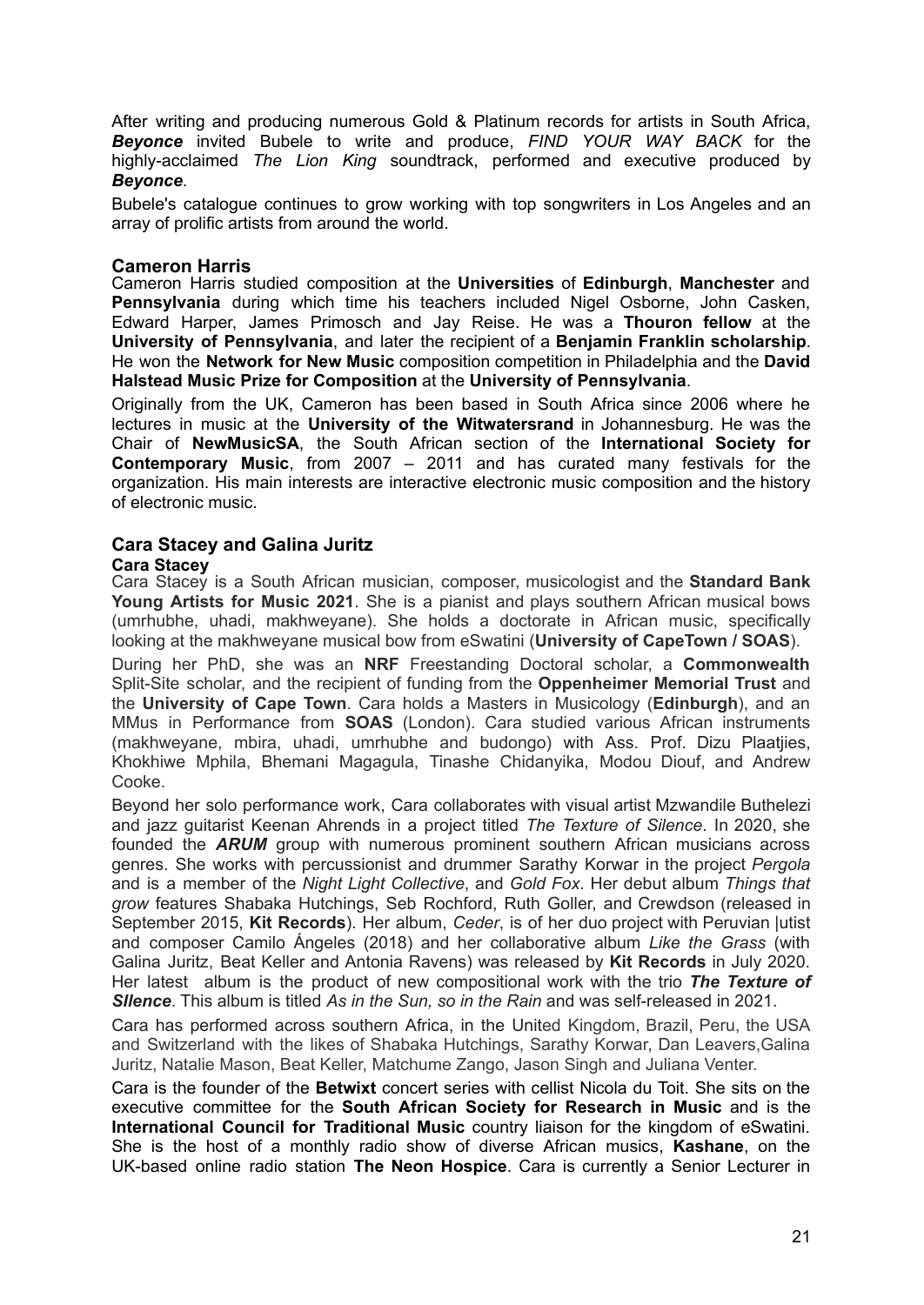African Music at **North-West University** (South Africa). She is based between Johannesburg and Mbabane.

#### **Galina Juritz**

Galina Juritz is a composer, producer, violinist and more recently filmmaker, working between London and South Africa. Since studying violin performance at the **University of Cape Town** under Prof. Farida Bacharova in 2007, she has been working as a writer and performer of music across diverse genres, in collaboration with multiple disciplines.

Her composing credits include short films, commercials, dance pieces, scored works for ensembles, animations, audiovisual compositions and extensive studio work. She recently completed an MMus in Creative Practice at **Goldsmiths University**, graduating with a musical film called *Dionysus Dies*, an autoethnographic work exploring themes of tension in the Anthropocene, non-linear narrative building and the storytelling capacities of post-digital aesthetics.

She finds inspiration in both humans and machines, the majority of her work blending synthetic electronic textures with live instruments and voices. In 2017 her first cantata *Madness: Songs of Hope and Despair* with a libretto by psychiatrist Dr Sean Baumann, had a two week run at the Baxter theatre, and went on to form part of the MOOC Humanising Healthcare online course.

Galina is a founding member of the **Night Light Collective**, a flexible configuration of players of diverse instruments who focus their energy on the composition and promotion of new South African works, and innovative collaborations. Her recent releases include an EP *NX14* (NX Records, 2019), *Like The Grass* - Stacey Juritz Ravens Keller and *Triple Bluff - Hesitation* (Kit Records, 2020).

In recent years, Galina has turned her attention to ethnographic filmmaking and will be starting a PhD at **Goldsmiths University** of London, exploring methodologies in participant-composed soundtracks within documentary storytelling.

#### **Christina Viola Oorebeek**

Not the 'new' for novelty's sake, but an open mind and extreme curiosity for what's happening around her and the need to evolve and renew a personal aesthetic are the motivations behind Christina Viola Oorebeek's work.

Recording one-arm bandits in Las Vegas for *…and god invented dice*; developing new instruments and playing implements like the soundwheel and the plexiphone; writing story, libretto and music for her chamber opera *The Pitchshifter*, making music for amplified kite string, percussion and live elecx - *tempus fugit*, belong to the work of a composer with a lack of adherence to convention, but who at the same time, cherishes histories and traditions.

Visual sources are important inspirations - modernism of the XXe, textiles and patterns from all kinds and cultures. With *Period Point Blank*, she embarked on making and integrating video in her work for the first time, and is pursuing this medium further.

An American-Dutch composer leaving the US in '69 after singing in the 60's band *Dan Hicks and his Hot Licks*, she tried her hand as a singer songwriter in London. Having alighted in Amsterdam in '72, she worked for years as an improvising dance musician and 'rhythm for dance' teacher at the **Hogeschool vd Kunsten** Amsterdam. During this period she studied piano with Willem Brons at the **Conservatory of Amsterdam**, when she truly 'heard' contemporary new music for the first time and finally found her artistic direction.

At age 50, she embarked on a career in composition, studying with Klaas de Vries at **CodArts** Rotterdam, graduated with the Composition Prize and has been composing ever since. More studies were done with, among others, Richard Rijnvos.

She is a board member and director of the **Conlon Foundation** and has initiated numerous concerts, competitions and residences with board members Boris Bezemer, Ji Youn Kang and Henk Heuvelmans, secretary.

Her work has been performed in festivals/concerts in the Netherlands, France, Germany, Italy, Norway, China, Finland, Japan, Taiwan, South Africa, the USA and Canada.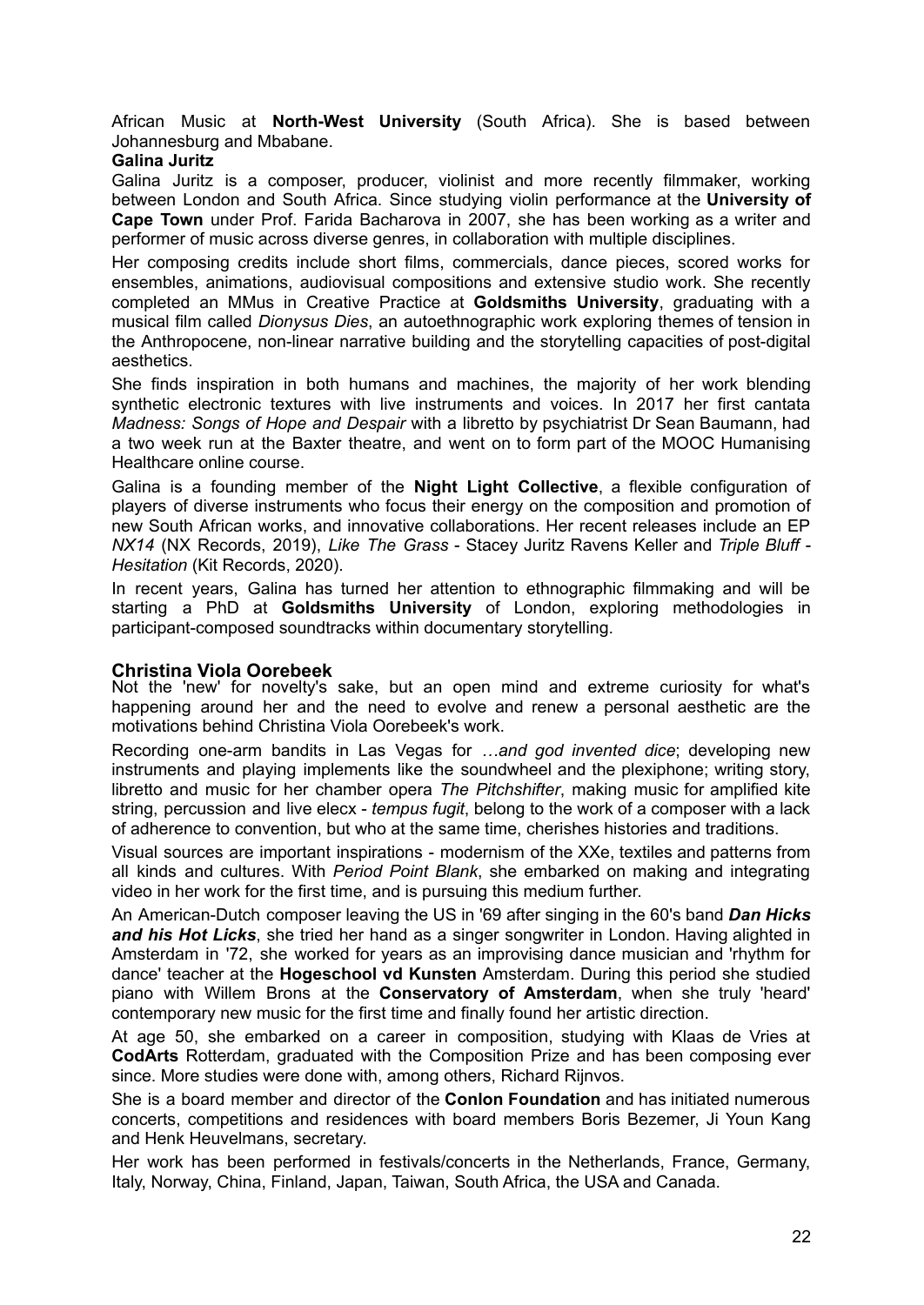### **Denise Onen**

A Cultural Worker, interested in immersive audio, and Afrofuturism. Denise Onen was the **University of Cape Town**'s first black feminine body to graduate with a BMus specialising in Music Technology, with a distinction in Music Technology.

Since being one of the recipients of the 2018 **SAMRO** bursary, she has contributed to works in roles such as recordist, sound designer, mix engineer, and composer that have featured in the **Hamptons International Film Festival** (2021), **Encounters South African International Documentary Festival** (2021), **Cairo International Film Festival** (2021), **Schnit Film Festival** (2018) and was the youngest most remote poet to feature in Norwegian published anthology **Den Store Slam!Boka** (2018).

Onen's existence as an African queer multicultural body is reflected in the range of disciplines she engages in. As she is the sum of a diverse experience, so is the extent of her collaborative sonic work for films, documentaries, and other performances in various capacities.

### **Dimitri Voudouris**

Born 1961 in Athens, Greece, a citizen of South Africa, Dimitri is a clinical pharmacist and self-taught composer who curated **UNYAZI**, the first electro-acoustic music festival and symposium to take part on the African continent, in 2005. He composes for acoustic instruments, electronics, multimedia, dance and theatre. His technical and theoretical approach researches cognitive psychoacoustic behavioural patterns in humans in an area of continued environmental changes, taking a behavioural stance toward sound in an attempt to bridge the gap between the processes used in modern compositional techniques and those used by primal musical culture.

An interest in biomechanical principles, molecular physiology and cognitive communication between sound and listener. Theoretical research assistS him in the construction of various building blocks that intern form the backbone of his compositions.

Performances of Voudouris' works have been hosted in Poland, Switzerland, Bulgaria, Hungary, Germany, United Kingdom, Ireland, Greece, Spain, Italy, France, Australia, South Africa, Mozambique, USA, Canada, Cuba and Chile. Events where his compositions have been performed include **ICMC** 2005, 2006, 2008, 2009, 2014, 2020 and 2021; **ACMA** 2007; **CCRMA** 2008; **UNYAZI** 2005, 2012, 2014, 2016 and 2021; **HELMCA** 2009, 2011 and 2015; **PGM** (Bremen) 2012, **Primavera en la Habana** 2020, **Audiosphere Museo Nacional Centro de Arte Reina Sofia/Spania** 2020 and 2021, **Brighton Festival Fringe** 2010, **Neue Musik Lüneburg** 2013, **XV Biennale Sztuki Dia Dziecka Kulturowe Kontesky Basni Poznan** 2005, **Meridian International Festival** 2016, 2017 and 2018 and **Fenway Centre University Boston**..

Voudouris received a **Palmares des 34e Concours Internationaux de Musique d'Art Sonore Electroacoustiques de Bourges** award in 2007.

Dimitri's web site can be found here: <https://www.dimitri-voudouris.com/>

#### **Dizu Plaatjies**

In rural Tsolo (Eastern Cape) I collaborate with rural performers specialising in umrhube and uhadi bow-songs and various rural dance-song genres and dance-styles (i.e. umtyityimbo, umgajo, umteyo, iindlavini. Umxhentso, etc.). I am interested in the ways in which these rural musical practices are transformed, adapted and re-contextualised in urban areas.

Back home in Langa I collaborate extensively with many urban 'hidden' musicians who 're-invent' their rural roots in urban contexts on a variety of instruments (i.e. harmonica, concertina, isitolotolo, inkinge) and through a variety of new musical practices (e.g. through adaptations employing 'modern' instrumental combinations, including guitars, as well as 'western' percussion and wind instruments).

My work in Europe draws me into extensive collaborations with 'folk', 'pop' and 'classical' musicians of various cultural backgrounds from both Eastern and Western Europe. Fusion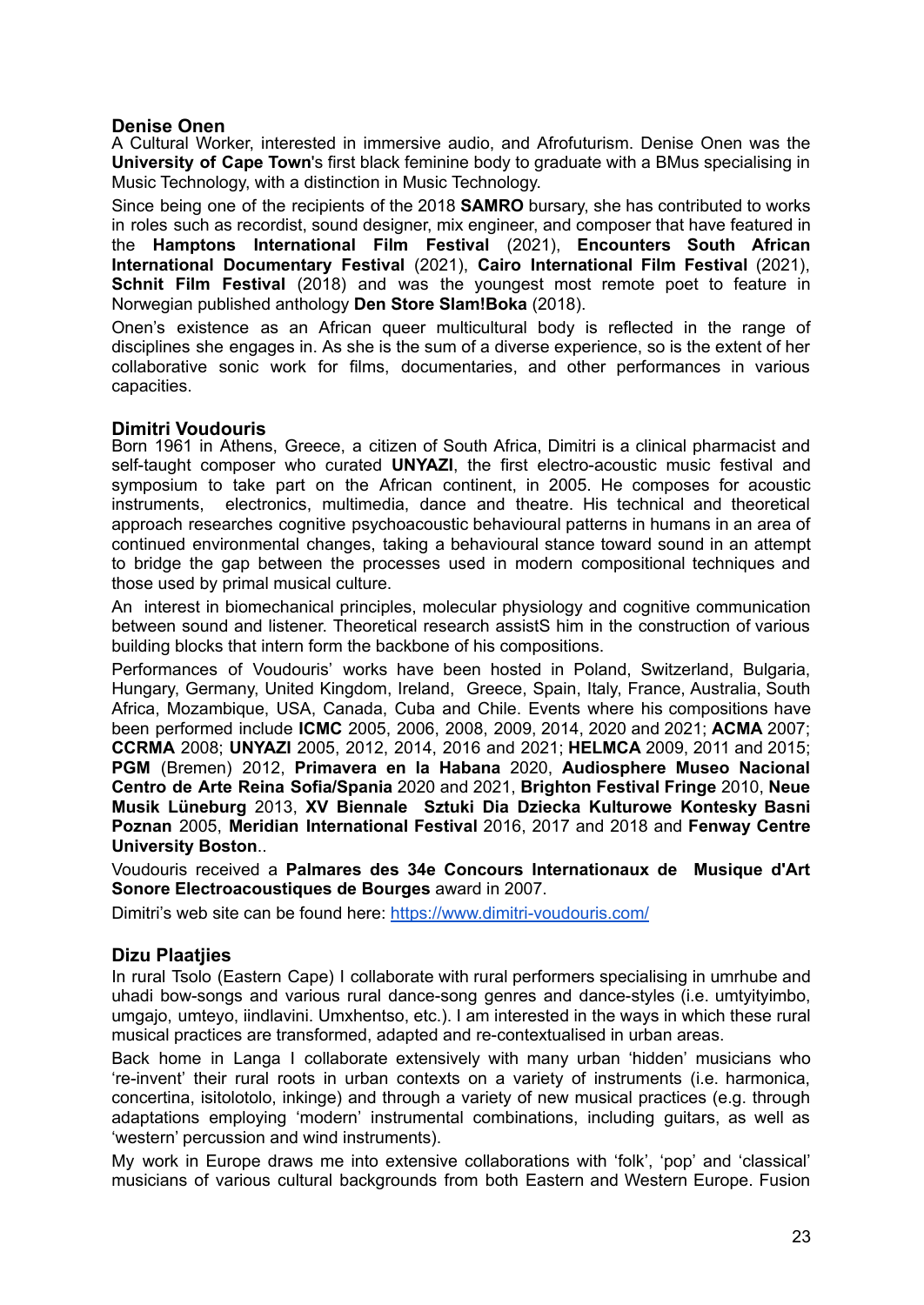work at the interface of cultures presents its own challenges (e.g. how does one effectively adapt the delicate and unique flavors of a Xhosa bow-song when working with an eclectic urban folk combo from France? How do I effectively integrate my own Xhosa-based musical style when performing with a maskande guitarist and a Bulgarian accordion player?

### **Elijah Ndoumbe**

Elijah Ndoumbe is a multidisciplinary artist and moving image director. They work towards embodied methods of artistic connection, care and radical imagination. Their image-making relationships extend to building close communities between South Africa, West Africa, the USA and the extended black and trans diaspora.

### **Emma Farquharson**

Emma Farquharson (aka The Forest Weaver), 26, holds two degrees from **Rhodes University** with Distinction in Music: a BA (Second Major in Drama), and BA Honours. Both qualifications were completed under the exceptional vocal bel canto training of Miss Jo-Nette Le Kay. Reaching **Fulbright** semi-finals, she hopes to do a Masters and work in studio programmes, overseas.

Emma received ten music scholarships during University, including a **SAMRO Bursary**. She has staged two successful shows at the **Grahamstown National Arts Festival**: *Opera Found* (2017 – Standard Bank Encore Ovation Award) and *A Feather on the Breath of God* (2018 – Arena Production). She considers the latter to be the most important of her young career, as it showcased the works of ten female **WAM** composers, spanning 700 years.

Emma currently resides in Hilton, KwaZulu-Natal, where she is staging concerts thereabouts, providing vocal tuition privately and at schools and furthering her vocal development with opera singer Margaret Clay-Bowen.

#### **Hubert Howe**

Hubert Howe was born in Portland, Oregon and grew up in Los Angeles, California, where he began his musical studies as an oboist. He was educated at **Princeton University**, where he studied with J. K. Randall, Godfrey Winham and Milton Babbitt, and from which he received the A.B., M.F.A. and Ph.D. degrees. He was one of the first researchers in computer music, and became Professor of Music and Director of the **Electronic Music studios** at **Queens College** of the **City University of New York**. He also taught at the **Juilliard School** from 1974 through 1994. In 1988-89 he held the **Endowed Chair in Music** at the **University of Alabama** in **Tuscaloosa**. From 1989 to 1998, 2001 to 2002, and Fall 2007, he was Director of the **Aaron Copland School of Music** at **Queens College**. He has been a member of the **Society of Composers, Inc.** since its founding in 1965 and served on the Executive Committee from 1967 to 1971. He served as President of the **U.S. section of the League of Composers/International Society for Contemporary Music** from 1970 until 1979, in which capacity he directed the first **ISCM World Music Days** in 1976 in Boston, the first time that festival was ever held in the United States. In 1980, he received a commission from the **CSC** at the **University of Padua**, Italy, for his composition *Astrazioni (Abstractions)*, which was presented at the **Biennale of Venice**.

He is a member of the **International Computer Music Association** and directed the **International Computer Music Conference** at **Queens College** in 1980. In 1994, he was the composer-in-residence at the **Third Annual Florida Electroacoustic Music Festival** at the **University of Florida** in Gainesville. He is also a member of **SEAMUS**. He has been a member of **BMI** and the **American Composers Alliance** since 1974 and served as President from 2002 to 2011. He is a member of the **New York Composers Circle** and has served as Executive Director since 2013. In 2009, he founded the **New York City Electroacoustic Music Festival**, and he continues as Director.

Recordings of his computer music have been released by **Capstone Records** (*Overtone Music*, CPS-8678, *Filtered Music*, CPS-8719, and *Temperamental Music* and *Created*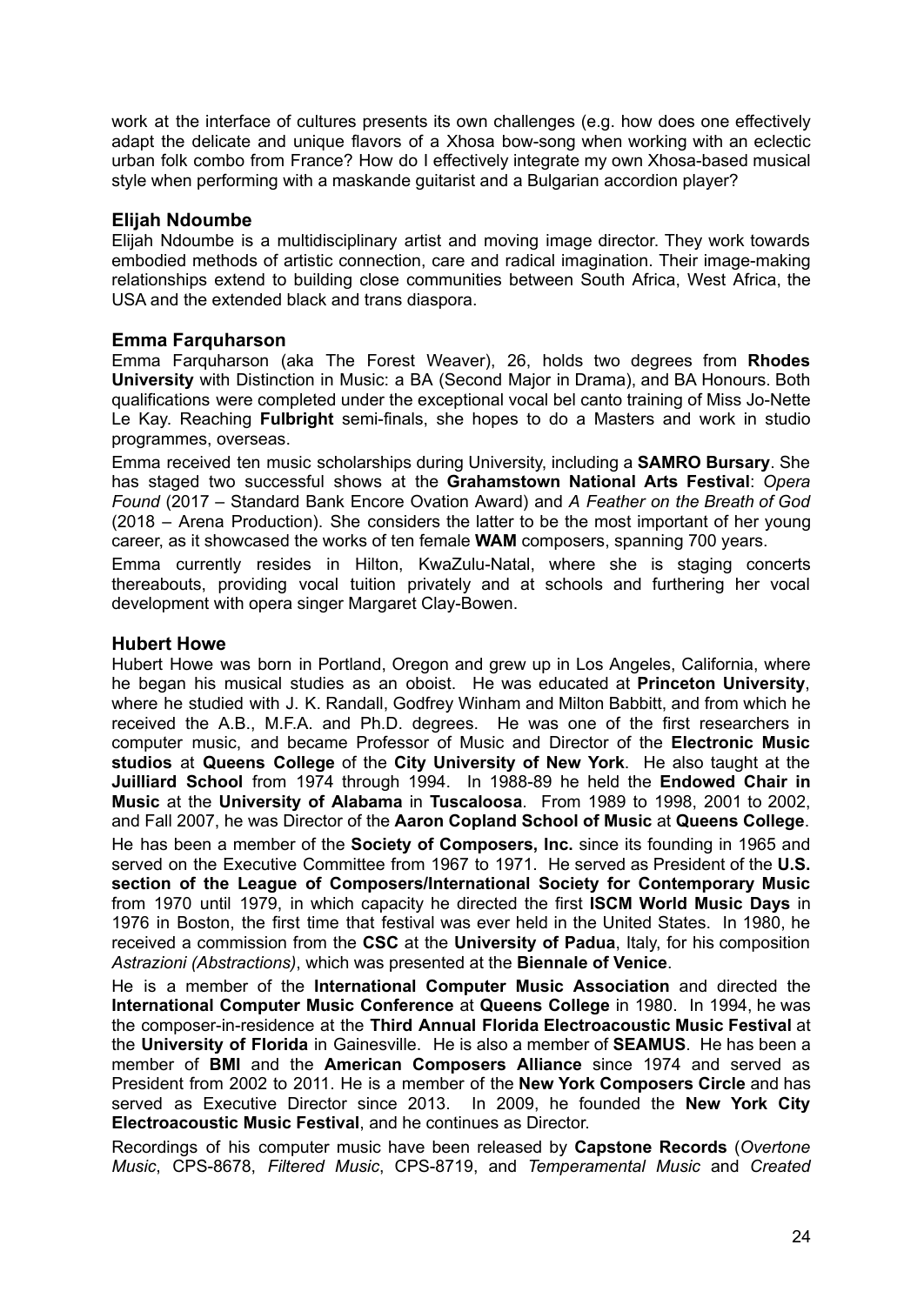*Sounds*, CPS- 8771) and **Ravello Records** (*Clusters*, RR 7817, *Improvisation on the Undertone Series*, RR 8043), **ABLAZE Records** (Electronic Music Masters Vol. 2, ar-00013), and **Centaur Records** (*Harmonic and Inharmonic Fantasies*, CRC 3579).

# **Joakim Sandgren**

Joakim Sandgren, born 1965 in Stockholm. He studied composition at the **Royal College of Music** in Stockholm from 1991 to 1998. 2000 he completed the computer assisted composition course at **Ircam**. 2003 he presented his Master 2 at the **Paris 8 University** under Horacio Vaggione. His compositions has been performed by *Ensemble Itinéraire*, *Ensemble 2e2m*, *Court circuit*, *Taller Sonoro, Soyoz 21*, *Archaeus*, *Champ d'Action*, *In Extremis*, *Tokyo Gen'On Project*, *Modern Music Ensemble (Sydney)*, *Curious Chamber Players*, *NEO*, *Ars Nova*, *Gageego!*, *Mimitabu*, *MA*, *Sveriges Radio Symfoniorkester* and in festivals as **Darmstadt International Summer Courses**, **Warsaw Autumn**, **ISCM**, **Les Musiques**, **Sound of Stockholm**, **GAS** and **Huddersfield Contemporary Music Festival**.

Sandgren started composing computer-assisted in 1997 and since 1998 he compose in his house developed composition environment in LISP. From 2003 his music has been entirely oriented toward working on secondary sounds of instruments. These sounds are often of a very low intensity and often have to be enlarged using microphones. The way the compositions are designed is reminiscent of an "instrumental granular synthesis". Even if instrumental, Sandgren's compositions are conceived and composed in the way that we compose electroacoustic music. 2008 he started a suite of fifteen pieces for different formations and multi track electronics.

The music of Stockholm-born composer, Joakim Sandgren, has been described as "an exploration of nuances of air noises." His music has been performed internationally since early stages of his career, from Romania to Cuba to Paris to Florida. After completing percussion studies at Ingesund's **College of Music** and the **Royal College of Music** in Stockholm, he continued his education in composition, leading him to study at **IRCAM**. Currently based out of Paris still, Sandgren focuses on computer-assisted composition techniques. Since 2008 Sandgren is working on his suite of fifteen pieces for different formations and electronics.

# **John Richards and Brian Bamanya**

#### **John Richards**

John Richards explores performing with self-made instruments and the creation of interactive environments. He has worked with many leading improvisers and musicians in the field of live electronics. In 2002, his work with kREEPA helped initiate the OIK project at STEIM, Amsterdam, that involved the hacking of commercially available hardware to create economic musical interfaces. He has released numerous pieces in various guises on Gabriel Prokofiev's nonclassical label including a work for piano and electronics performed by GéNIA with re-mixes by Vex'd and Max De Wardener amongst others. He has also worked with Tim Wright developing systems for live performance and music for Japanese choreographer Saburo Teshigawara.

Since 2003, John Richards has been exploring the idea of Dirty Electronics that focuses on face-to-face shared experiences, ritual, gesture, touch and social interaction, as well as directing the Dirty Electronics Ensemble ([http://www.dirtyelectronics.org/\)](http://www.dirtyelectronics.org/). The group have performed specially commissioned pieces by Merzbow, Pauline Oliveros, Howard Skempton (founder member of the Scratch Orchestra), Gabriel Prokofiev and Nicholas Bullen (ex-Napalm Death and Scorn). Other notable collaborations include working with Rolf Gehlhaar (original Stockhausen group), Chris Carter from Throbbing Gristle, Keith Rowe and STEIM (Amsterdam). As Dirty Electronics he has explored the intersection between artwork and printed circuit board and has created various artworks/circuit boards. In 2011, Dirty Electronics collaborated with graphic designer Adrian Shaughnessy to create a specially commissioned hand-held synth for MuteRecords.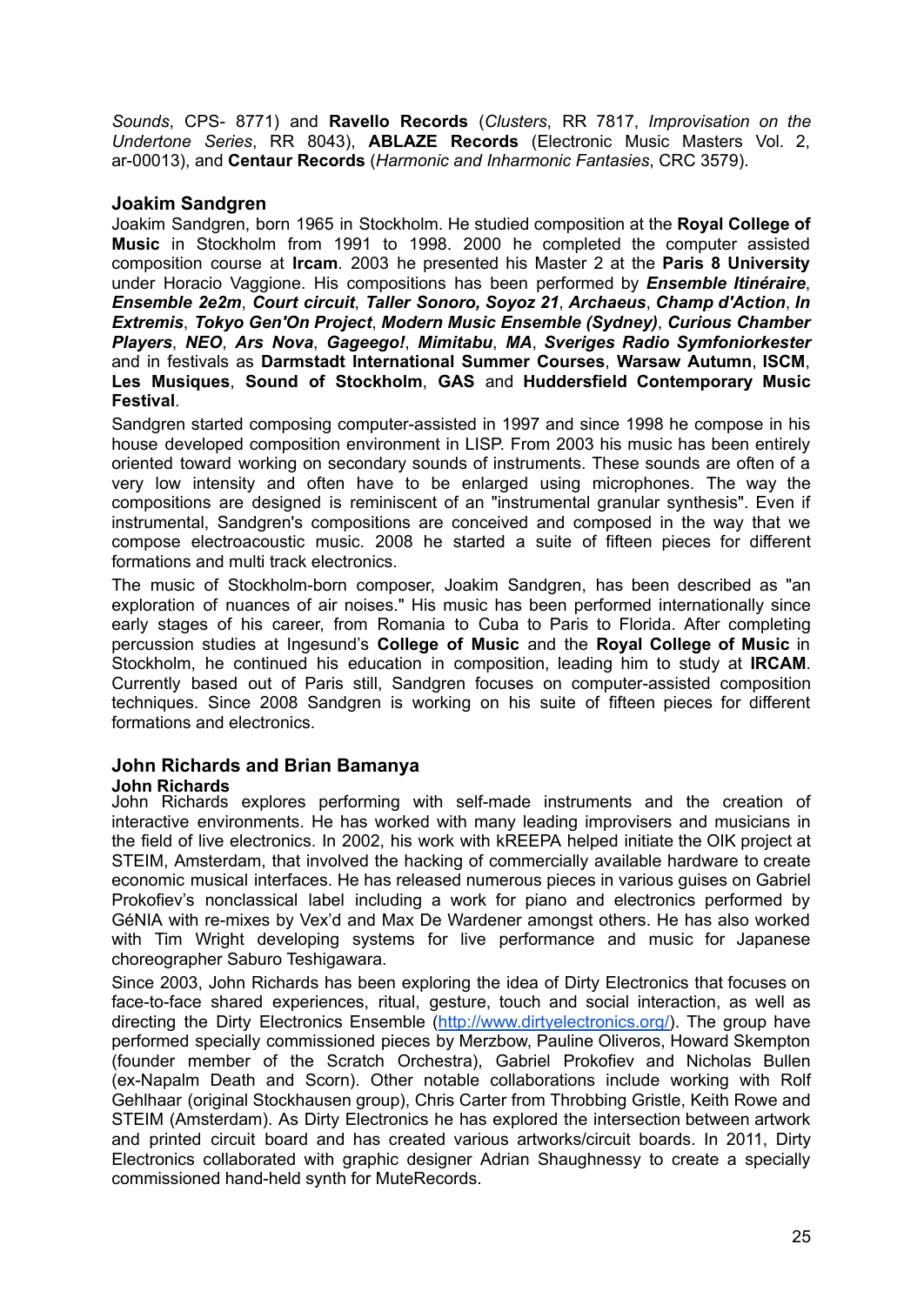Workshops and performances with Dirty Electronics have taken place internationally including: the Queen Elizabeth Hall, Southbank Centre (London), Bent Festival (Los Angeles), Zentrum fur Kunst und Medientechnologie (ZKM) (Germany), Institute of Contemporary Arts (ICA) (London), Supersonic Festival (Birmingham), FutureEverything (Manchester), Tokyo University of the Arts (Japan), University of the Arts (Berlin), and IRCAM (Paris).

John Richards has written numerous articles on hybridity, post-digital theory and dirty electronics. He completed a doctorate in electroacoustic composition at the University of York in 2002. He has also taught improvisation at Dartington International Summer School, and has been a visiting lecturer at the Conservatorium van Amsterdam (CvA) and in the School of Architecture, Design and Built Environment at Nottingham Trent University.

#### **Brian Bamanya**

Brian Bamanya is an experimental artist from Uganda. He is one of the people pioneering the making of electronic music instruments in Africa. He has always found fascination in tinkering with electronics, building circuits, and hacking devices and messing around with microcontrollers. He has done projects in sound art, electronics, radio, space, programming, experimental visuals, renewable energy and kinetic sculptures.

Some of his work has gained attention from major international companies like Korg, Behringer and Arturia among others and he has done projects with some of them. Brian also performs under the name **Afrorack** and has appeared at several local and international festivals which include **Atlas Electronic** in Morocco, **Nyege Nyege** in Uganda and the **CTM Festival** in Germany.

He has also appeared as a speaker at several international conferences like **Africa Synthesized 2020** organized by **African Institute of Music and Innovation**. His work has also appeared in international media and publications like **Shado Magazine**, **Arte tracks**, **Pan African Music** and **Radio France International** (RFI). Brian also promotes the work of other artists on his podcast called **'60 cycles'** where he invites them to talk about their work.

Brian's YouTube channel can be found here:

<https://www.youtube.com/channel/UCPfBqZQ2P8NqY7puxYzirtw>

#### **Jonathan Crossley**

Jonathan is a musical polymath' – Ligeti, 2017

Northern Irish by birth, South African by life, Crossley is a versatile musician, performer, educator and composer with a specialised interest in contemporary musical cultures and technologies. His musical practice ranges from classical guitar to improvisation and jazz through to electronic music and experimentation. He has released a wide variety of albums such as the chamber jazz album *My Friends and I* (2004), the rock/funk albums *Funk for the Shaolin Monk* (2007) and *Got Funk Will Travel* (2009), the experimental noise albums *What if the Machines Spoke Back to You?* and *The Cyber-Guitar Recital* (2018) and the most closed digital improvisation ecology works *Blipz* (2018) *Deep Spacer* (2019) and *Deep Spacer 433 Eros* (2020).

He has relentlessly pursued innovation in not only the use of the guitar and technological systems but in the application of these technologies in improvisation and composition. His PhD research led to the development of an extended guitar system or hyper-instrument, the Cyber-Guitar, which extended the scope of the electric guitar beyond the use of the hands, encompassing the joints of the upper body through the use of a mechanical exoskeleton. He currently has four new albums in production slated for release in 2021 using closed and generative systems.

#### **Kivanç Tatar**

Kıvanç Tatar (Sweden/Canada/Turkey) is an artist-technologist focusing on Machine Learning and Artificial Intelligence for Music and Interdisciplinary Arts. His interdisciplinary research in Art and Technology integrates Interactive Arts, Advanced Technology, and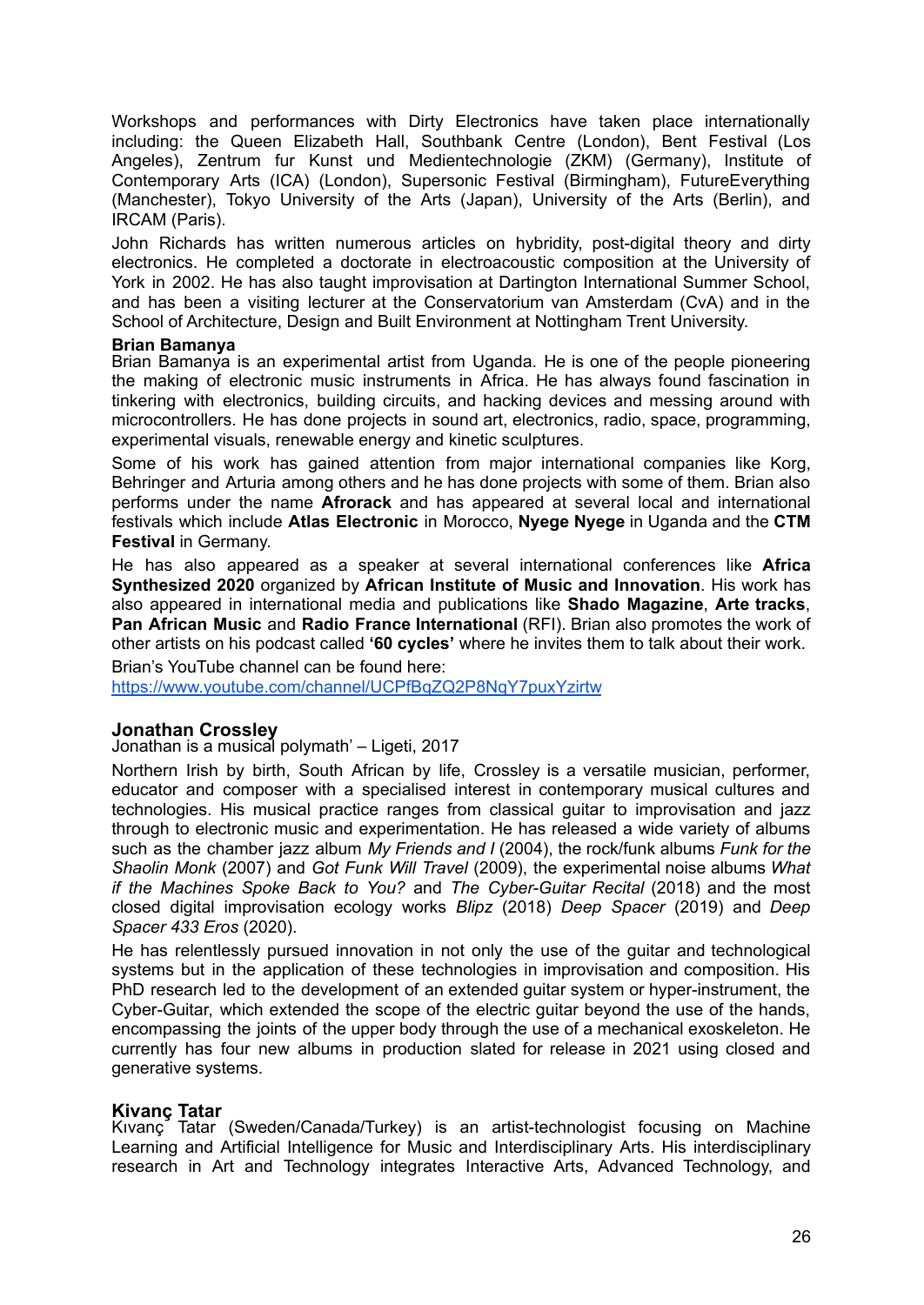Design to create transdisciplinary knowledge. His work has been exhibited across the globe; including notable events such as the cultural program at **Rio Olympics** 2016, the **Ars Electronica Festival** 2017 and 2020, **CHI** 2018, and **Mutek Montreal** 2018.

He is currently an Assistant Professor in *Interactive AI* at the **Chalmers University of Technology** in Gothenburg Sweden. Additionally, he has an ongoing fellowship at **WASP-HS**, a Swedish nation-wide program on Humanities and Society aspects of AI. More information can be found here: <https://kivanctatar.com/>

#### **Lucy Strauss**

Lucy is a South African performing artist based in Vancouver, Cape Town, and the internet. She works in traditional Western-classical, improvised, and performance scenarios centered on interactions with emerging technologies. Collaboration is at the heart of Lucy's practice and she works regularly with dancers, artists, film-makers and musicians. She is passionate about both creating new music, and supporting new music in her practice as a violist.

After completing her BMus in Composition at the **University of Cape Town**, Lucy's exploration of instant-composition was set in motion at the **Music Dance Cape Town Performance Residency** and **Improvisation Summer Course**, Amsterdam. She has recently completed a masters in viola performance under the instruction of Prof. Marina Thibeault at the **University of British Columbia**, situated on unceded territories of the x<sup>w</sup>məθk<sup>w</sup>əỷəm, Skwxwú7mesh, and Selilwitulh Nations.

### **Matthijs van Dijk**

Matthijs van Dijk is a composer and arranger, as well as an active chamber and orchestral musician based in Cape Town, South Africa. Van Dijk has written several commissions for numerous chamber ensembles and orchestras, such as the Carnegie Hall affiliated *Decoda Ensemble*, *I Musicanti & Peter Donohoe*, the *LGT Young Soloists*, *Naomi Sullivan*, and the *Signum Quartet*.

In 2003 van Dijk won the **Priaulx Rainer Prize** for composition and in 2006 he was the recipient of the **SAMRO Overseas Scholarship** for Composition. In 2005 he received a **Kanna Award** nomination for his work with *Karen Zoid* and the *Sontonga Quartet* at the **Klein Karoo Nasionale Kunstefees**.

In 2016, as Composer-In-Residence at the **Stellenbosch International Chamber Music Festival**, van Dijk collaborated with Rivonia trialist and freedom fighter Denis Goldberg with their piece *Moments In A Life*, which was premiered by an ensemble of leading local South African and international performers with Goldberg himself narrating. In 2018, van Dijk was Co-Composer-In-Residence at the **Johannesburg International Mozart Festival**, sharing the residency with long-time collaborator Lungiswa Plaatjies.

Having been active in the film industry since 2005, in 2014 he formed the *South African Film Orchestra* in collaboration with Simon Ratcliffe and **Sound & Motion Studios**, as a vehicle to promote and record soundtracks in South Africa. Van Dijk's soundtrack work includes commercials, short films launching the Welsh and English rugby mascots, the animated series *Jungle Beat* (such as the **Palm Springs International Short Film Festival Best Of The Fest** winner *Can't Touch This*), 80 short films for M-Net West Africa, as well as the award-winning short film *Loot*.

Outside of his own music, van Dijk has worked as an orchestrator on soundtracks for two episodes of the **BBC** documentaries *Africa's Trees Of Life* (music by Matt Nicholson), the short-film *Tumbleweed* (music by Josh Wynter) and Philip Noyce's *Catch A Fire* (music by Philip Miller). Since 2005, van Dijk has been involved with the annual South African **Horrorfest**, performing live soundtracks to classic silent movies, such as *The Phantom of the Opera* (2005), *Nosferatu* (2006) and *Metropolis* (2012), collaborating with members of rock-groups *Lark* and *Terminatryx* as the *Makabra Ensemble*. Other silent film work includes co-founding *PhotoPlay* with flautist Louisa Theart in 2019, a chamber ensemble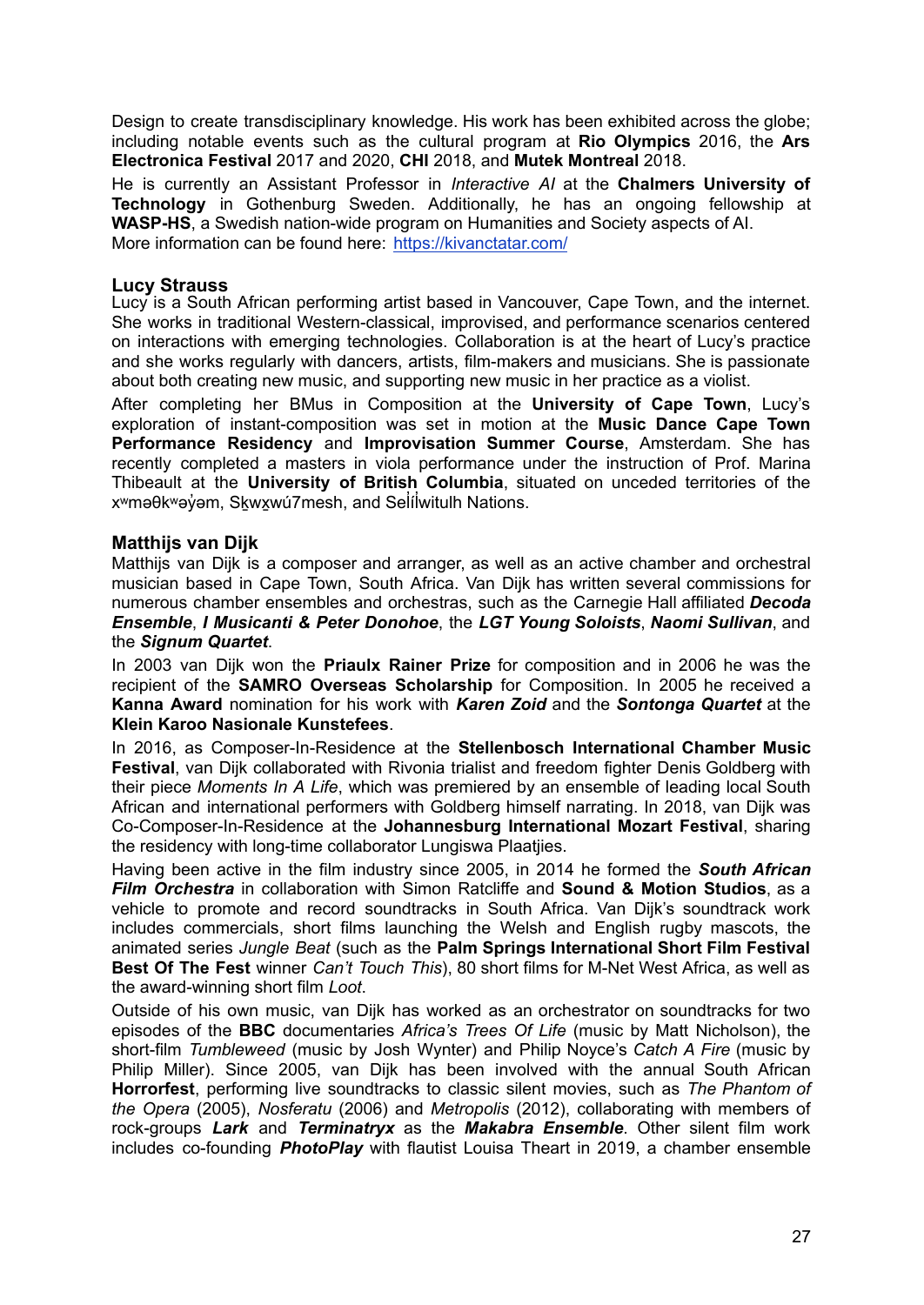promoting new South African composers by performing new soundtracks for short silent movies.

As a violinist, van Dijk co-founded *The Night Light Collective* (formerly *The ShhArt Ensemble*) with Galina Juritz, Sarah Evans and Nicola du Toit, a chamber music ensemble made up of composers dedicated to writing and performing new South African art music. Performances include launching **Biblioteek Productions**' **Co/Mission** concert series, the **2015 TEDx** in Cape Town (with Mr Sakitumi & The Grrrl and Inge Beckman), and **VOMO**, with Juliana Venter, Cara Stacey and *The Motorcycle Orchestra*. As an ensemble with a flexible configuration of players, it has collaborated with artists such as Lungiswa Plaatjies, Larissa Johnson, Brydon Bolton and Nicky Schrire, including performances at the 2018 **Johannesburg International Mozart Festival**, the 2018 **ALTERnatives Festival**, and the 2019 **Makhanda National Arts Festival**.

In 2019 van Dijk launched his ongoing podcast **The South African Composers Archive**, a series in which he asks South African composers/improvisors the same eleven questions in an attempt to create an aural archive of the South African New Music scene, while showcasing the incredibly varied musical voices the country has to offer.

### **Matchume Zango**

Cândido Salomão Zango, also known as "Matchume," has dedicated himself to Mozambican traditional music and dance since childhood. His parents and grandparents are originally from Zavala, Inhambane Province, which is the center of Mozambique's Timbila tradition. Inspired by this long and passionate tradition of music and percussion, Matchume began to play, study music and produce traditional instruments such as timbila, mbira, xitende and diembe drums.

Over the past twenty years, Matchume has toured the world as a performing musician and composer of traditional, experimental and fusion music. As an ambassador of Mozambican music and culture, he has performed, taught and conducted artistic and cultural projects in Austria, Belgium, Burkina Faso, Cameroon, Canada, Cape Verde, Chad, Denmark, Gabon, Germany, Guinea-Bissau, Japan, Madagascar, Mali, Norway, Portugal, Reunion Island, Rwanda, Senegal, South Africa, South Korea, Switzerland and Zimbabwe. He has completed dozens of successful collaborations with international artists in the genres of

music performance, theater, dance and film, and he has recorded several albums with *Timbila Muzimba*, *MoSomeBigNoise* and *Kubilai Khan*.

While a postgraduate student at the University of Cape Town, was employed as a lecturer at the university composing and performing traditional, experimental and fusion music for various departments including theater, dance and cinema. In addition to **UCT**, he has given workshops and courses in Mozambican music and dance at schools and at universities in several countries. In Mozambique, he maintains his role as one of the founding members of *Timbila Muzimba*, the **Warethwa Cultural Association**, and the *"Orquestras Amadoras"* community project.

#### **Matthew Pratt**

Matthew Pratt ("Matt") is a South African composer and creative programmer. Having composed and played the piano from a young age, he completed his undergraduate studies at the University of Cape Town, majoring in composition with further studies in orchestration, music theory and analysis, and music technology, which ultimately spurred on his passion of using computers to make music and art.

His early works focus mainly on traditional acoustic art music practice, but he has since broadened his palette of colours to include modern and contemporary electroacoustic methods, and most recently, the addition of visual media which he sees as his sonic composition's equal in artistic form and function.

As a strictly occasional performer, Matt's current instrument of preference is his laptop, and has a keen interest in live coding, which he realised for the first time in July 2021 with a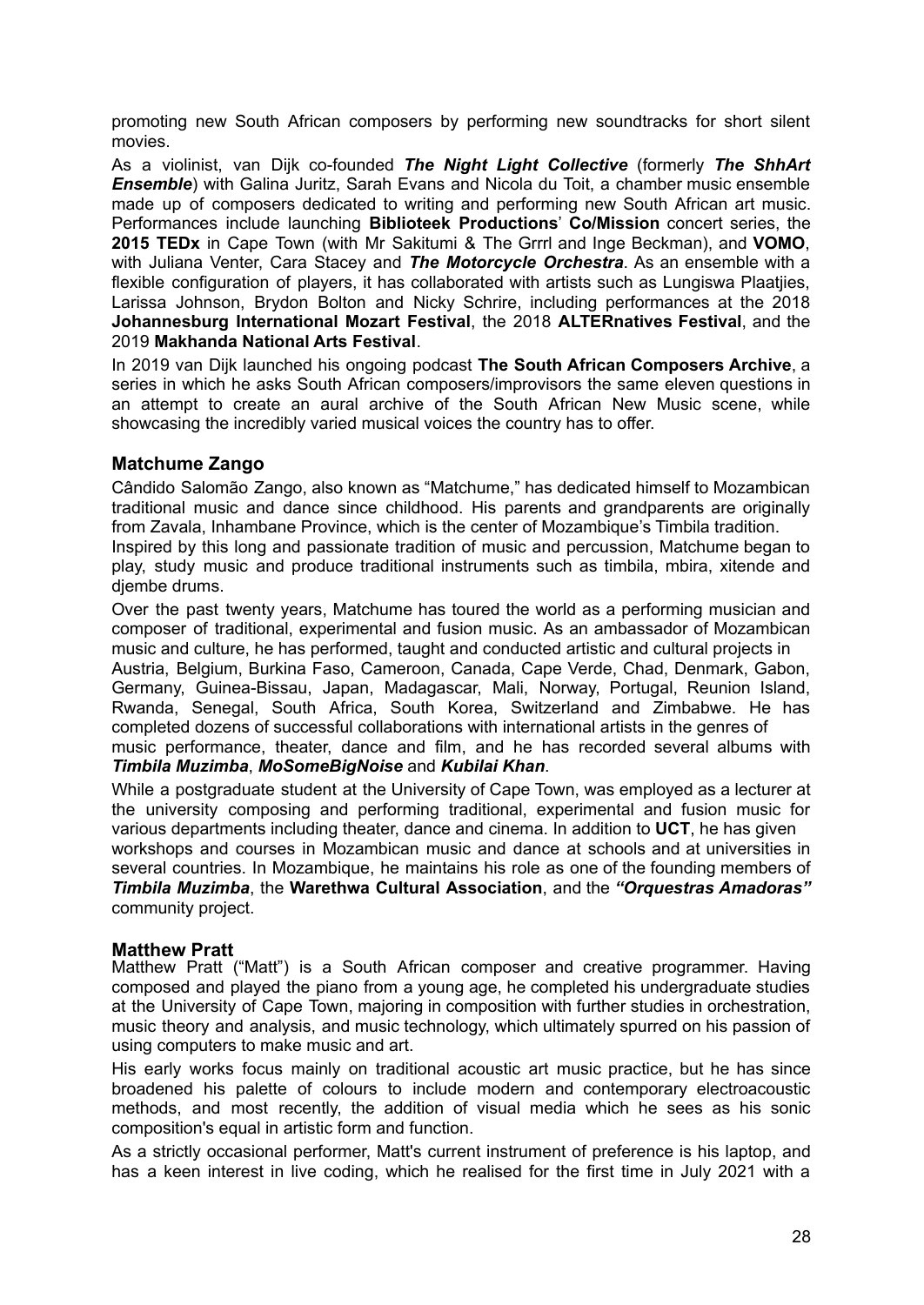performance at the Zentrum für Kunst und Medien (ZKM), as part of the Ichiigai network music ensemble.

#### **Maxim Starcke**

Maxim Starcke is a South African composer, multi-instrumentalist (saxophones, classical/electric guitar and electric bass), music producer, artist and educator, born and living in Cape Town.

He received a BMus from the **South African College of Music**, **UCT** in 2004, majoring in composition, classical guitar with a distinction in ethnomusicology. He was awarded the Meyer Levinson prize for best original composition in 2003. Later in 2012 Starcke received his masters in Composition with distinction, supervised by Emeritus Prof. Peter Klatzow and Ass. Prof. Morné Bezuidenhout.

In 2011, during the research for his dissertation *Aspects of Landscape Music*, Starcke was awarded the **UCT** Jules Kramer overseas travel award to visit Norway where he interviewed electric guitarist Eivind Aarset. In 2010 he visited **Yale University**, USA, to interview American composer Ingram Marshall. Aarset and Marshall were both included as part of the study topic for his dissertation. During this time, Starcke composed a portfolio of works consisting of the electro-acoustic piece *Stroompie* and orchestral works *Overberg Suite* and *esCape* (the latter two premiered by the *Cape Town Goema Orchestra* in 2012 and 2013 respectively). In August 2014 the *Cape Town Goema Orchestra* premiered his piece *Transcending Landscape* for soprano saxophone and string orchestra at the **South African College of Music**.

**New Music SA** (the South African section of the **International Society for Contemporary Music**) commissioned Starcke to compose a 10 minute work for performance with the *South African New Music Ensemble* at the 2014 edition of the **Unyazi IV Electronic Music Festival** in Johannesburg. The *South African New Music Ensemble* (Jill Richards, Morné van Heerden, Frank Mallows, Waldo Alexander, Marguerite Spies, Brydon Bolton, conducted by Gerben Grooten) premiered *Stroompie: Continuo* at the **Goethe Institute** on September 11th 2014.

In 2013, Starcke produced a live album with Ronan Skillen entitled *Forgery* and is currently producing the forthcoming album *Incantations* by *Souls Of Ancient Fish*, a collaboration with SA/Australian poet/journalist Ruben Mowszowski and African Music lecturer/icon Ass. Prof. Dizu Plaatjies. In 2016 he released two albums, *Cape Dimensions* (premiered at the **Unyazi Festival 2016** with Brydon Bolton and Frank Mallows) and *Offworld* (launched at **The Forge** in Kalk Bay, which featured Matthew Rice, Tom Glenn and Byron R. Howell). 2017 so far has seen the release of the second Starcke + Skillen collaboration album entitled *Shapeshifter* in collaboration with film-maker/VJ Tom Glenn. During 2015-2017, Starcke produced the sound and music for *Karoo Disclosure*, led by artist Deborah Weber, a collaborative video-art exhibition held at the **Iziko SA Museum** that comments on the effects of controversial hydraulic fracturing (AKA fracking) prospecting in the Karoo. In August 2017, Mowszowski and Starcke launched new surround-sound recordings for an installation at **iMPAC Festival** in Pretoria, soon to be released as a digital album.

Starcke has also worked and performed with SA jazz vocalist Lisa Bauer (performing at the Cape Town International Jazz Festival 2011 and on her SAMA-nominated album *Finding A New Way*); at several annual editions on the **On The Edge of Wrong Festival**; with Norwegian improvisors Morten Minot Kristiansen & Torgrim Mellum Stene in Oslo, Norway; with Øyvind Skarbø & MotSol at St Georges Cathedral, Cape Town; songwriter Matthew Rice; Starkravingsane; jazz/rock quartet Cascade; afro-funk group Alan Funk; toured Holland and Swaziland with afro-rock-pop project 'Hot Water'; extreme metal band 'Damnatia'; performance artist Leila Anderson (sound design for 'Shlof shoyn mein kind' performed at the **National Arts Festival** in Grahamstown & 'Exotic Alien', **EOW Festival**); theatre director Sanjin Muftiç (short film *Stripped*); film director Ben Collins (short film *Screenplay*) and documentary film-maker Damien Schumann (music for new malaria medicine venture films), amongst many other events, bands and projects.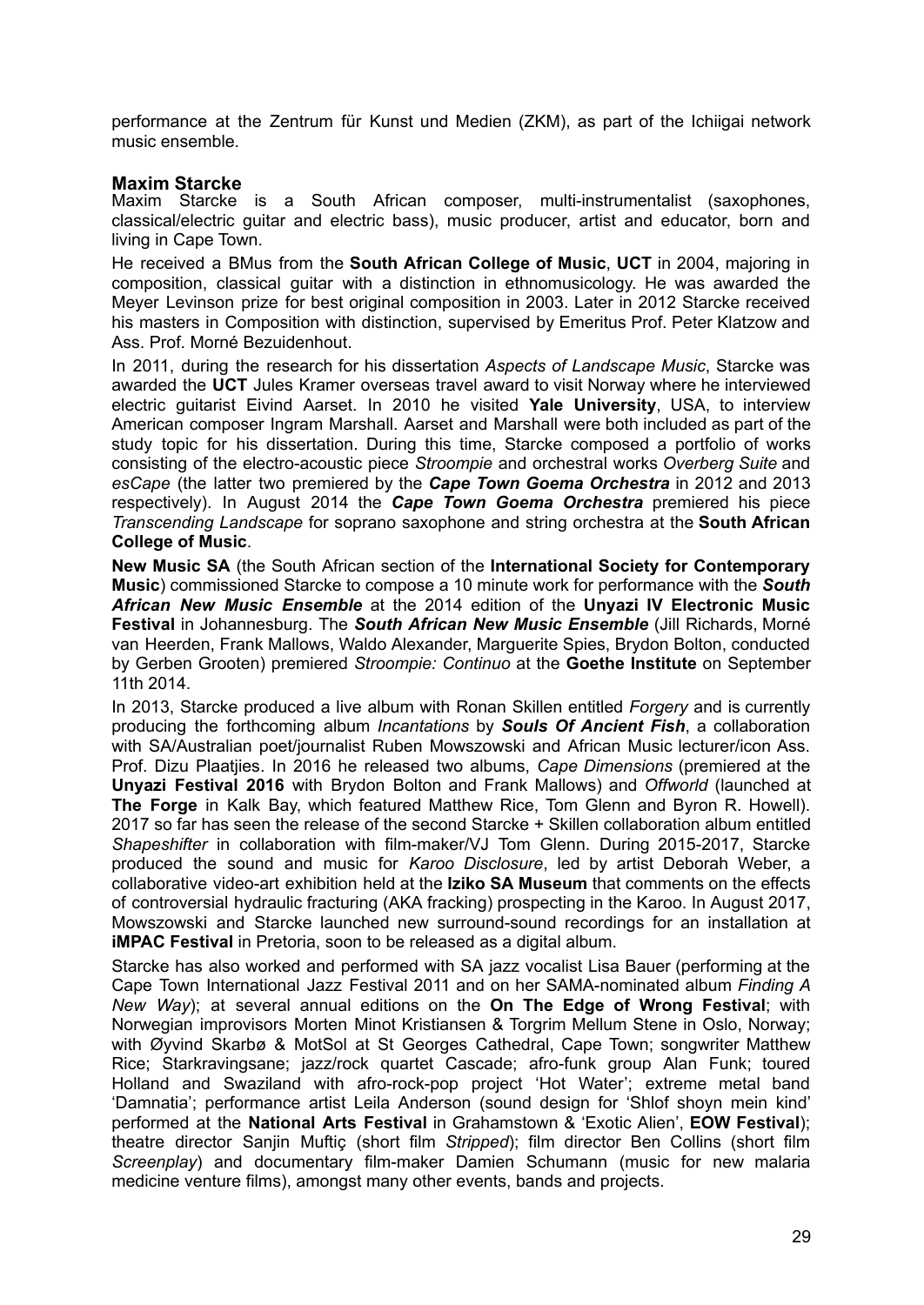#### **Meryl van Noie**

Between 2001 and 2009, Meryl (BMus, MMus **UCT**) managed the **SoundHouse**, an outreach project housed in the **Baxter Theatre Complex**. Its transformation into a non-profit NGO, saw her become its Creative Director. Meryl accepted a position as Music Technology Officer at **UCT** in 2013. In 2020 she was appointed Lecturer in Jazz Studies of the same department.

Over the past two decades Meryl has worked on a variety of creative projects. She remains an active composer, pianist and 'technologist', eager to experiment.

#### **Michael Pelzel**

Michael Pelzel was born 1978 in Rapperswil, Switzerland. Upon completion of his Highchool Diploma in the City of Wattwil, Michael Pelzel began his professional training at the **Music Universities** of **Lucerne**, **Basel**, **Stuttgart**, **Berlin** and **Karlsruhe**. Here, he studied piano with Ivan Klánsky, amongst others, organ with Jakob Wittwer, Martin Sander, Ludger Lohmann and Guy Bovet and Composition with Dieter Ammann, Detlev Müller-Siemens, Georg-Friedrich Haas, Hanspeter Kyburz and Wolfgang Rihm. Additionally he studied Music Theory with Roland Moser and Balz Trümpy.

Currently, Michael Pelzel works as a freelance composer and performer and serves as a parish organist of the protestant church of Stäfa at the lakeside of Zurich. Currently, he also teaches sporadically music theory classes (for example at the **Music University Bern** and **Basel**) as well as workshops in composition at the Universities of Johannesburg (**University of the Witwatersrand**) **Stellenbosch** and **Pretoria** (South Africa).

During his studies, Michael Pelzel visited numerous master classes for composition, working with well-known composers such as Tristan Murail, Beat Furrer, Michael Jarrell, Klaus Huber, Brian Ferneyhough, György Kurtàg and Helmut Lachenmann. Additionally, he participated at the summer courses in **Darmstadt** 2004-2010, **Acanthes** in Metz and Royaumont near Paris.

As an organist, he was invited to play the organs of the Swiss Church, London and the instruments of the Cathedrals of San Francisco, Los Angeles, Sidney and Cape Town. He also performed at the Organ Festival of Magadino.

As a composer, he had the opportunity to collaborate with different Ensembles specialized in Contemporary Music such as *Collegium Novum Zürich*, *Aequatuor-Ensemble*, **Zürich, ensemble VORTEX**, Geneva, *ensemble zora*, Aarau, *ENSEMBLE PHOENIX*, Basle, *ensemble alea III*, Boston, *ensemble recherche*, Freiburg in Breisgau, *ensemble mosaik*, Berlin, *klangforum wien*, *Linea Ensemble*, Strasburg, *quatuor diotima*, Paris, *Arditti Quartet*, London, *ensemble intercontemporain*, Paris, the choir *Team Chor*, Jona, the choir *SWR Vokalensemble*, Stuttgart, the *Symphonieorchester des Bayrischen Rundfunks* and the *Basler Symphonieorchester*.

His compositions have been performed at numerous Festivals such as **Ensemblia**, Mönchengladbach, **Mouvements**, Sarrebruck, **Musica Viva**, Munich, **Darmstädter Ferienkurse für Neue Musik**, **Donaueschinger Musiktage**, **Ultraschall**, Berlin, **IGNM-Basel**, **IGNM-Bern**, **Wien Modern**, **Klangspuren**, Schwaz, **Archipel**, Geneva, **Tremplin**, Paris, the **Lucerne Festival**, **Tage für Neue Musik** Zürich, **Tel Aviv Museum**, Tel Aviv, as well as **Art on Main**, Johannesburg.

His music has frequently been broadcast on radio and television.

Michael Pelzel has been awarded many prizes, amongst them are:

2003 Prize of the competition **Neue Musik mit historischen Instrumenten** of *Ensemblia Mönchengladbach*, 2004 **Förderpreis of Marianne und Curt Dienemann Foundation** Lucerne, 2005 Prize of the competition **Musica Viva**, Munich, 2005 Prize of the competition of **Stiftung Christoph Delz**, Basle, 2006 **Studienpreis der Kiefer-Hablitzel Stiftung**, Berne, 2006 **Werkjahr des Kulturdepartementes** of the canton of Saint Gallen, 2007 **Studienpreis der Kiefer-Hablitzel Stiftung**, Berne, 2007 Prize of the competition **Jurgenson Competition**, Moscow, 2007 Prize of the competition **Edison Denisov**, Tomsk,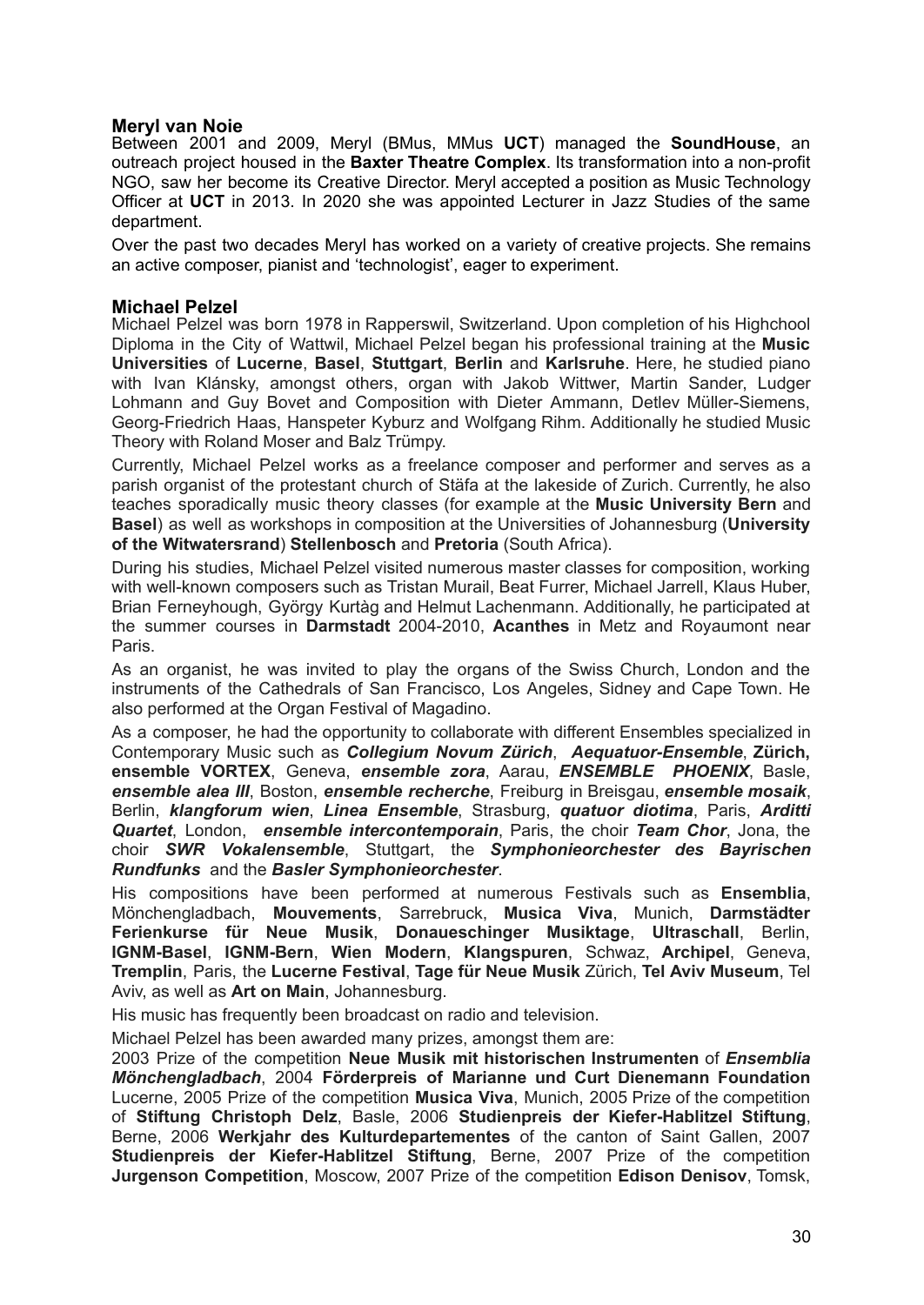2009 Prize of the competition **Music today**, Seoul, 2009 **Kulturpreis of the City of Rapperswil-Jona**, 2010 Stipend of the **pro helvetia-Kulturstiftung** of Switzerland for a three-months-stay in South Africa for artistic projects, 2010 Prize of the competition **Marguerite Staehelin Förderpreises**, which contains a stay of two weeks at Casa Pantrovà, Carona TI. From 2009 to 2011, he is a participant of the Opera of the 21st century and Music-theatre Project of **Deutsche Bank Stiftung**, Frankfurt am Main; 2010, Stipend of the **Nafög-foundation**, Berlin; 2011, **Busoni-Award**, Berlin; 2012, **Johann-Joseph-Fux-Award for Opera Composition**, Graz; 2012, **Hans Balmer-Award for organ**, Basel; 2012, Stipend of the **Visby International Centre for Composers** (VICC); 2012, **UBS-Award**, Zurich; 2012, **Werkjahr of the City of Zürich**; 2013, Stipend of the **Visby International Centre for Composers** (VICC); 2013/14 Portrait CD on the label WERGO; 2014, Stipend of the **berliner künstlerprogramm daad**, Berlin; 2014, **Werkbeitrag of the Canton of Saint Gallen**.

Michael Pelzel's compositions have been supported by the **STEO Stiftung**, Küsnacht, Switzerland, the **NICATI DE LUZE Foundation**, Lausanne and the **pro helvetia** Swiss Arts Council (more than once).

#### **Miles Warrington and Douglas Skinner Miles Warrington**

Miles's main interest area lies in the field of electroacoustic art-music composition, research and performance. He is passionate about technology that explores the interface between humans and computers in the music domain. His goal is to establish a gestural heuristics division at a tertiary institution in South Africa that focuses on experimental composition as an integral part of theoretical research. The latter formed the focus of his doctoral undertakings. Additionally, he has a keen interest in analysis theory of compositional practice in electroacoustic music and is inspired by the fields of both cognitive and neuro-musicology where they intersect with composition.

Miles is a passionate pedagogue and researcher when it comes to areas that intersect electroacoustic art-music composition and performance practice. He works as a lecturer in the fields of Music Technology, Musicology and Electroacoustic Composition at the **University of Pretoria**, South Africa. To date, his music has been performed in South Africa, Sweden, the United Kingdom and the United States.

#### **Douglas Skinner**

Douglas Reid Skinner has published six collections, most recently **Liminal** (uHlanga, Cape Town, 2017) and one new & selected poems, **Heaven: New & Selected Poems** (Left Field Poetry, Cape Town, 2014).

He has translated (on his own or with a co-translator) from Afrikaans, French, Hebrew, Italian, Latin and Portuguese, most recently **The Secret Ambition, selected poems of Valerio Magrelli** (translated from Italian with Marco Fazzini, African Sun Press, Cape Town, 2015) and **Poesie Scelte: Selected Poems**, translated from the Italian of Marco Fazzini (Edizioni Fili D'Aquilone, Rome, 2020). **Gaius Valerius Catullus: Selected Lyric Poems** (Crane River, Cape Town, translated together with Richard Whitaker) appeared in 2020.

He directed **The Carrefour Press** from 1988 to 1992 and was editor of *New Contrast* from 1990 to 1992. He is editor of *Stanzas* poetry magazine (Cape Town, 2015–20), English editor for the *AVBOB Poetry Project* and online competition (2017 – pres.) and an occasional small publisher of poetry.

#### **Pierre-Henri Wicomb**

Pierre-Henri Wicomb is a South African composer working in a style focussed on the implementation of an improvisationally motivated rhythmic activity and a re-thinking of the objectives of harmony of western classical music realized in combination with Jazz theories and the musical translation of philosophical and psychological ideas regarding audio perception.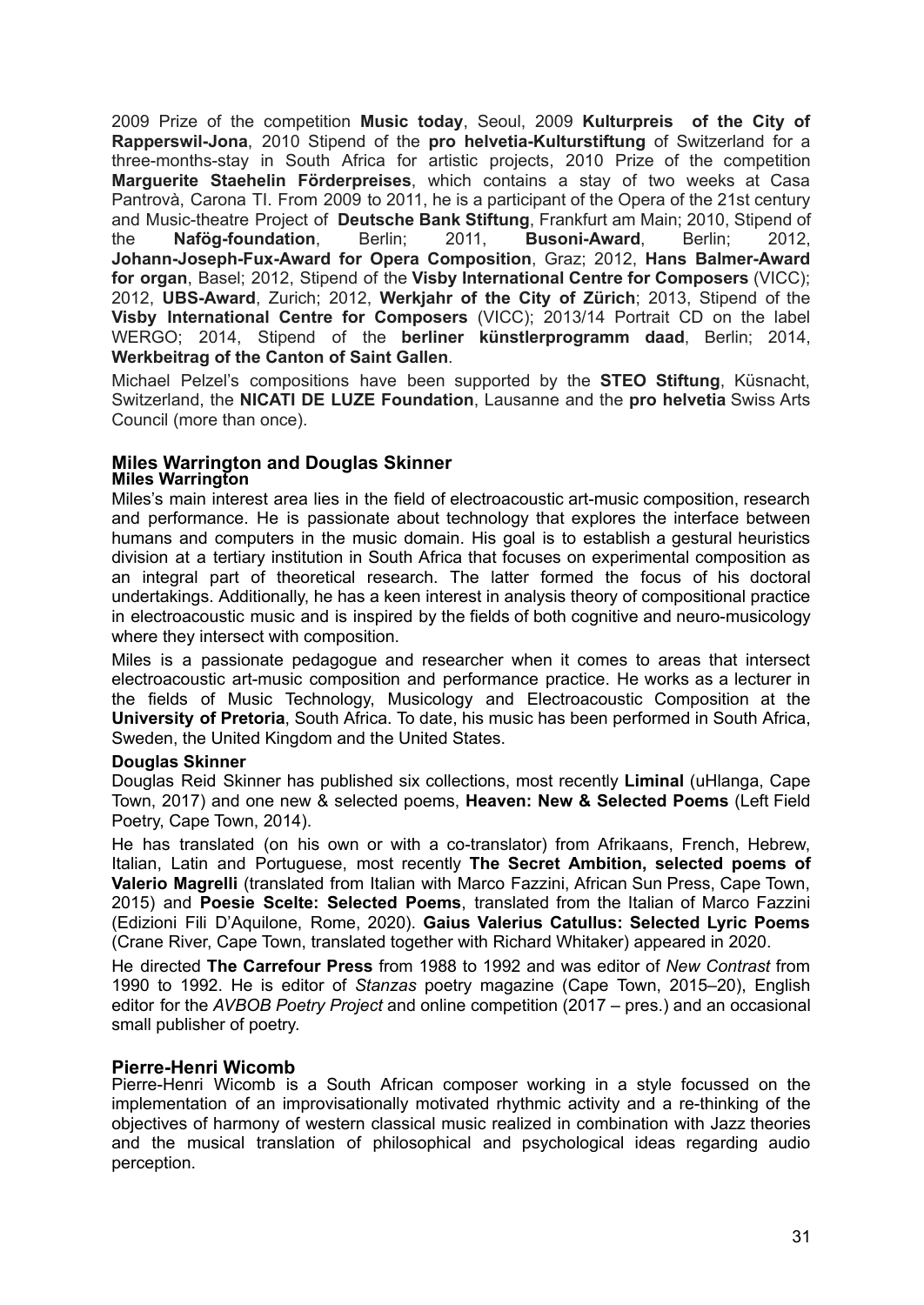After completing his master's degree at the **University of Cape Town** he received a scholarship to study in Europe and was accepted at the **Royal Conservatory** in The Hague. During his studies, experimenting with the choreography of sound and theatrical aspects in the practice of contemporary classical music, he joined the installation and award winning group *Woof*. After returning to South Africa and slowly becoming involved with the local experimental scene, both in new music and theatre, Wicomb, together with composer Michael Blake founded the **Purpur Festival**. This festival, already in its 8th year, was created to provide a platform for South African composers and performers including the hosting of many international musicians and composers. The festival takes place annually in Cape Town at the **Youngblood gallery**.

Ensembles Wicomb has worked with include the *Asko* ensemble, *Ensemble Reconsil*, *Stockholm Saxophone Quartet*, *L'Instant Donne*, *Ums n Jip*, *Potage du Jour/InterZones*, *DissonArt*, *Ensemble Insomnia*, *X[iksa]*, *Duo Axelsson Nilsson* and the *Kwazulu-Natal Philharmonic*. Wicomb's music has featured at the **Festival D'Automne** (Paris 2013), **New York City Electronic Music Festival** (2016, 2018), **International Computer Music Conference** (Utrecht 2016), **Festivalen for Svensk Konstmusik** (Stockholm 2019), **Forum Wallis** (Leuk, Switzerland 2013, 2014), **Wilde Bloesem** series (Amsterdam 2006), **Infecting the City** (2013) and **Unyazi** festivals (Cape Town), to name a few.

Wicomb was the recipient of a few residencies including the Swiss **Pro Helvetia** composition residency at the **Visby International Centre for Composers** (VICC) and the **Crossings International Workshop** in Cape Town. He has been a finalist in the **DissonArt** miniature pieces project (festival Forum Wallis) and the *South Africa New Music Ensemble* Call for scores. Outside of his contemporary works Wicomb has also completed a few soundtracks for television and theatre, receiving the SAFTA award for best original soundtrack for a TV drama 2020 and receiving the Fleur du Cap for best original theatre soundtrack/score in 2016. The short film *This Country is Lonely*, for which he did the soundtrack, was selected for the **International Film Festival Rotterdam** 2019.

Wicomb is currently completing his PhD at the Africa Open Institute working on an opera in collaboration with the Swiss improv duo *InterZones* (with whom he collaborated on two cds) to premiere in 2021.

# **Passepartout Duo**

Passepartout Duo is a music group comprised of pianist Nicoletta Favari and percussionist Christopher Salvito. Making music that escapes categorization, the duo's ongoing travel around the world informs the multi-disciplinary collaborations, instrumental compositions, and evocative music videos that constitute their body of work. The musical events they create focus on reconsidering the modalities in which people listen to and connect with music, and are cast from a wide range of aesthetics and disciplines.

Taking a from-scratch approach with their musical endeavors, DIY instruments play a central role in their discographic releases. The group's 2020 LP release, called *Vis-à-Vis*, features compositions written for a portable handmade instrumentation that accompanied the duo during a month-long train journey across Central Asia. The project was started during a residency at the **Embassy of Foreign Artists** in 2019 (CH), and the album was produced during their residency at the **Swatch Art Peace Hotel** in 2019/2020 (CN). Their most recent release, called *Daylighting* (2021), focused on a suite of synthesizers that combine textiles and analog circuits.

A residency at **AIR Niederösterreich** (AT) also provided the duo with time to write new music for acoustic piano and synthesizer, using the **Ernst Krenek Institut**'s Buchla 100 Series to record their EP titled *Epigrams*.

The group's **Sound Envelopes** project, featuring electronic musical postcards that connect people and places through sound, was presented at the **Nakanojo Biennale** in 2019 (JP). The duo's debut EP, a collaborative project with visual artists Yumo Wu and Yannis Zhang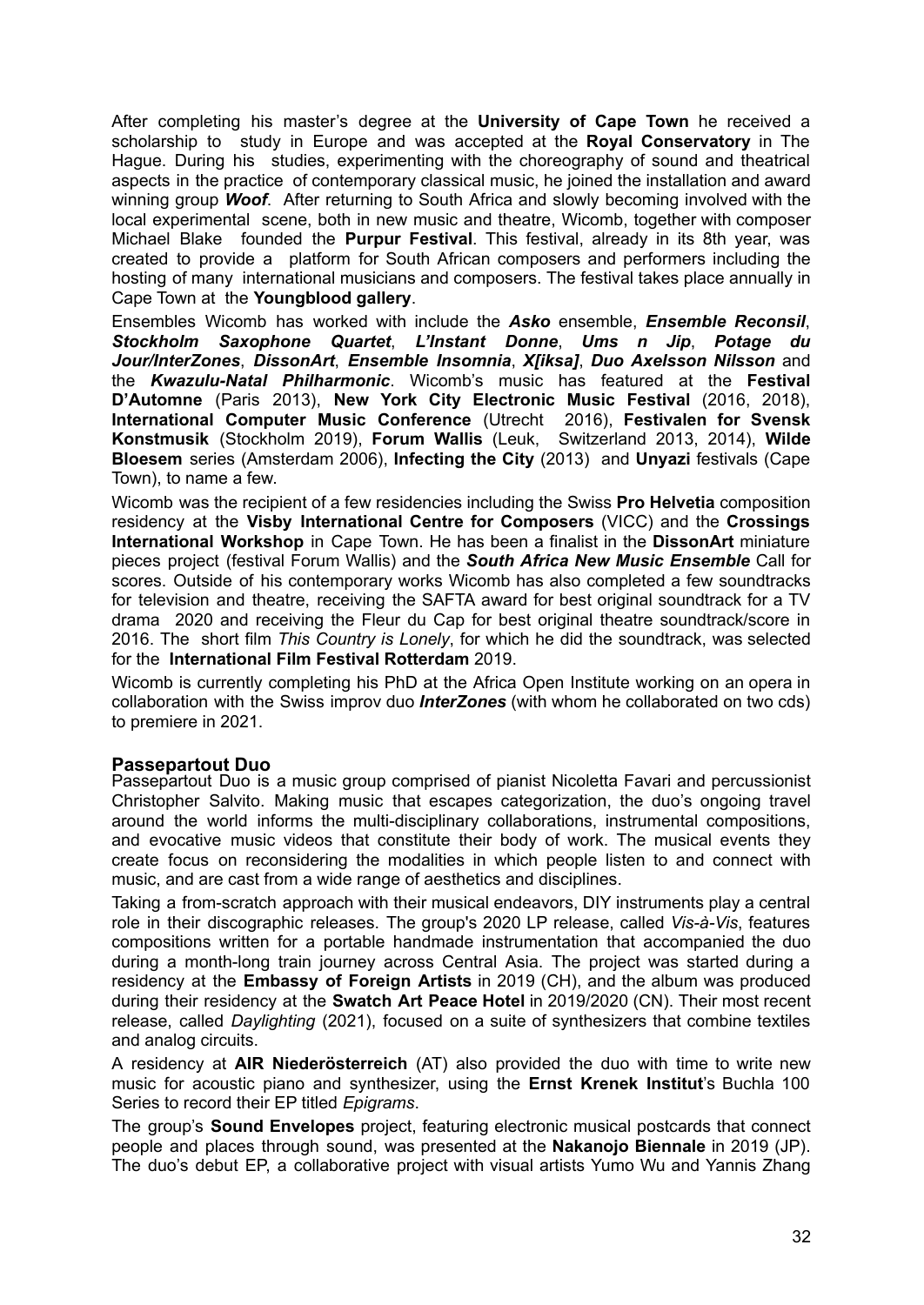(CN), took inspiration from a small fishing village in the north of Iceland, called Ólafsfjörður (2018).

The ensemble has also performed at prominent music festivals like **Rewire** (NL), the **Huddersfield Contemporary Music Festival** (UK), the **Norfolk Chamber Music Festival** (US), the **Festival de La Habana de Música Contemporánea** (CU), the **Sounding Now Festival** (SG), the **Summartónar Festival** (FO), and the **Dark Music Days Festival** (IS). The duo was also awarded an ensemble fellowship at **Eighth Blackbird**'s inaugural **Creative Lab** in 2017.

### **Spesh Maloney**

Spesh is a British composer of music and sonic works for film, commercials, theatre and multimedia installations. He is a graduate of the prestigious **Royal College of Music**, London, with an MMus in Composition for Screen. He has been a long-time contributor and collaborator with the 'Film & Video Unit' of the **Royal Shakespeare Company** as well as working on music for video content with such institutions as the **BBC**, **The Old Vic**, **The Barbican Centre**, **Royal Historic Palaces** and the **Royal Ballet**. Notable works include:

#### Current - **Studio McGuire**

*Dracula* (multimedia installation) Composer

An immersive holographic installation, based on a retelling of Bram Stoker's classic story, that comes to life using VR seen through holographic glasses whilst exploring 360/3D/binaural audio.

#### 2020 - **BBC Studios**

*Eastenders* (TV) Additional music and sound

A groundbreaking 'special episode' of the BBCs long-standing continuing drama EastEnders. This episode follows the POV of a hearing-impaired character, telling his story through an immersive distorted sound-world.

https://vimeo.com/user15270878

#### 2019 - **Studio McGuire / Harewood House**

*A Night at the Mansion* (multimedia installation) Music and sound composer An award winning immersive Christmas multimedia installation set in a popular stately home, where the characters of the building seemingly come to life.

https://harewood.org/whats-on/event/christmas-2019

#### 2017 - **Arts Council of Wales / Familia de la Noche**

*Beadledom* (theatre) Composer

Edinburgh Fringe festival duo of one-person shows, performed in mime/physical theatre. Each with its own feature-length music score.

#### 2015 - **Royal Shakespeare Company / Studio McGuire**

*Macbeth: Theatre Book* (multimedia installation) Composer

A multimedia installation based on a book that comes to life using micro-projectors.

#### 2014 - **BBC Two**

*Black Roses* (Television drama) Composer

The dramatisation of a tragic real-life story about a girl who was attacked and killed because of the way she looked. Poetry/words by the current Poet Laureate, Simon Armitage. https://www.bbc.co.uk/programmes/b055kpfm

#### 2014 - **Royal Shakespeare Company**

*King Lear* (feature film) Composer

A live-capture of this classic Shakespeare play, set at Christmas. Recorded in New York.

#### 2013 - **Shakespeare's Globe, London**

*A Summer Hamlet* (feature film) Composer

A feature-length documentary 'road-trip' film about the touring company of a Hamlet production.

#### 2011 - **Royal Shakespeare Company**

*Marat / Sade* Musical Director and Sound Designer